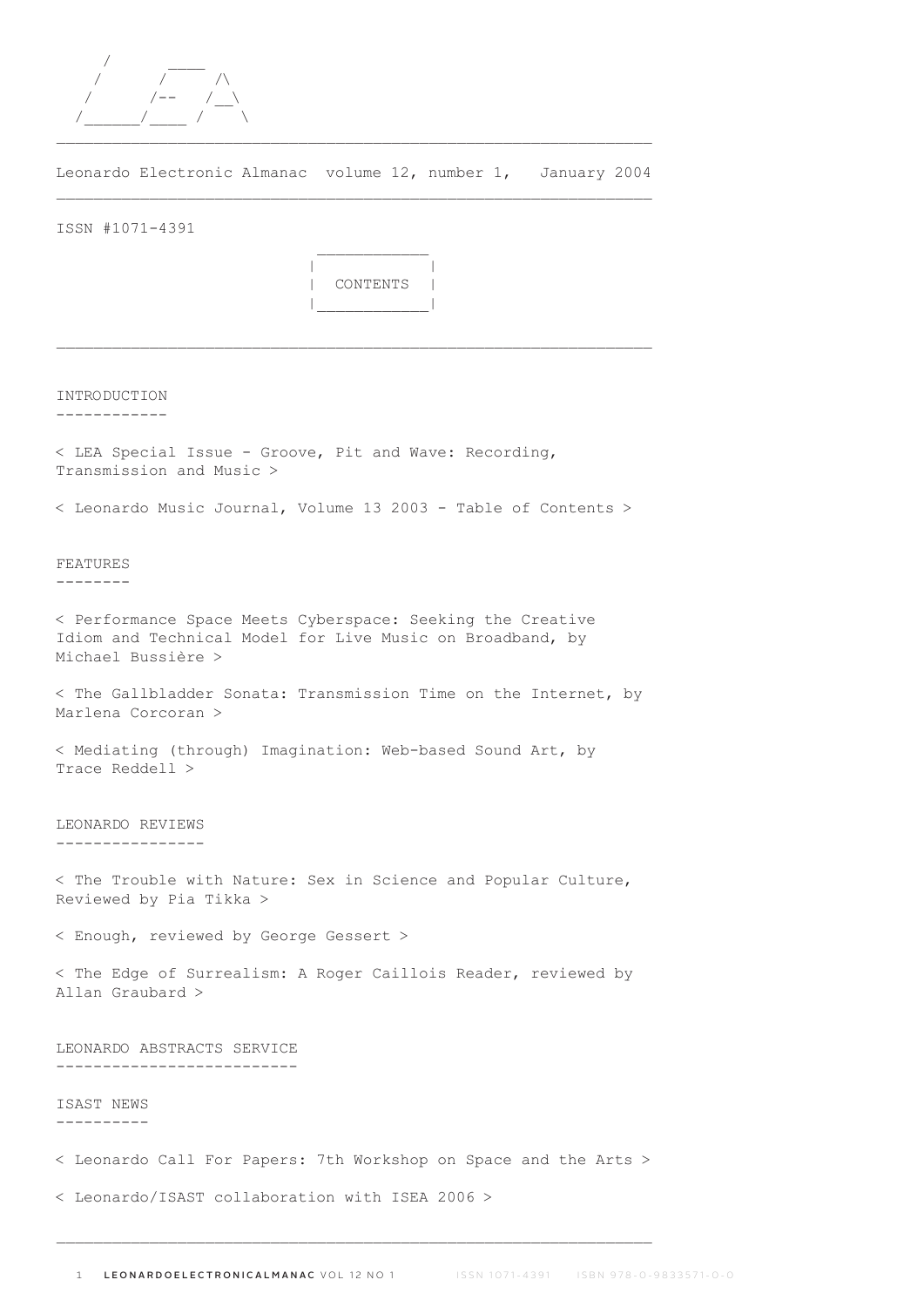\_\_\_\_\_\_\_\_\_\_\_\_\_\_\_\_\_\_\_\_\_\_\_\_\_\_\_\_\_\_\_\_\_\_\_\_\_\_\_\_\_\_\_\_\_\_\_\_\_\_\_\_\_\_\_\_\_\_\_\_\_\_\_\_

LEA SPECIAL ISSUE - Groove, Pit and Wave: Recording, Transmission and Music in conjunction with \*Leonardo Music Journal\* Volume 13

Despite Thomas Edison's assumption that the gramophone was nothing more than a sonic autograph album - suitable only for playing back the speeches of famous people - over the last 100 years recording has radically transformed the composition, dissemination and consumption of music. Similarly, the businesslike dots and dashes of Morse and Marconi have evolved into a music-laden web of radio masts, dishes, satellites, cables and servers. Sound is encoded in grooves on vinyl, particles on tape and pits in plastic; it travels as acoustic pressure, electromagnetic waves and pulses of light.

The rise of the DJ in the last two decades has signaled the arrival of the medium as the instrument - the crowning achievement of a generation for whom tapping the remote control is as instinctive as tapping two sticks together. Turntables, CD players, radios, tape recorders (and their digital emulations) are \*played\*, not merely heard; scratching, groove noise, CD glitches, tape hiss and radio interference are the sound of music, not sound effects. John Cage's 1960 \*Cartridge Music\* has yet to enter the charts, but its sounds are growing more familiar.

\*Leonardo Music Journal\* Volume 13 (LMJ13) and this accompanying special issue of LEA (the first of two) focuses on the role of recording and/or transmission in the creation, performance and distribution of music: contributing their thoughts on these topics here in LEA are, in this issue, Michael Bussière, Marlena Corcoran and Trace Reddell; and in the February issue, Christopher Burns with Matthew Burtner and Tobias C. van Veen. In the print issue, these topics are discussed by Peter Manning, Yasunao Tone, Douglas Kahn with Christian Marclay, Nick Collins, David First, Matthew Burtner, Guy-Marc Hinant, Caleb Stuart, Álvaro Barosa, Holger Schulze, Sérgio Freire and Philip Sherburne.

LMJ13 includes \*Splitting Bits, Closing Loops: Sound on Sound\*, an audio CD curated by Philip Sherburne. The CD features pieces from an eclectic mix of composers/performers: AGF, M. Behrens, Alejandra & Aeron, DAT Politics, Stephan Mathieu, Francisco López, Institut fuer Feinmotorik, Janek Schaefer, Steve Roden, Scanner and Stephen Vitiello.

## LEONARDO MUSIC JOURNAL

The LMJ series is devoted to the aesthetic and technical issues in contemporary music and sonic arts. Currently under the editorship of Nicolas Collins, each thematic issue features artists/writers from around the world, representing a wide range of stylistic viewpoints, and includes an audio CD or CD-ROM. LMJ is available by subscription from the MIT Press.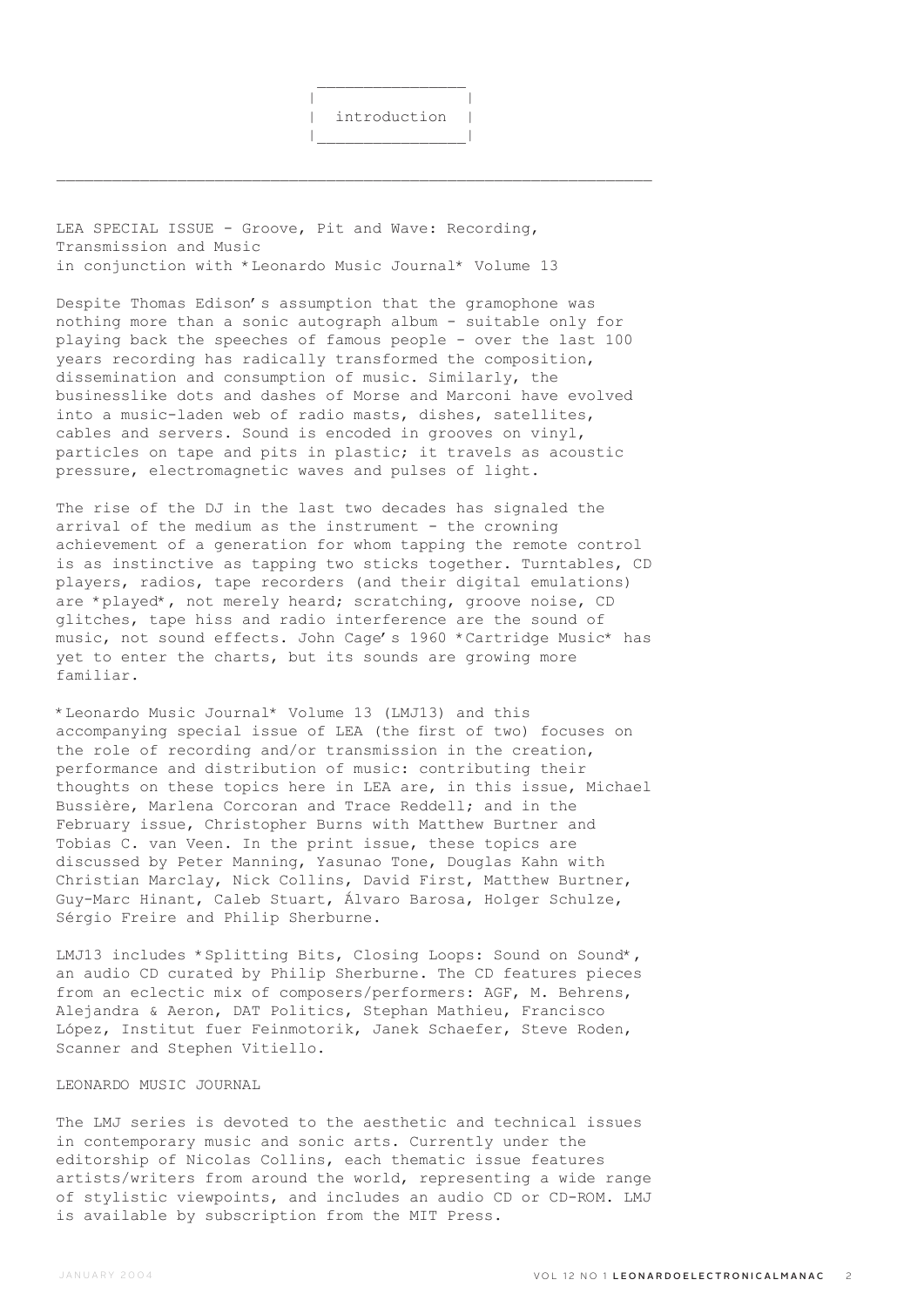LMJ13, "Groove, Pit and Wave: Recording, Transmission and Music," can be purchased via the MIT Press at http://mitpress.mit.edu/LMJ or journals-orders@mit.edu

More info about the issue is available at: http://lmj.mit.edu.

[Ed. note - Following is the complete table of contents for LMJ13 (information available at the above-mentioned links). This is provided for reference and is different from the table of contents of the present issue of LEA.]

LEONARDO MUSIC JOURNAL, Volume 13 2003 - table of CONTENTS

< Groove, Pit and Wave: Recording, Transmission and Music >

INTRODUCTION

< Nicolas Collins: Groove, Pit and Wave >

 $\overline{\phantom{a}}$  , where  $\overline{\phantom{a}}$  , where  $\overline{\phantom{a}}$  ,  $\overline{\phantom{a}}$  ,  $\overline{\phantom{a}}$  ,  $\overline{\phantom{a}}$  ,  $\overline{\phantom{a}}$  ,  $\overline{\phantom{a}}$  ,  $\overline{\phantom{a}}$  ,  $\overline{\phantom{a}}$  ,  $\overline{\phantom{a}}$  ,  $\overline{\phantom{a}}$  ,  $\overline{\phantom{a}}$  ,  $\overline{\phantom{a}}$  ,  $\overline{\phantom{a}}$  ,

#### **ARTICLES**

< Peter Manning: The Influence of Recording Technologies on the Early Development of Electroacoustic Music >

< Yasunao Tone: John Cage and Recording >

< Douglas Kahn: Christian Marclay's Early Years: An Interview >

< Nick Collins: Recursive Audio Cutting >

< David First: The Music of the Sphere: An Investigation into Asymptotic Harmonics, Brainwave Entrainment, Gestural Improvisation, and the Earth as a Giant Bell >

< Matthew Burtner: Regenerative Feedback in the Medium of Radio: \*Study 1.0 (FM) for Radio Transceiver\* >

< Guy-Marc Hinant: Artist's Notebook: TOHU BOHU - Considerations on the nature of noise, in 78 fragments >

< Caleb Stuart: Damaged Sound: Glitching and Skipping Compact Discs in the Audio of Yasunao Tone, Nicolas Collins and Oval >

< Álvaro Barbosa: Displaced Soundscapes: A Survey of Network Systems for Music and Sonic Art Creation >

< Holger Schulze: Hand-Luggage: For a Generative Theory of Artifacts >

< Sérgio Freire: Early Musical Impressions from Both Sides of the Loudspeaker >

# EXTENDED ABSTRACTS

< Christopher Burns and Matthew Burtner: Recursive Audio Systems: Acoustic Feedback in Composition >

3 LEONARDOELECTRONICALMANAC VOL 12 NO 1 **ISSN 1071-4391** ISBN 978-0-9833571-0-0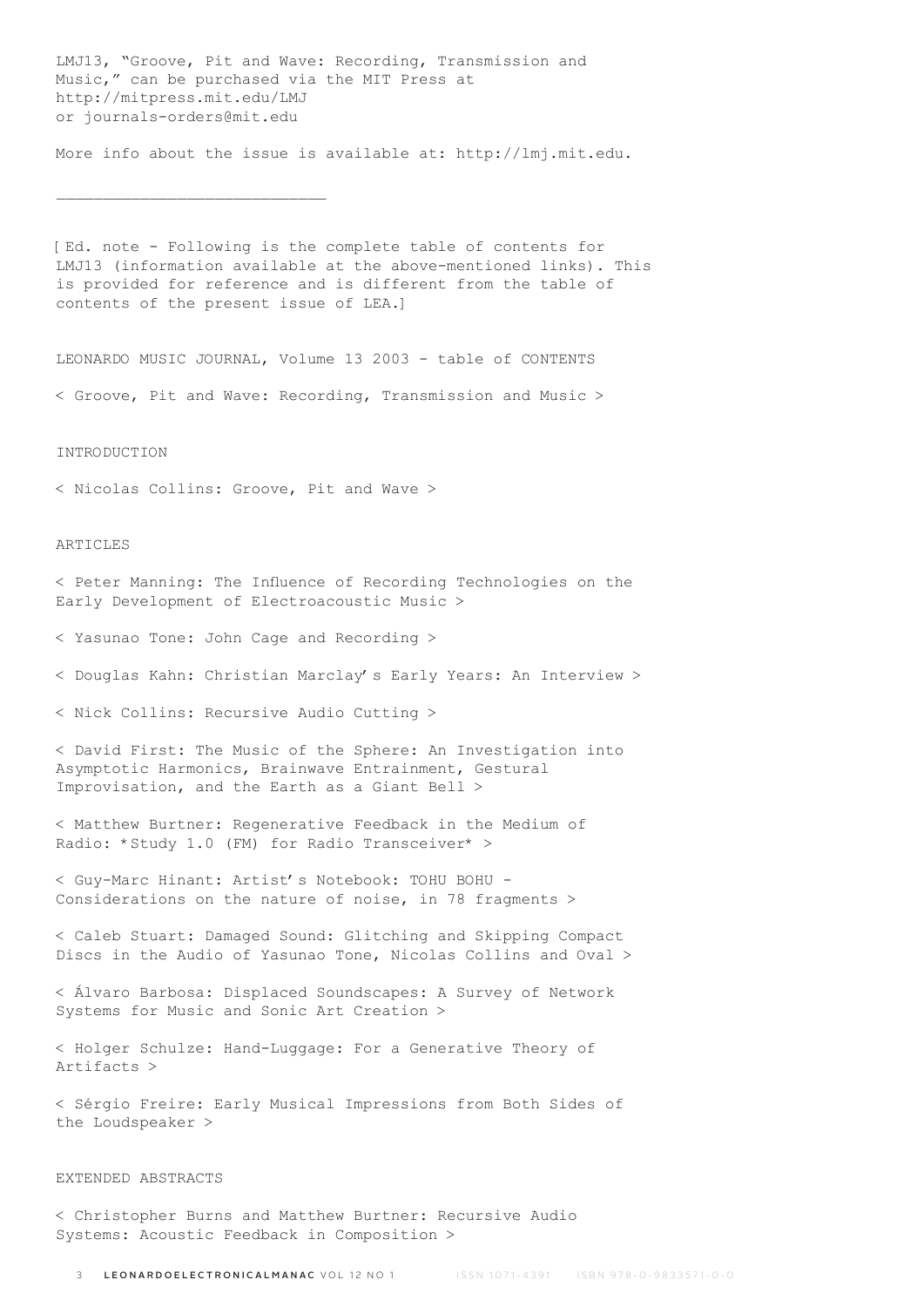< Michael Bussière: Performance Space Meets Cyberspace: Seeking the Creative Idiom and Technical Model for Live Music on Broadband > < Marlena Corcoran: \*The Gallbladder Sonata\*: Transmission Time on the Internet > < Trace Reddell: Mediating (through) Imagination: Web-Based Sound Art > < Tobias C. van Veen: Turn/Stile: Interpreting Udo Kasemets' \*CaleNdarON\* for a Single Turntable with Treatment and Surfaces > LMJ13 CD COMPANION < Splitting Bits, Closing Loops: Sound on Sound, Curated by Philip Sherburne > Tracklist and Credits CD INTRODUCTION < Philip Sherburne: Splitting Bits, Closing Loops: Sound on Sound > CD CONTRIBUTORS' NOTES < AGF, Leo's Code > < M. Behrens, For the Further Consequences of Reinterpretation > < Alejandra and Aeron, Village Football > < DAT Politics, Bag > < Stephan Mathieu, A Microsound Fairytale (Conclusion) > < Francisco López, Untitled #115 (Part 1) > < Francisco López, Untitled #115 (Part 2) > < Institut fuer Feinmotorik, Slo > < Janek Schaefer, Rink (excerpt) > < Steve Roden, OTR > < Scanner, Spirit Trace > < Stephen Vitiello, Slow Rewind > 2003 Leonardo and Leonardo Music Journal Author Index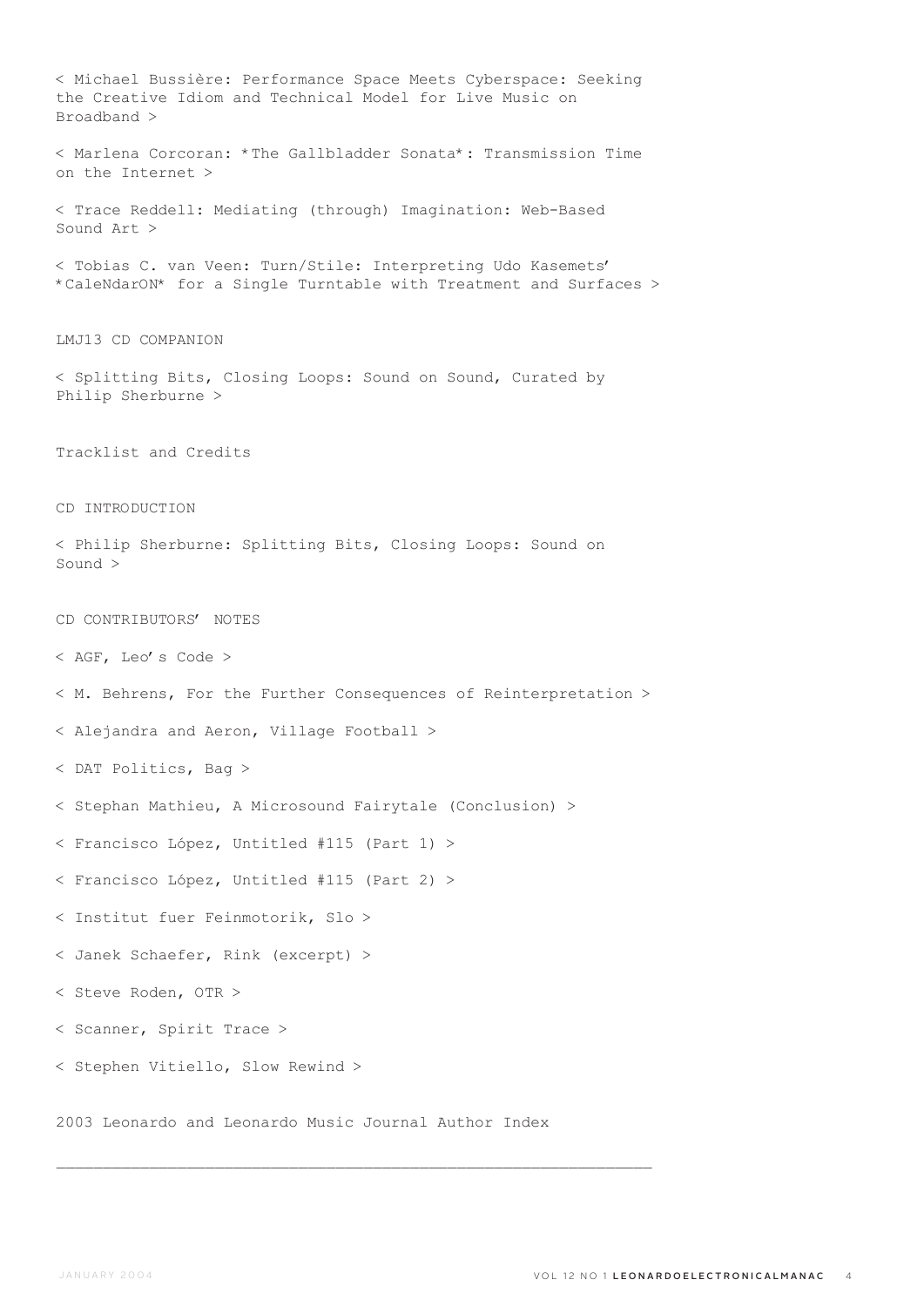

Performance space meets cyberspace: seeking the creative idiom and technical model for live music on broadband

\_\_\_\_\_\_\_\_\_\_\_\_\_\_\_\_\_\_\_\_\_\_\_\_\_\_\_\_\_\_\_\_\_\_\_\_\_\_\_\_\_\_\_\_\_\_\_\_\_\_\_\_\_\_\_\_\_\_\_\_\_\_\_\_

 $\frac{1}{2}$  , and the set of the set of the set of the set of the set of the set of the set of the set of the set of the set of the set of the set of the set of the set of the set of the set of the set of the set of the set

by Michael Bussière (media artist and educator), Sonic Design Interactive Inc., 12 Clarey Avenue, Ottawa, Ontario, K1S 2R7 Canada. michael@sonicdesign.fm

#### Abstract

Initiatives throughout the post-industrial world are supporting the proliferation of advanced networks that connect governments with the public, research facilities with one another and consumers with new content portals. While this is currently the domain of the engineer, there is an acknowledgement through public policy and targeted investment that wider deployment of these networks is on the horizon and that this deployment is dependent on the creative insights of media artists to devise new forms of content. The following article documents a series of tests involving the creation and presentation of musical content within a distributed environment on Canada's CA\*net3/4 the world's first national optical Internet research and education network.

#### Background and Context

 $\mathcal{L}_\text{max}$ 

To begin, I write as a multi-media artist and educator (trained in computer music), not as a computer scientist or engineer. I was invited in 2001 by a consortium of several Canadian research agencies to participate in a national project to develop content for CA\*net4. My experience as a composer, producer and music technologist led me to create a series of initial investigative events (as outlined in this article), focusing on the creation and presentation of experimental multimedia over high-speed networks with particular emphasis on live, interactive performance forms. These initial events evolved through everincreasing levels of technical complexity, while furthering the participants' experience of a "distributive performance environment" (my term for performance taking place among several geographical locations).

We addressed some of the following questions: Is there a definitive continuum from audience member, to spectator, to inter-actor (i.e. why do theatrical performances have "audiences," and sporting events have "spectators")? Can music incorporate network latency (that is, time delay from one point to another) as a fundamental design challenge? Is there an historical repertoire that was written almost in precognition of latency as a context? Does this repertoire anticipate a new network-based musical idiom? And finally, what is the proscenium of cyberspace? This project continues to this day.

Strictly speaking, the video-conference medium cannot be described as transmission [1], where content radiates from a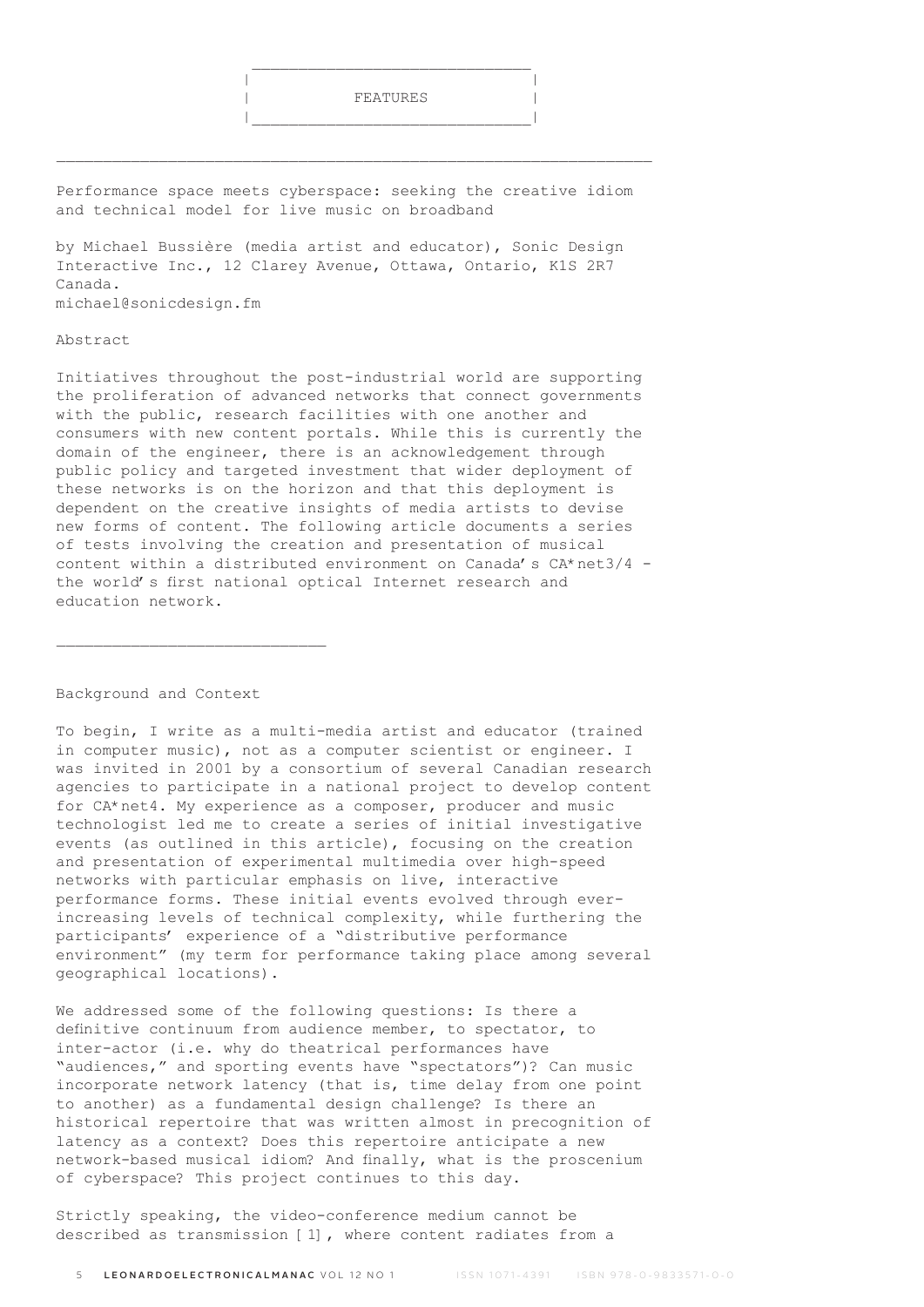single point of origin. It is rather an unfolding, a redistribution of space, in which access points co-determine the experience and content and in which no one perspective outranks another. The perceptual consequences of each locale are unique. If we start from Michael Benedikt's proposition that "space presents itself to us in the 'freedom to move'" [2], then performance space is defined by specific restrictions of that freedom. With rare exception, contemporary performance space exists on one side of a line, beyond which the spectator cannot pass. The proscenium, rooted in ritualistic traditions, acts as a divider separating the "sacred" space of the performer from the access space of the observer. The observer hands near-total control of the personal experience, for a period of time, over to the creators of the event. Cinema presents probably the most profound example of such an agreement, presenting the "performance" in absence of the "performer" within a ritualized social space. In the case of distributive performance, the penetration of virtual portals into performance spaces enhances the sensation of physical movement with a set of traversable pathways.

This project, \*Performance Space meets Cyberspace\*, further assumes the core premise that the only truly interactive experience is that of person-to-person "live" communication [3], as opposed to machine-simulated interactivity, which suggests a different set of intentions. Hints of this are found in television viewing habits of English-speaking Canadians, who watch a great deal of pre-packaged foreign (i.e. American and British) television content. The attribute of foreign-ness is generally discounted, as is the case with other globalized consumer products. Pre-packaged television, like commercial urban radio, has, after all, taken on a kind of worldwide timbre, tempo and formulation. The exception for Canadian viewers is the high degree of consumption of live-to-air domestic programming, namely news and sports. In effect, the live-ness of the content is apparently associated with the intimacy and immediacy of home. Intimate media is further achieved when an intrusive capture device, such as a camera (typically interpreted as being "aimed" at an individual), is recontextualized as an extension of one's physical presence. This is perhaps most profoundly felt when one views a feedback loop of one's tele-presence onscreen at a remote location: a remarkable "house of mirrors" effect, enabled by distributive technology.

National context is particularly relevant here, as this ongoing project is partially funded by the Canadian government. The principal public policy issue is one that faces most nations that are on the World Wide Web: how is national identity expressed and supported outside of the English language and beyond the sphere of dominance held by the United States? Public policy in Canada (and France, for example) is addressing similar challenges with respect to cinema. The added complexities in the Canadian context include official multiculturalism (with 21% of the population born abroad), official bilingualism, a northern climate and remote communities scattered about the world's second largest country.

#### Experiments and demonstrations

Phase one of this project consisted of four experiments conducted among classrooms, studios and labs in five locations, across six time zones. Content was designed to increasingly challenge CODEC (compression/decompression), capture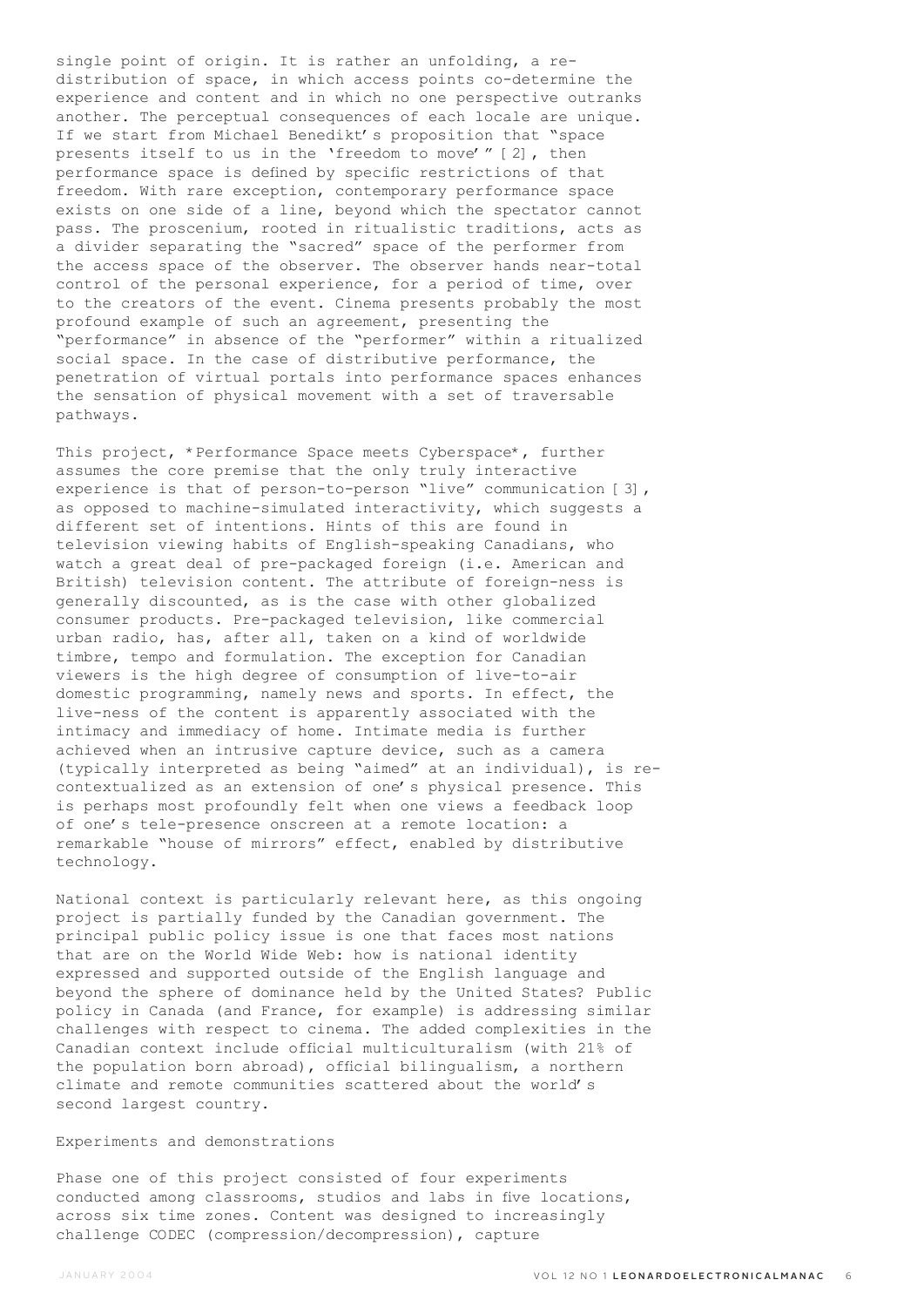technologies and network capacity. The so-called "last kilometer" was a recurring challenge, meaning that connectivity is only as broad as the tightest link in the chain. Master control for all four events was located in Ottawa, Canada's capital.

The first event took place on 25 October, 2001 and connected the Luscar Digital Recording Studio of the Banff Centre for Continuing Education (Banff, Alberta, Mountain Time) with Carleton University in Ottawa (Eastern Time). The participant group was an undergraduate course in computer music at Carleton University, who occupied a video-conferencing classroom furnished with desk microphones, six large suspended monitors, front and rear cameras and a control lectern. The space, clearly retrofitted from a conventional classroom, is an excellent example of how \*not\* to design a cyberspace portal - all capture and presentation technology was oriented from the ceiling, discouraging a natural feeling of penetration into and from a remote location.

Carleton's facility utilized a V-Tel H.320-based videoconferencing unit served by six ISDN lines, leased from Bell Canada [4]. The Banff system, known as the Client Learning Environment (CLE), is built on a VCON ViGO H.323-based CODEC [5], and was installed in Banff's Luscar Studio for this event. The incompatibility with H.320 was resolved via the University of Ottawa's Accord gateway, which served as the multipoint control unit.

The lesson plan included a discussion of the video-conferencing setup itself, with numerous questions from students regarding its configuration. A Banff associate audio engineer provided a tour of the Luscar studio and fed the CLE a variety of musical projects and test materials. Luscar is built around a Euphonix CS-3000, 56-channel digitally controlled analog console with a 24-track digital recorder. Its developer, Professor John Celona, associate dean of fine arts at the University of Victoria, provided a demonstration of leading edge computer music software. The lack of auxiliary video inputs prohibited the connection of a second computer to the CLE; a solution was found by simply utilizing a camera and second monitor.

The event was characterized by a 1-2 second perceivable delay, which made conversation clumsy, although overall stability supported a naturalistic continuity in the lesson plan. There were occasional freezes and pixilated video effects and the audio suffered when a signal was rich enough to saturate the bandwidth. A test of Luscar's console sent a variety of instrumental (mono) mixes to the CLE. It was discovered that an overly demanding audio track would cause sound to deteriorate into an indiscernible garble. In addition, inexplicably, the "density" of the mix (number of tracks, signal characteristics) also provoked this breakdown. Microphones left open at both locations also led to intolerable audio.

Event number two took place on 27 November, 2001 and extended the participatory dimension into the realm of distributive performance. In attendance at Carleton were 18 first-year students enrolled in a course titled "Introduction to Media and Technology in Art and Culture." The Banff contingent was comprised of 10 visual and media artists participating in "SloMo," a thematic residency whose subject was the analysis, measurement, effect on and manipulation of time by the artist. Appropriately, the residency's launching point was the following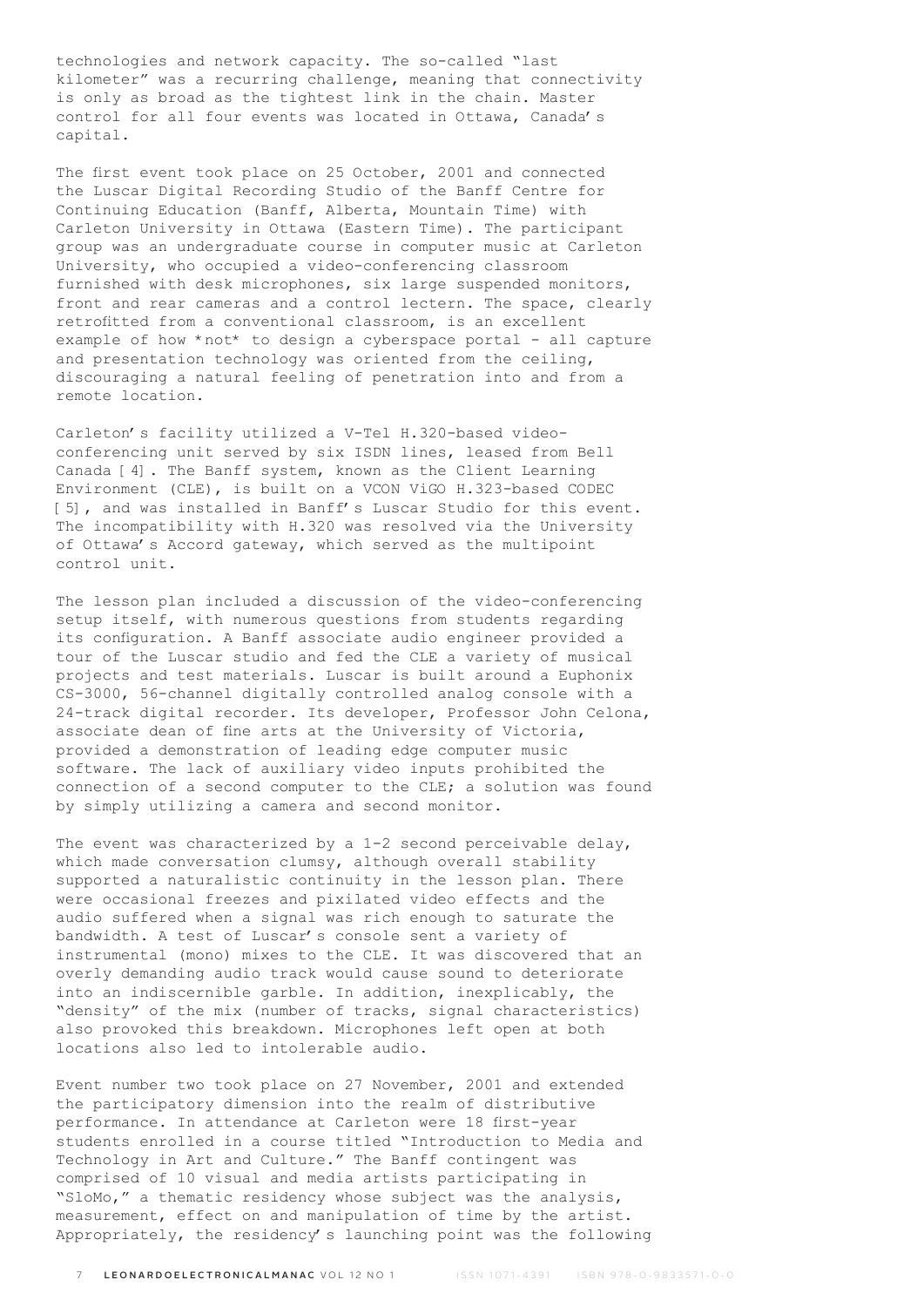quoted observation from Marshall McLuhan, which headlined the Banff Centre's descriptive document, one that dovetailed elegantly with this project: "Today, the instantaneous world of electric information media involves all of us, all at once. Ours is a brand new world of all-at-onceness. Time, in a sense, has ceased and space has vanished" (from \*On McLuhan: Forward Through the Rear View Mirror\*, 1966).

We developed a week-long collaborative effort between the SLoMo residents and sonic design students at Carleton. The interwoven themes of time, art and perception led to the repertoire of John Cage as a catalyst for exploration (indeterminacy being time dependent). At 17:00 MT on Tuesday, 27 November, I conducted a performance of Cage's \*Imaginary Landscapes No. 4\* (1951) for 12 Radios. This work is an early example of a music that combines human performance gestures with electronic instrumentation. Its unique character is entirely dependent upon location and time of day for its content. It is the perfect music for realization within the inherent attributes and limitations of a videoconference, with respect to an aesthetic point of departure (remoteness rendered locally, time/space layering, "captured" content, signal manipulation, etc.). \*Imaginary Landscapes No. 4\* is also an excellent example of the content inhabiting the medium and being highly, inherently suited to the medium. The work utilizes changes in radio frequencies and volumes to articulate a temporal strategy "based on a number of measures having a square root, so that the large lengths have the same relation within the whole that the small lengths have within a unit of it" [6]. Indeterminate events occur as a result of geography, time of day, radio programming and human intuition. I believe this to have been the first distributed broadband rendering of a John Cage work.

Several tests and rehearsals took place prior to the event, and three executions of the work were realized and recorded. The CLE unit was deployed again, this time in a boardroom equipped with a compatible ISDN connection, meaning that no bridge through Ottawa University was required. While bridging costs were eliminated, there were now long-distance costs incurred. The direct dial-up improved the delay and signal quality, although a transfer speed limited by ISDN meant that overall performance upgrades were negligible. All in all, this event was very compelling and produced a lot of laughter and enthusiasm.

On 9 April, 2002, audiences in Ottawa and Kanata, Ontario were connected with St. John's, Newfoundland (Atlantic Time plus one half-hour) in a large-scale interactive performance event. Carleton University's sonic design students presented creative projects in digital media and performance and collaborated with musicians at Holy Heart High School in St. John's, for what I believe to be the first student work composed for a multimedia broadband event. Of all the events in the series, this was by far the most elaborate in terms of programming and technology.

This event was co-produced with the National Research Council of Canada (NRC) and the Virtual Classroom of the Communications Research Centre (CRC). Dr. Martin Brooks of the NRC's Institute of Information Technology led the technical team. The CRC "BADLAB" was set up as the master site, with Carleton and St. John's connecting to CRC as interactive sites. The event's backbone was CA\*net3 [7]. The BADLAB, St. John's and Carleton University were all connected to CA\*Net3 via CRC GigaPOP [8], Memorial University of Newfoundland GigaPOP and ONet GigaPOP, respectively. Three high-end Pentium boxes running Linux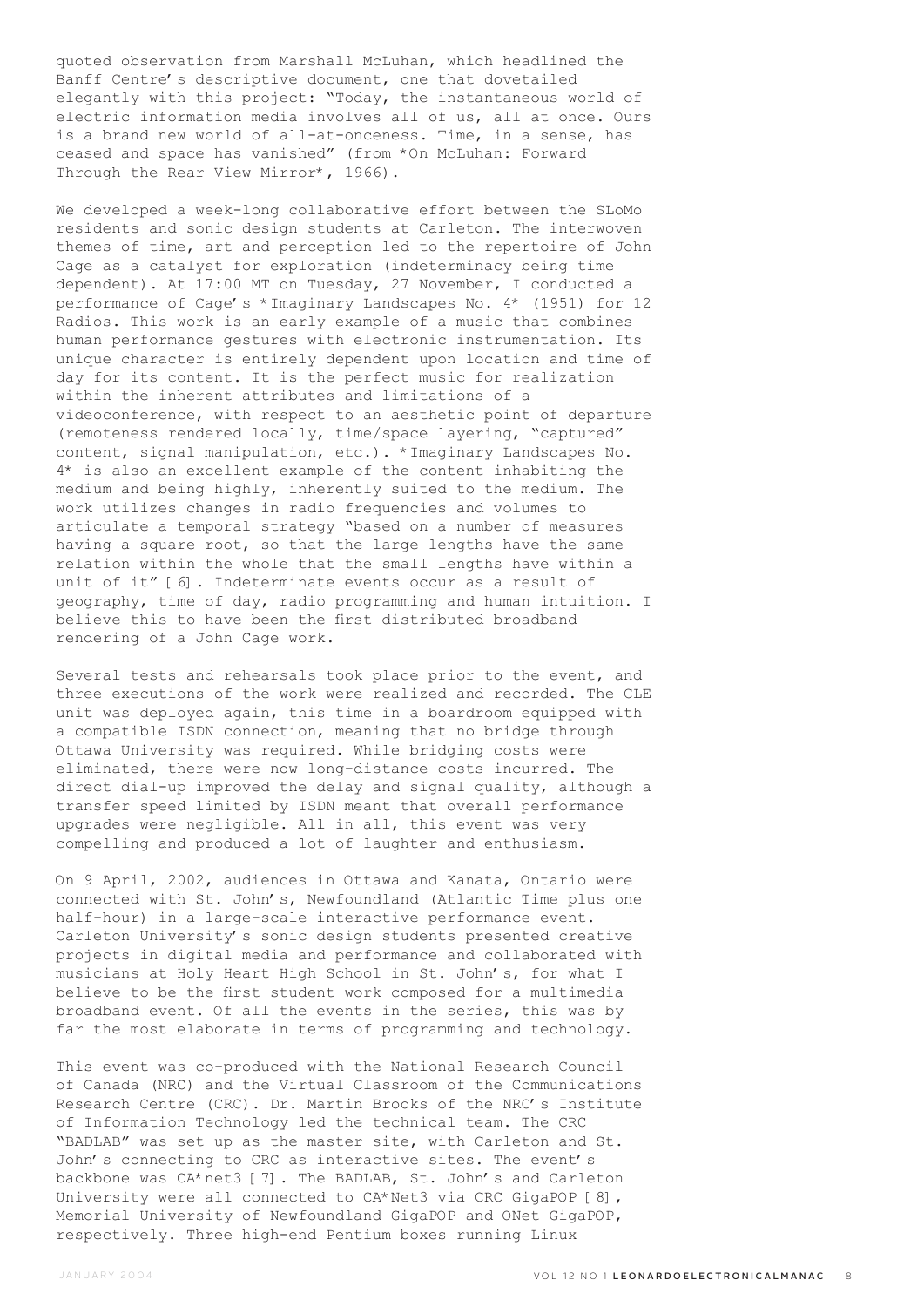utilized ISABEL, a conferencing application designed to create multi-media, multi-point distributed events.

Three workstations were set up at Carleton, with two running as separate interactive sites equipped with cameras to capture the audience and performers, and the third to act as flowserver (the computer dedicated to streaming data from point to point). This flowserver in turn connected to the CRC flowserver to compensate for limited bandwidth to the architecture building. CA\*net3 was accessed via the university ethernet, whose bandwidth provided 10 Mbps (megabytes per second) of transfer, although actual transfer speeds were affected by general network activity on the campus at the time of the event. The single workstation in St. John's would connect directly to the CRC flowserver.

A principal goal of this event was the merging of interactive cyberspace with a large performance venue. Projections were utilized to create a sense of presence in the main audience venue at Carleton. Data projectors cast light on adjoining wall surfaces, offset by a 90-degree angle. ISABEL provides multiple programmable window sets within each projection. This, for example, made possible a kind of theatrical depiction of actors facing one another in a naturalistic, conversational style. However, the scale of the projections produced a kind of cinematic amplification. Furthermore, roving cameras allowed me (as director and host located across town at the CRC) to remotely "reach" into the locations and provoke participation from the audience. Indeed, the traditional distinction between audience and performers was deliberately blurred through a variety of engagement devices.

The main venue on the Carleton campus was not an electronic presentation space. The closest ethernet port was several meters outside of the site in a small meeting room and the 10 Mbps nominal connection speed at this port was seriously hampered by general network activity on the campus. This resulted in a recurring freeze effect to and from Carleton, although the connection from CRC Kanata to St. John's was unaffected. A fundamental challenge exists in locating a public performance facility that is directly wired to broadband. Such a facility would also require professional caliber presentation systems found in conventional theater, stage or television production.

Of participants' responses, two were particularly noteworthy. The usual shyness of being on-camera was very evident among the students and the default posture was to attempt eye contact via the videoconference. Participants tended to address projections rather than cameras, tending towards eye contact and facial images. Participants occasionally had to be directed away from the projected facial image of a conversational partner and towards the camera lens. The makeshift venue also produced clumsiness with respect to more normal videoconference interaction. Separate monitor kiosks would allow an individual to engage in cyberspatial conversations on a more human scale, with split video feeds generating the large-scale audience depiction. Issues relating to theatrical lighting, audience illumination and large-scale projections also require some kind of solution. The challenge in using Linux-based computers was the non-commercial, non-thoroughly tested nature of the operating system. Applications, drivers, etc. were rife with incompatibilities, with devices, such as the data projectors, failing without warning.

Students were guided to explore creative musical/multimedia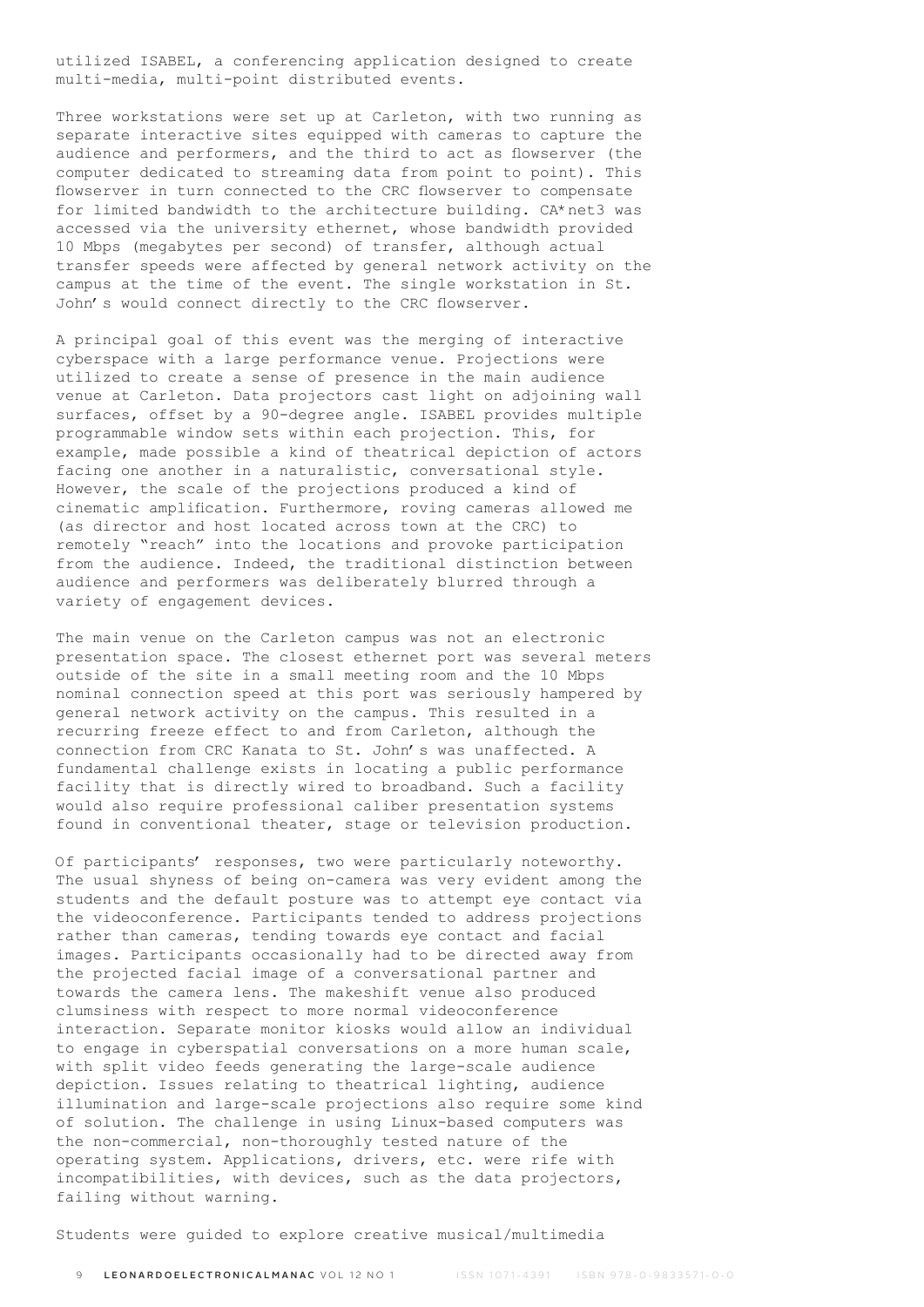that best exploited the idiomatic nature of a network-based, ageographical performance medium. The program included a musical multi-media work by Carleton student Nic Paradis (localized in Ottawa), videos and a networked game and audience interaction between St. John's, Ottawa and Kanata. The evening concluded with a unique musical performance work, composed by sonic design/music student Barry Promane. I believe it to be the first student work composed for the broadband medium. The Promane work was scored for chamber group (located in St. John's) and spoken word performer (located in Ottawa), an idiom chosen to accommodate inherent delays and brief network freezes while avoiding the necessity of common time. A second version employed pre-taped material of a St. John's musician reading the text. Once again, this event was met with great excitement and enthusiasm. My personal reaction was one of adrenaline and presence amplification. It was an electric, larger-than-life kind of experience, balanced with a touch of controlled chaos.

I returned to the Banff Centre on 27 November, 2002 for the final event of phase one. As was the case at the start, this event connected Banff with a class in Ottawa for a studio tour with demonstrations. The CLE was again deployed; this time with extended audio, VGA and NTSC (National Television System Committeee) video inputs via mixers. Cabling allowed for a walkabout from room to room, with a floor crew including a switcher/director, two cameramen and a floor director. Students in Ottawa were located off-campus in an auditorium of the National Research Council. While the NRC is a primary node of CA\*net3, Banff's connectivity was again influenced by local network activity. However, the point-to-point connection exhibited dramatically improved audio and video quality.

Students were again given a demo/tour of Luscar, plus the Rice Studio television and video production facility. Rice includes a fully equipped 2500-square-foot studio space with cyclorama and computerized lighting board. The production complement includes a Panther dolly, portable crane and an extensive lighting package with both Tungsten and HMI lamps. Visually, the project now began to approach broadcast quality.

Following the tour, students presented electroacoustic/audio projects from Ottawa. One project, entitled \*Among Trees\*, stood out for its thematic content. Its creator, Craig Aalders, describes the work as "encouragement for and the awareness of true individual identity and the relation that one's identity has in the overall global community." Aalder's work can be described as trance-electroacoustic with embedded and processed spoken word. The text reflects on an individual's search for identity through a retreat into the depths of a forest. We took advantage of our central location in Banff National Park, took a camera into the forest and created location footage for synchronous visual playback. The synchronicity was further exaggerated by the date and time link to another imaginary landscape, exactly one year to the hour after our Cage performance.

I feel this final point requires a purely subjective indulgence. Our experience with broadband has produced evidence of a subtle emergent property. Does a distributed experience of presence alter our quality of response (as distinguished from intellectual processes)? Perhaps it is an awareness of something larger than normal time/space, human sentience smeared about an inter-operational multi-location reality, the paradox of sharing space while dwelling in separated spaces. Music's invisible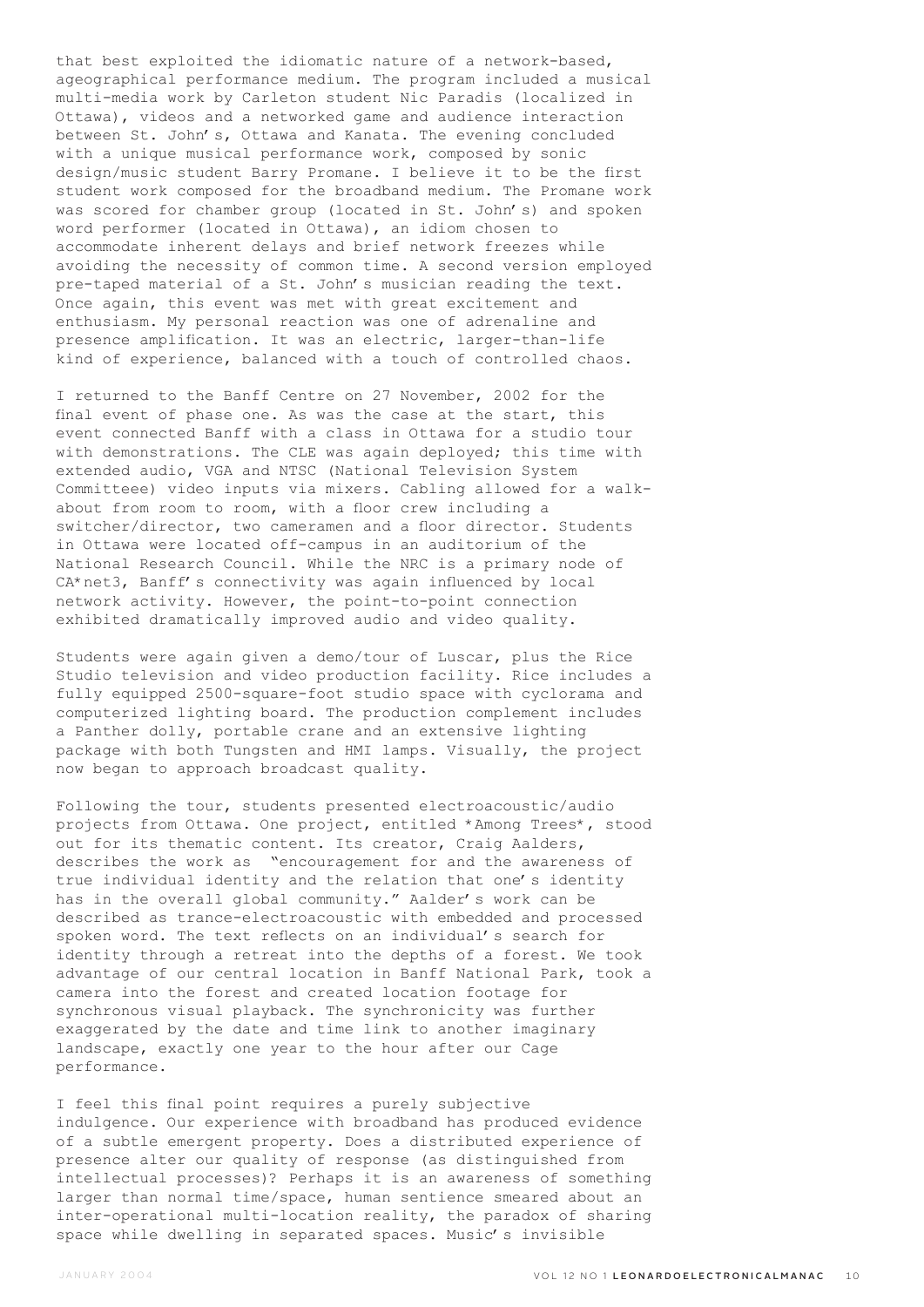spatial nature perhaps illuminates this effect. Do synchronicity, consciousness and musical and aesthetic phenomena interlace with a greater elegance, by virtue of, and enhanced by, this medium? "Everything at once, no matter when/where we are?", as Cage speculates [9]. If cyberspace is indeed a habitat for the imagination [10], then perhaps live cyberspace is the habitat of the spontaneous expression of the psyche?

## Technical Findings

A number of significant production issues emerged from these early experiments, all of which relate to the merging of public performance space with cyberspace. In its present phase, this project is introducing production techniques derived from television and cinema, as well as developing original solutions to address the following objectives:

Lighting. Large projections, monitors, performers and a participatory on-camera audience all require that specific solutions be resolved within the same physical space, and cyberspace.

Audio. Increasing the capacity of audio transmission to a stereo (and possibly surround 5.1) format, to better suit musical events and to create an ambient envelope that more readily expresses the feeling of a physical space that has been virtually "transposed" from one location to another. Performance space design. Devise a solution that allows for large-scale presentations and human scale interaction to coexist within the same event, among other issues. Audience/participant engagement. Through applied evaluation with focus groups, this project will seek to position the threshold between audience and participant and will experiment with various creative methods of "reaching through" a portal to engage participation at another location. Remote control options. To what degree can remote technological intervention further encourage participation?

## Conclusions

Computer-generated realities can be defined simply as a light source with associated audio elements. Comparisons with other light-source media are therefore unavoidable. Distributive performance requires sophisticated production to hold its own against the formalism and refinements of conventional television, cinema, gaming, etc. The current state of broadband harks back to the days of live television, to an era where the old medium of the proscenium became the content (as seen in numerous staged television shows of the early era), finally displaced by an exposed television sensibility with resident attributes. Similarly, broadband holds the potential for revealing a creative idiom for new musical and other performance forms.

Finally, there is the issue of public deployment and the eventual opportunity to test a streaming method to make such an event readily available to a larger audience on the Web. In this instance, new issues such as content and participation controls, bandwidth management and so forth, enter the picture.

Video documentaries for all events in this series are available for viewing at: HYPERLINK "http://www.marsville.tv" µhttp://www.marsville.tv§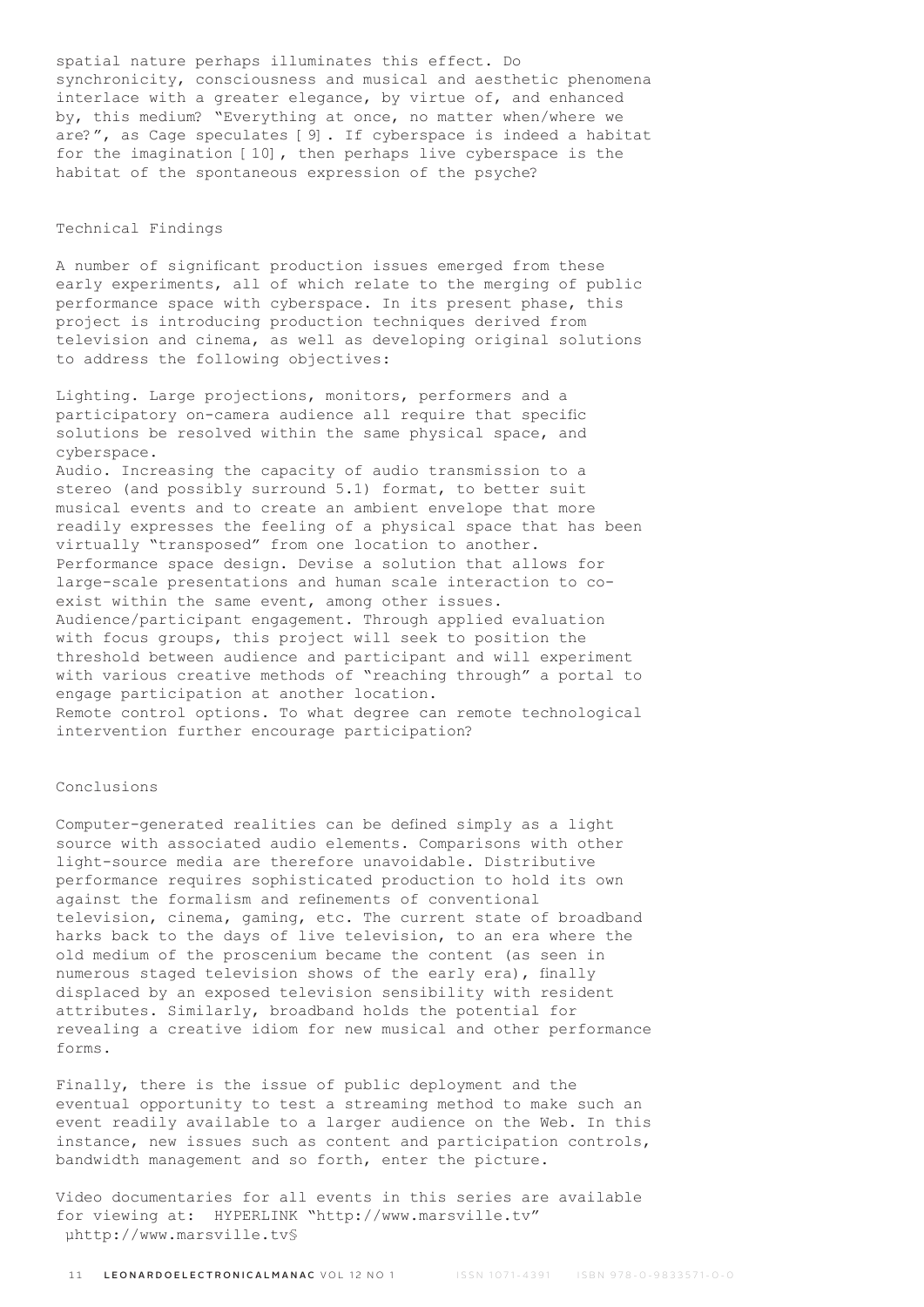# Acknowledgements

 $\overline{\phantom{a}}$  , where  $\overline{\phantom{a}}$  , where  $\overline{\phantom{a}}$  ,  $\overline{\phantom{a}}$  ,  $\overline{\phantom{a}}$  ,  $\overline{\phantom{a}}$  ,  $\overline{\phantom{a}}$  ,  $\overline{\phantom{a}}$  ,  $\overline{\phantom{a}}$  ,  $\overline{\phantom{a}}$  ,  $\overline{\phantom{a}}$  ,  $\overline{\phantom{a}}$  ,  $\overline{\phantom{a}}$  ,  $\overline{\phantom{a}}$  ,  $\overline{\phantom{a}}$  ,

 $\mathcal{L}_\text{max}$ 

With special thanks to Sara Diamond, Tom Montvila and Shannon Mcdonnell of the Banff Centre, Peter Homulos, Deputy Minister of the Department of Canadian Heritage and Dr. Martin Brooks of the NRC. Also all of my daring, inventive students.

Notes and References

1. I use the term "videoconference," which typically describes a point-to-point business application, for convenience only.

2. Michael Benedikt, in \*Cyberspace: First Steps\* (Cambridge, MA: MIT Press, 1991) p. 126

3. This includes that which is enabled by technological intervention.

4. ISDN supports data transfer rates of 64 Kbps, or the equivalent of a phone line.

5. H.323 offers IP conferencing rates up to 1.5 Mbps.

6. John Cage, \*Silence\* (Middletown, CT: Wesleyan Univ. Press, 1961) p. 57.

7. CA\*net4 is Canada's national optical Internet, devoted to research of advanced broadband applications. See HYPERLINK http://www.canet3.net) µhttp://www.canarie.ca§.

8. GigaPOP means gigabit Point of Presence and is a network access point that supports data transfer rates of at least one gigabyte per second (Gbps). Only a few gigaPOPs currently exist.

9. John Cage, \*A Year from Monday\* (Middletown, CT: Wesleyan, 1963) p. 89.

10. See Marcos Novak, \*Cyberspace: First Steps\* (see [2]), p. 226.

## ABOUT THE AUTHOR

Michael Bussière is a multimedia artist specializing in computer music. He has been making computer music and multimedia since the mid 1980s, when he shared the stage of the Toronto's Dumaurier Theatre Centre with Australian performance artist Stelarc. A graduate of the University of Toronto and the State University of New York, Bussière received two national gold prizes in 1987 from CAPAC.

Bussière's works have been commissioned and presented by such venues as the Summit of the Americas, Boston's School of the Museum of Fine Arts, Chicago's Ravinia Festival, Bourges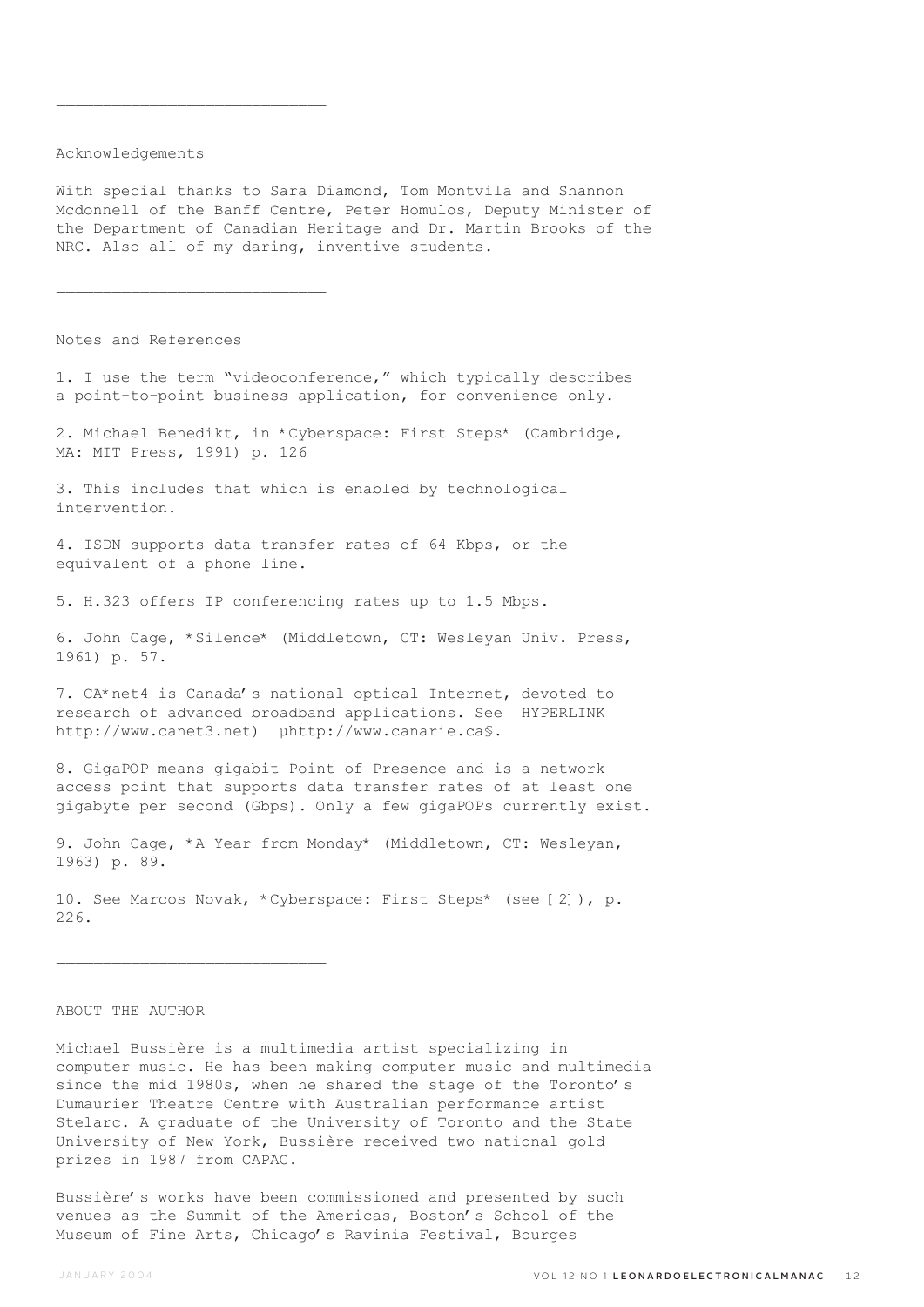(France) Festival, Video Roma, The Banff Festival of the Arts, Music Toronto, the Dumaurier Theatre Centre and the Canada Dance Festival, as well as being broadcast nationwide on CBC Stereo and Radio-Canada.

In recent years, Bussière has turned his attention to the development of interactive installations that expand current notions of computer music as a performance form. One such work is the VIP, a highly popular, interactive computer music sculpture commissioned for the Festival Plaza in front of Ottawa City Hall.

Bussière directs Carleton University's Diploma in Sonic Design, where he is an adjunct professor to the music program and the School of Architecture's Immersive Media Studies graduate program. He recently founded Sonic Design Interactive Inc. to conduct experiments in interactive art and to investigate the creative possibilities of performance-based broadband content.

Article received 10 November, 2003

==========================

\*The Gallbladder Sonata\*: Transmission Time on the Internet

by Marlena Corcoran, Barer Strasse 54A, D-80799 Munich, Germany corcoran@anglistik.uni-muenchen.de

\*The Gallbladder Sonata\* is an improvisation combining sound, narrative text, Internet and live performance. The uncontrollable speed of internet transmission is a second-bysecond co-determinant of the tempo of the piece. The traditional order of musical events - namely composition, then performance, then transmission - here becomes one single event. What is performed is the act of composition and the order in which the improvised responses are uploaded and displayed depends on the eddying currents of transmission time on the Internet. The new medium - of composition and performance, not merely of distribution [1] - raises questions about the aesthetic apprehension of time. Music is par excellence the art of time and the new medium of the Internet has something to teach us about our experience of time itself.

The first version of \*The Gallbladder Sonata\*, performed in 1998 [2], began with free-flowing time - and gall - which, in a crisis, was blocked. An ultrasound interlude (which is inaudible) followed this section and then, surgery. A five-part drip motif in uncertain time, a significant technical failure and an interactive free-for-all waltz brought \*Gallbladder One\* to its bilious conclusion.

In fact, the first version of \*The Gallbladder Sonata\* was a strictly textual online performance, where the logged-in audience heard no sound whatsoever, making it the most radical of the three performances to date. It stressed the temporal rather than the acoustic dimension of music as part of my ongoing inquiry, "What is music without sound?" - a question especially meaningful to me, in that I was born hard of hearing [3]. A second work in this series is \*Stay (Tuned)\*, a silent aria employing elements of American Sign Language and intense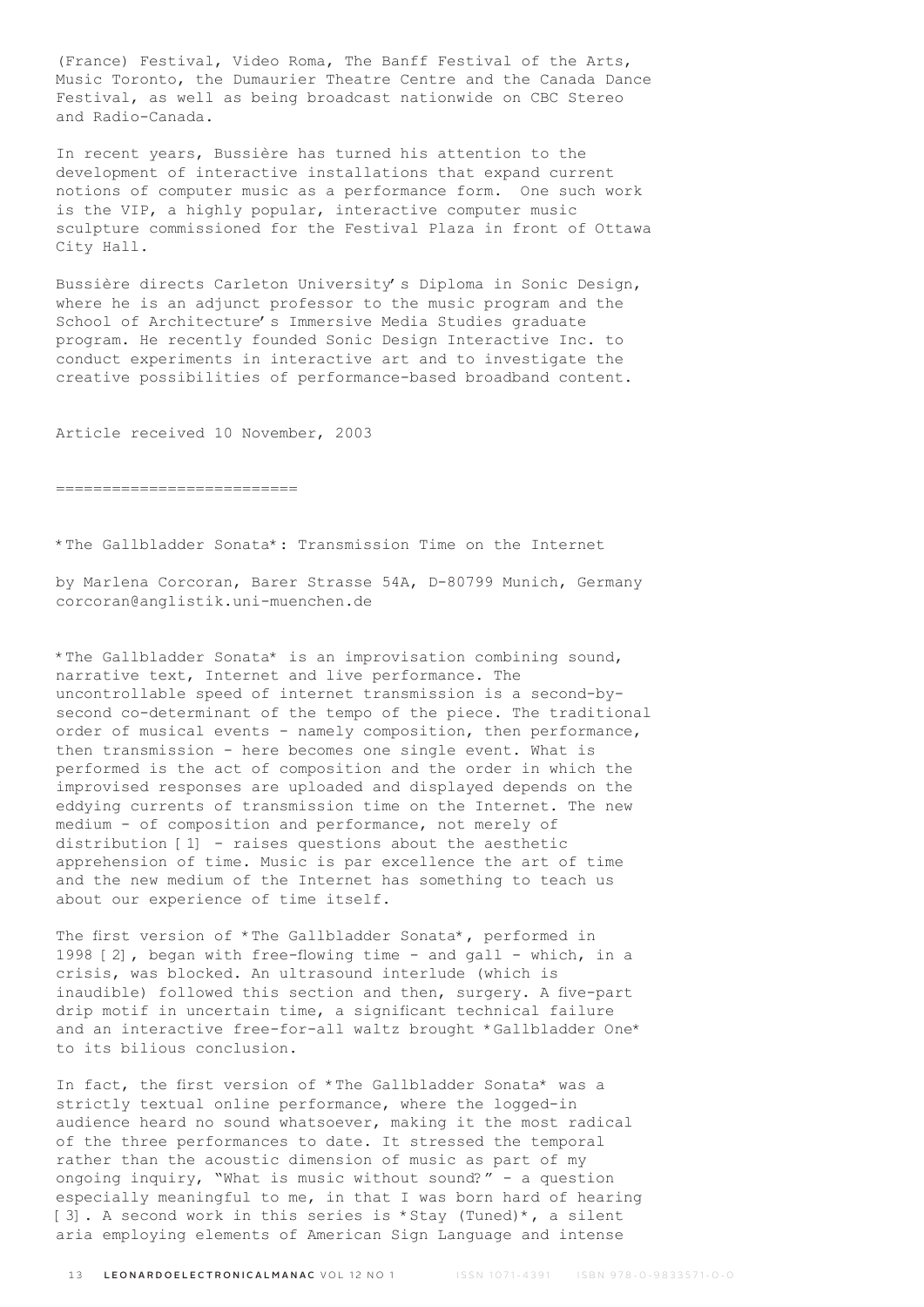listening, which I performed as part of Ione and Pauline Oliveros' \*Lunar Opera: Listening For Tunes\* at Lincoln Center in 2000. These two works were performed together in Munich in 2000 [4] and in Mainz in 2001 [5].

## Sonata as Text

As at a classical concert, the main performer of \*The Gallbladder Sonata\* was seated in front of the audience before an instrument. The performer's costume, which looked like crumpled paper along with a mask made of manuscript fragments, stressed the important role of text. In the performance, the text is projected in large format and is produced not only by the performer on stage, but by several other online performers, who were logged on at physical locations ranging from California to Germany. (Photo and audio documentation of the performances can be seen and heard at: http://lea.mit.edu)

The narrative text called into being a strange and abstract concert hall in which characters, such as "Stage.Hand," and conceptual entities, such as "sound" (later morphed to "ultrasound"), dragged around furniture and handed out programs to the late arrivals, "John.Cage" and "Beethoven.de." Direct address to the audience included them in the imaginary stage setup, which functioned like a prologue that was an integral part of the performance. Within this text, a character named "Stay (Tuned)" sat down at a minutely-described imaginary piano to perform the sonata within the sonata [6].

## The Computer as a Keyboard Instrument

On the physical stage, too, "Stay (Tuned)," played by myself, sat at a computer as one would at a concert piano, ready to produce the auditory component to \*The Gallbladder Sonata\*. The acoustic dimension of the performance was created in the concert space by the monumentally amplified sound of the main performer's typing. A microphone lay close to the keyboard and the sound of composition was carried over loudspeakers. One heard Stay typing, at different speeds and with different levels of passion. The sound is thus the sound of the keys themselves.

Usually, depressing the keys is understood strictly as the means to an end. In a piano concert, for example, the keys are struck as a means to activate the piano strings. The barely audible sound of the keys themselves is hardly perceived; it is beside the point. In \*The Gallbladder Sonata\*, this sound is not a means but an end: the keyboard itself is the instrument. The percussion produces sound - and also lyrics.

## Concert Out of Synch

During this performance, the unpredictable rate of delay in transmission on the Internet resulted in discordant timing of the visual and auditory levels of the performance. That is, one saw and heard the performer, Stay, enter data, which appeared on the screen only after an unpredictable, usually brief, delay. This décalage made attending \*The Gallbladder Sonata\* unlike going to traditional concerts, whose visual and auditory dimensions are so well integrated that we never even think about it: the pianist hits a key and we immediately hear that note. The disruption of synchronicity in this case exposes our voyeuristic expectations of concert performance: we want to see the performer make the music. In \*The Gallbladder Sonata\*, however, several different tempi were in force. What one heard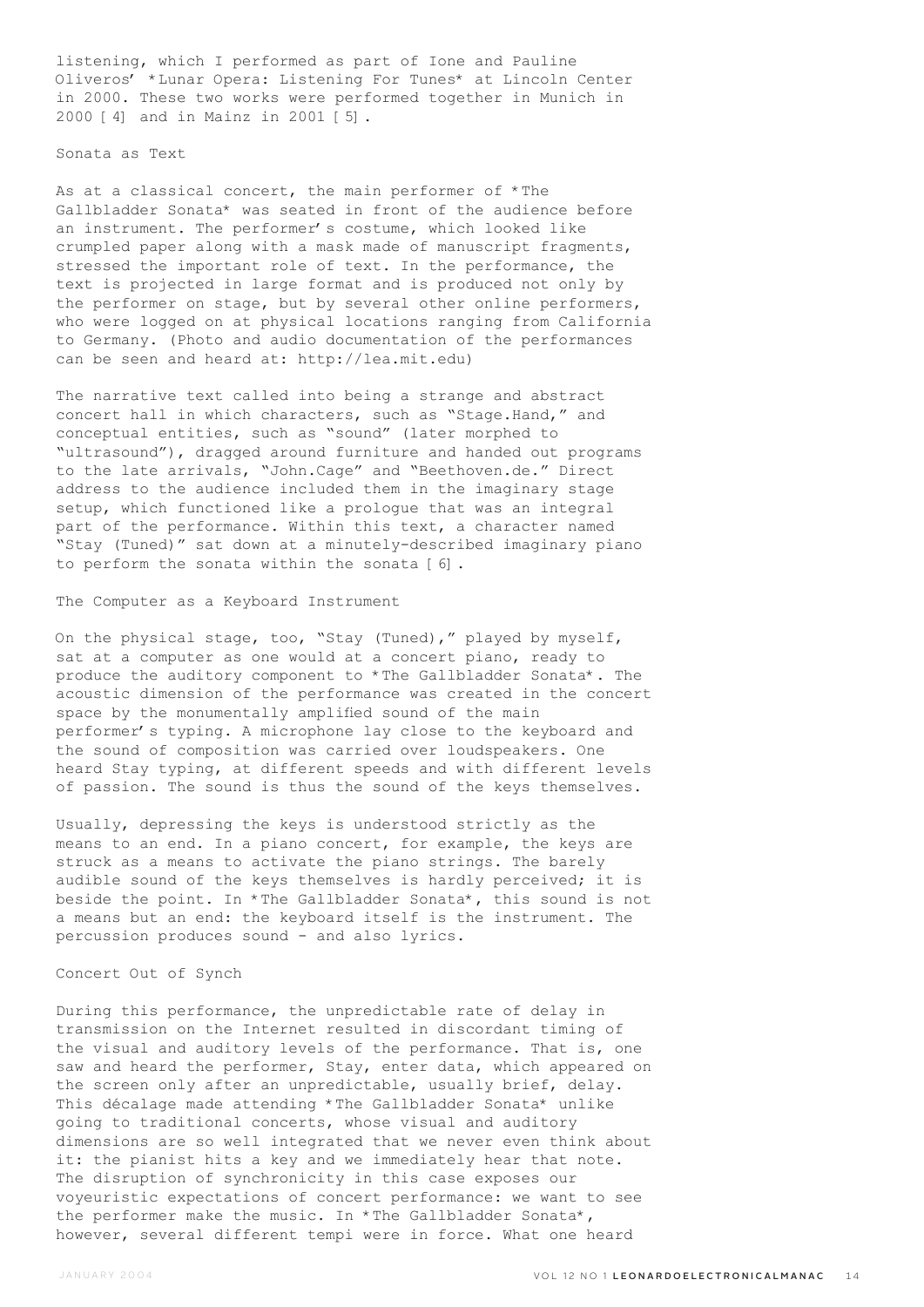in the performance space, saw onstage and read on the screen happened in different time frames. It bears note that not even the amplified sounds of typing corresponded one-to-one with the letters that appeared on the projection screen, because only one performer's keystrokes - Stay's, onstage - were audible.

With the displacements occasioned by such a mode of composition, performance and transmission sometimes segue into frank failure. Things can get too complicated or take too long. At the extreme, transmission speed on the Internet can grind to a complete halt and lag becomes a computer crash. This too was incorporated improvisationally into the sonata. Such complexities of form were echoed in the content, as the improvised text referred increasingly often to failure. The transmission thus fed back into the composition.

Comic relief was provided by the words of a mnemonic device whose text and tune were meant to recall the sound of another problematic work, abandoned by its composer. The inane lyrics are meant to help schoolchildren prepare for tests in which they are asked to identify music and are sung to the melody of the subsidiary theme of the first movement of \*Symphony no.8, B minor\*, by Franz Schubert:

"This is the sym-pho-ny That Schubert wrote And never fin-ished" [7].

As poets and musicians have long known, sometimes it just doesn't work out.

Why do this? Why play with time, and let the time of transmission play with us? Perhaps \*The Gallbladder Sonata\* serves as a form of "fort-da" exercise, as Freud analyzes it in \*Beyond the Pleasure Principle\* [8]. The structure of the fortda performances is similar to Freud's great insight into the death instincts: not only that we are drawn to death, but that we vacillate between the great poles of the sexual and death instincts [9].

The artistic exercise of submitting to the uncontrollability of transmission time on the Internet invites us to rehearse our desire and fear of the most significant thing about our subjection to time and the most radical form of failure: death. Time, failure and death: playing, in all seriousness, with poetry and music, sight and sound, the performance of \*The Gallbladder Sonata\* is a musical rehearsal for the ultimate experience in time that we fail to control: we do not know the hour of our death.

### Transmission as Feedback

Three short audio files, recorded at the Munich performance of \*The Gallbladder Sonata\*, are posted at HYPERLINK "http://lea.mit.edu" µhttp://lea.mit.edu§. In the first audio clip, one hears Stay compose a scene involving three characters: Stay, the Ghost.of.Stay's.Mother and the Ghost.of.Stay's.Mother's.Mother. The ghosts enact, at a characterological level, the effect of an echo at an auditory level: as can be seen in their names, the characters echo through three generations, much as an acoustic echo repeats a sound wave over time. Stay asks the ghosts if they remember a "patty-cake" song, through which children learn to keep time by clapping. It is a song from around 1900, when Kaiser Wilhelm had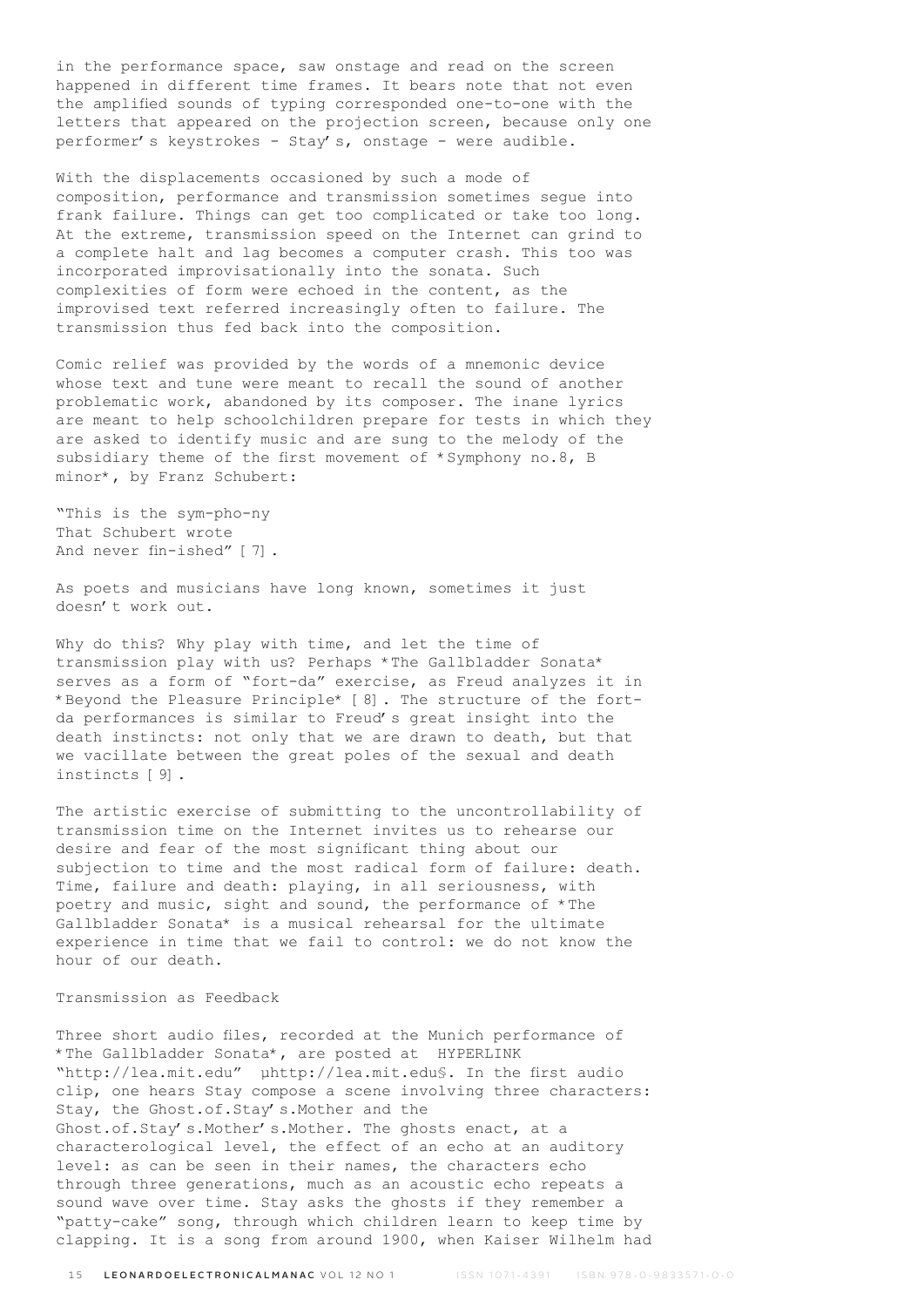a railway constructed from Berlin to Beijing. The railway turned out to have a surprising feedback mechanism, in that it not only transmitted German-ness to China:

"Es war ein' chinesische Eisenbahn Da sass ein chinesischer Mann."

"(There was a Chinese railway. There sat a Chinese man.)"

In the clip, one hears me type the text, pause to sing it silently to myself and clap three times at the end of each line, at the projected words "Eisenbahn" or "Mann." This is another instance in which the transmission feeds back into the composition and performance. The audience hears the words being typed, then with some delay sees the words on the projection screen, then hears the lyrics replayed as clapping.

In the second and third audio clips, the playing is loud, fast and passionate. The sound of banging on the keys is a sensory correlate of the intensity of thought in the process of composition. At one point, I type a long, empty space in the projected text. While the screen displays a long blank, the auditory level of the performance is, on the contrary, particularly intense: one hears the rapid jangling of the space bar on the keyboard. Like the auditory pauses in the first clip, the visual blanks here mark the gestures of composition. The clip ends in another instance of the three beats, which reminds us of the lesson of the Chinese railway song: lyrics and sound are separable and sometimes the feedback is not what you expected.

With regard to the clips, my point again is that what one would normally regard as an artifact of keyboard performance, namely the sound of depressing the keys, is here elevated to the status of music. The variety of sound effects that can be created is greater than one might think, and these correspond to different mental activities, including pausing to reflect or singing to oneself. The sound is related in various and complex ways to the production of the visualized lyrics. The computer is a keyboard instrument, and the sound of \*The Gallbladder Sonata\* is the sound of thinking.

Shhhhh--It's Music

The key comic element in the first performance of \*The Gallbladder Sonata\* was a technical failure on the New Yorkbased internet art show, \*Here's Pangloss!\* When it came time for me to play the strictly textual piano, Pangloss invoked the so-called "gag" command to silence the audience and clear the screen for the sonata (the gag command suppresses the display of any lines typed in by a player or group of players so gagged). Unfortunately, instead of gagging the audience, Pangloss gagged me. Every time I uploaded a line of the sonata, the screen displayed the bounceback message: "........Shhhhh........."

We continued to read the perplexed comments of the stillungagged online audience members, wondering what kind of musical performance this could be, consisting of the repeated instruction, "shhhhh" - "be quiet." In the ensuing pandemonium, Pangloss offered me the chance to replay the sonata. However, I accepted the failure as art, and replied in the words of Keats, that: "Heard melodies are sweet, But those unheard are sweeter" [10].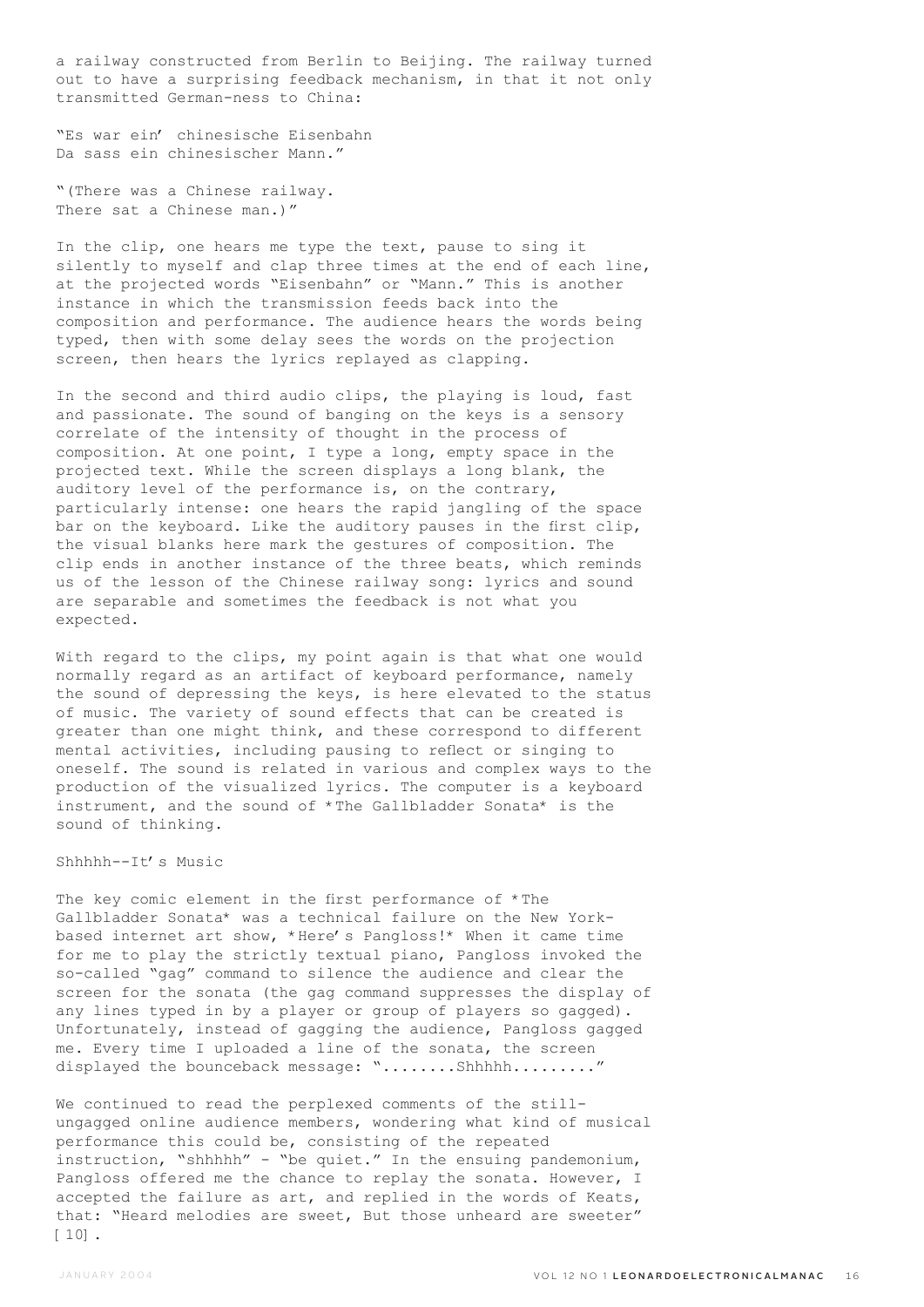I hung around online after the show, chatting despondently with another artist. "Do you have any idea," I asked, "how long I worked on the unperformed sonata?" She nodded. "It's always like this," she said. "Horrible. Every single week, a disaster." It had been her turn the week before. "The real question," she said, "is: Why do we even agree to be on the \*Here's Pangloss!\* show?"

We considered this silently for a long time. In a sense, the second and third versions of \*The Gallbladder Sonata\* are my response to this question; why, time and time again, we are drawn to fail. Maybe the sonata should be retitled \*The Death Instinct\*.

Time is a River - But Not the One You Thought

In earlier, happier times - at least, the fairy-tale version of them - a composer might have sat down and said, "Alright, I will now compose a work in three-quarter time." Later, at each performance, the conductor would raise a baton and every musician would keep the beat. \*The Gallbladder Sonata\* tries to loosen our grip by playing with irregular, uncontrollable and very contemporary modalities of time. Transmission time on the Internet affords performers an unprecedented opportunity to work with one such contemporary form of time, namely time zones; both those defined by distance from the Greenwich Meridian and those that arise of themselves. Working with performers spread over several time zones poses practical difficulties, but yields the highest probability of generating the peculiar nature of time as it is formulated in traffic patterns on the Net.

The main characters in the third performance of \*The Gallbladder Sonata\* were logged on in Irvine, California; Austin, Texas; Atlanta, Georgia and Mainz, Germany. Our data input traveled to the server of the Post Modern Culture MOO at the Institute for Advanced Technology in the Humanities at the University of Virginia. That server then relayed the developing series of lines back to all concerned, including the live audience.

A lot can happen in the meantime. Most importantly, the various events do not affect each of us in the same way. It would be incorrect to think that the Internet, as a whole, is running either quickly or slowly. For instance, lag - waiting time - may set in in one part of the Internet and not affect another. A particular server may have hardware problems. A router serving an entire region may slow down due to overload. If Texas were busy, the character "sound's" lines may have had to wait longer at times than mine, though sound and the IATH server were on the same side of the Atlantic, while I was in Germany, six time zones away. And of course, there are those rare times when everything runs splendidly.

The old metaphor that time is a river still holds true - but it is not the river we thought we knew, a river that flows smoothly forward and never back. Time flows more like a burbling stream that falls rapidly in cascades, swirls back on itself, stagnates in pools, leaps up when it hits rocks and yes, sometimes flows smoothly on. To account for this kind of irregular movement in flowing water, mathematicians have developed chaos theory. \*The Gallbladder Sonata\* too works with complex forms of time: time that can be local, or fractal, or something we were not expecting at all. Artists, as well as scientists, must exercise our imaginations in such new ways of thinking. Musicians and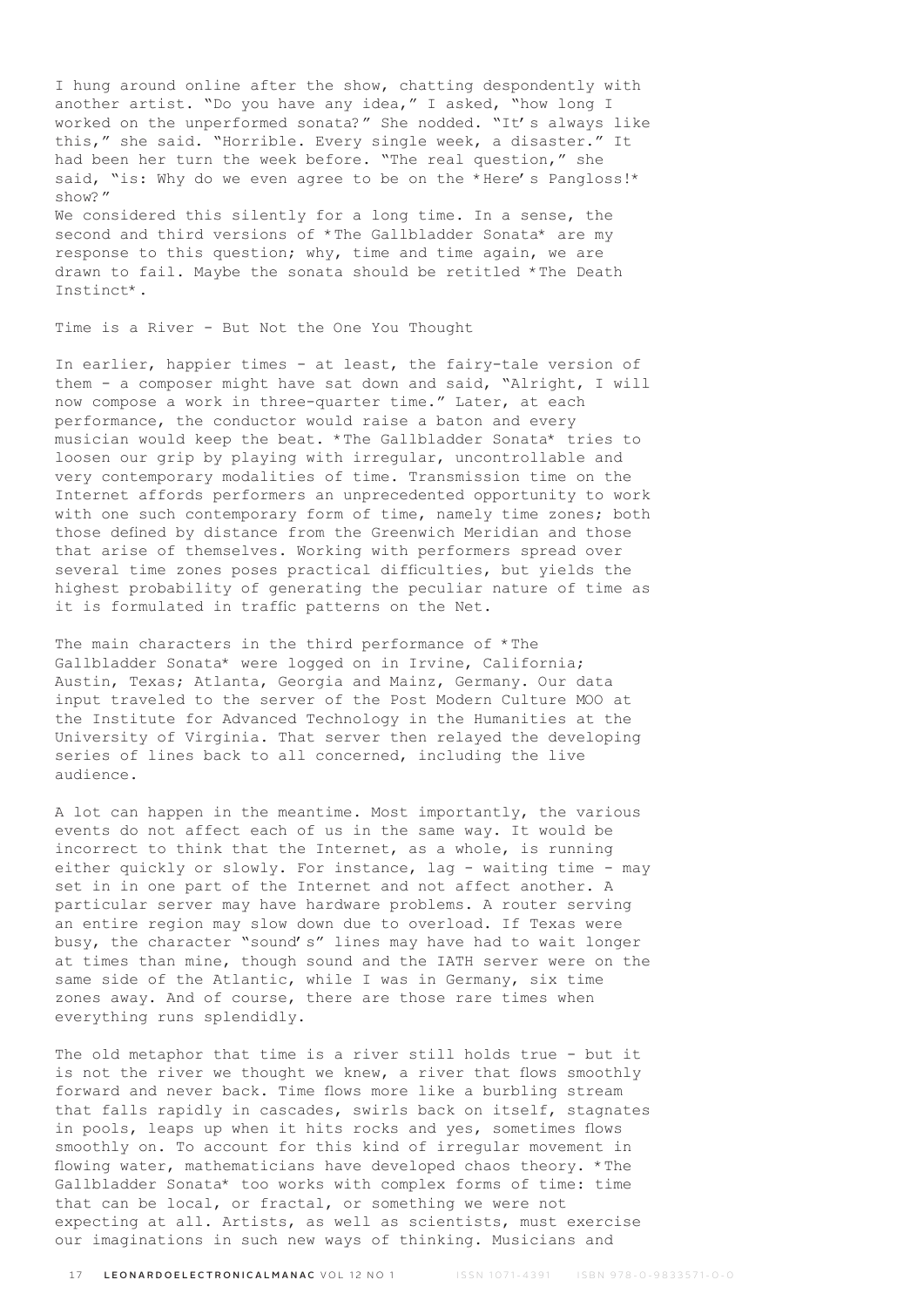music theorists are well positioned to work with and reflect on the burbling time of the Internet.

My Time is Up

While such thinking, and such music, may seem new and strange, I believe that in fact they accord very closely with the way people experience time, and not only on the Internet. Our experience of time can be a factor of attention: time flies when we are listening intently and crawls when we are bored. Our sense of time is affected by emotion: time flies when we are joyous and crawls late at night in the hospital.

Perhaps the most significant aspect of time for us mortals is that, as in \*The Gallbladder Sonata\*, we are at its mercy. \*The Gallbladder Sonata\* interacts with two great poetic moments in the history of, as it were, "stay-tunes": poetry that speaks to our urge to capture time. Fragments of these intertexts appear scattered in the improvised text of \*The Gallbladder Sonata\*, quoted increasingly frequently and fully by the performers, and gathering force toward the conclusion, as our time comes to an end. The first intertext is from Goethe's \*Faust\*. In this scene, Faust strikes a pact with Mephistopheles, agreeing that at the moment Faust begs time to stop, his soul will be forfeit:

"Shake on it! Done! And should I ever say, Stay! You're beautiful, You moment, you! Then lock me up. I'll go down glad. The death bell knolls. Your job done, The clock may stop, the hands fall. My time is up" [11].

The second intertext is from "Ode on a Grecian Urn," Keats' great apostrophe to a moment frozen in time, where the figures pursuing are always striving after and never reaching the figures who flee, round and round on the urn:

"Heard melodies are sweet, but those unheard Are sweeter; therefore, ye soft pipes, play on; Not to the sensual ear, but, more endear'd, Pipe to the spirit ditties of no tone. . ." [12].

Is there music without sound? The artifactual sound and discordant visual dimension of \*The Gallbladder Sonata\* attempt to "pipe to the spirit" and create music that works with our problematic, contemporary sense of time. The new medium of the Internet offers us an indeterminate, uncontrollable tempo in which to explore new forms of interplay among composition, performance and transmission.

#### NOTES AND REFERENCES

1. Throughout this essay, "transmission" is understood to be the equivalent of "distribution" for the internet-based version of a work like \*The Gallbladder Sonata\*. While some audience members were gathered in a performance space, others were online, receiving the transmission and, at points, also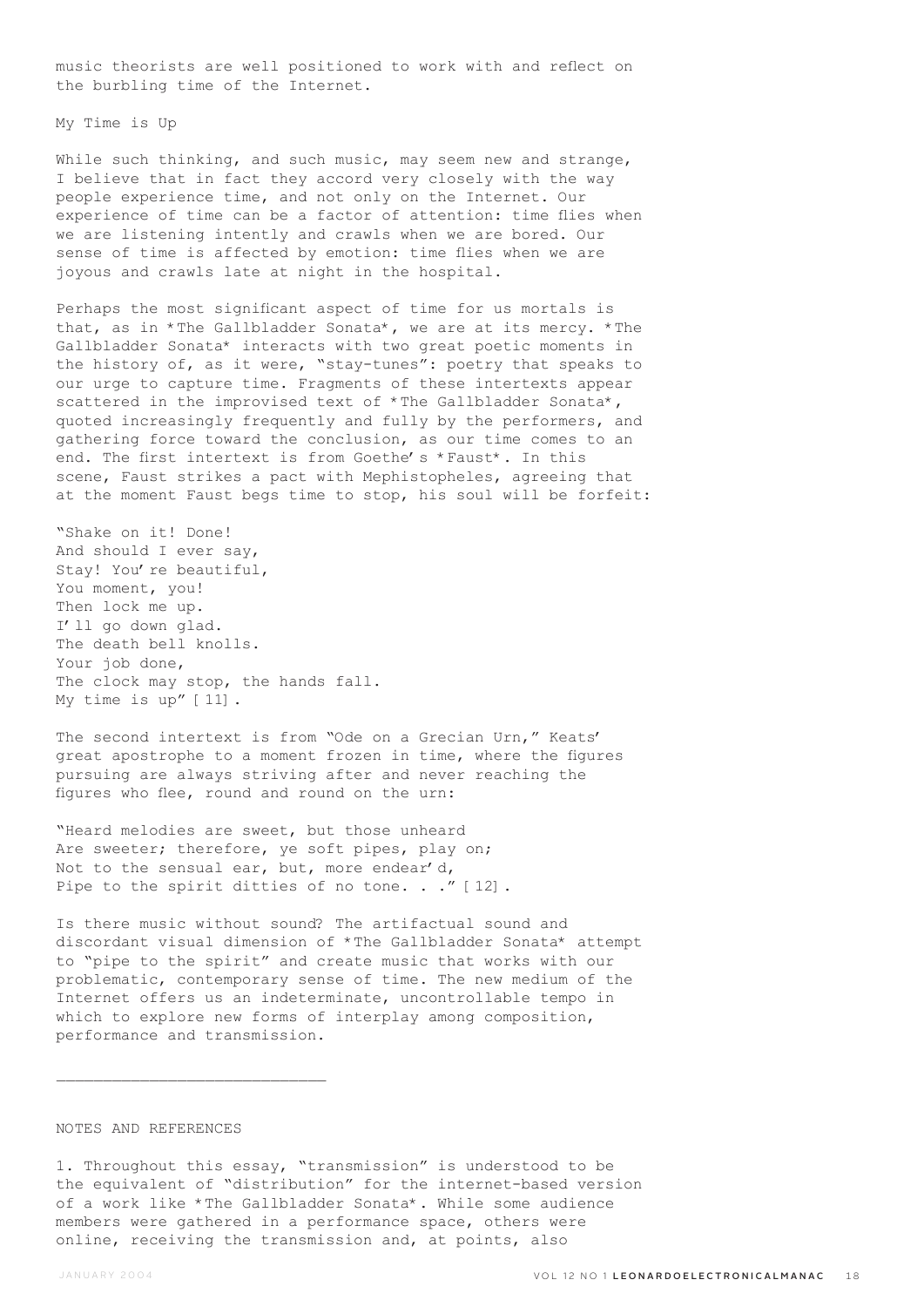contributing to it.

2. \*The Gallbladder Sonata\* premiered in 1998 on the internet show, \*Here's Pangloss!\* (Heather Wagner, host, New York). Pangloss invited digital artists to talk about and/or perform their work. The text of \*Gallbladder One\* is posted at: http:/www.marlenacorcoran.com/gallbladder/index.html.

3. Rhythm, especially the interplay of sound and silence, is one important element of music as time-shaping; repetition is another. The dissonance between sound and text in the performance reflects the décalage, for me, between noise and meaning. The acoustic dimension of \*The Gallbladder Sonata\* is percussive and related to touch; the feel as well as the sound of my fingers playing draws me to work with a keyboard instrument. I would like to thank Mary Johnson, editor of \*Ragged Edge: The Disability Experience in America\* (http://www.raggededgemagazine.com) for featuring the Munich performance on the cover of the online edition of \*Ragged Edge\*.

4. \*Stay (Tuned)\*, including \*The Gallbladder Sonata\*, was performed online/offline at the Maximiliansforum, Munich, Germany, in 2000, presented by the Mathias Kampl Gallery. For their help with the live event, my thanks go to Mathias Kampl, Detlef Hartung and Christian Ziegler. The online cast included myself, Antoinette LaFarge and Laurent Oget. Laurent Oget also programmed the online theater we used for both \*Gallbladder Two\* and \*Gallbladder Three\*, below.

5. \*Stay (Tuned)\*, including \*The Gallbladder Sonata\*, was performed online/offline a third time at the Mainz intermediale, \*Art Happens!\*, which ran parallel to the Performance Studies International 7 conference in Mainz, Germany, in 2001. For their help with the live event, I am very grateful to Ute Ritschel and Christian Ziegler. The online cast included myself, Kari Banta, Antoinette LaFarge and Laurent Oget.

6. In one movement, the characters "Stay (Tuned)" and "sound" played together. Far from being passively determined by the wishes of the composer/performer Stay, sound had its own ideas about the sonata. The movement thus dramatized a struggle between the composer and the music.

7. I do not know who created the mnemonic device, though I remember my mother singing it tunelessly.

8. This refers to Freud's description of a small boy's "disturbing habit" of repeatedly throwing away small objects and then gathering them. Freud understands this once he sees the boy playing a game in which he makes a bobbin on a string disappear and return, while exclaiming a childish version of the German words "fort" ("gone") and "da" ("there"). The games are related to the absence and reappearance of the child's mother and the interplay of the child's instincts for renunciation and for satisfaction. This is discussed in Sigmund Freud, \*Standard Edition of the Complete Works of Sigmund Freud\*, translated from the German under the general editorship of James Strachey in collaboration with Anna Freud, vol. 18 (London: Hogarth Press, 1955) pp. 14-16. The passage can be found on the Internet at: http://www.fortda.org/origin.html. The relation between the fort-da game and Lacan's mirror stage is discussed at: http://www.barbery.net/psy/fiches/fort-da-miroir.htm

9. Freud discusses the death instincts in [8], pp. 38-64.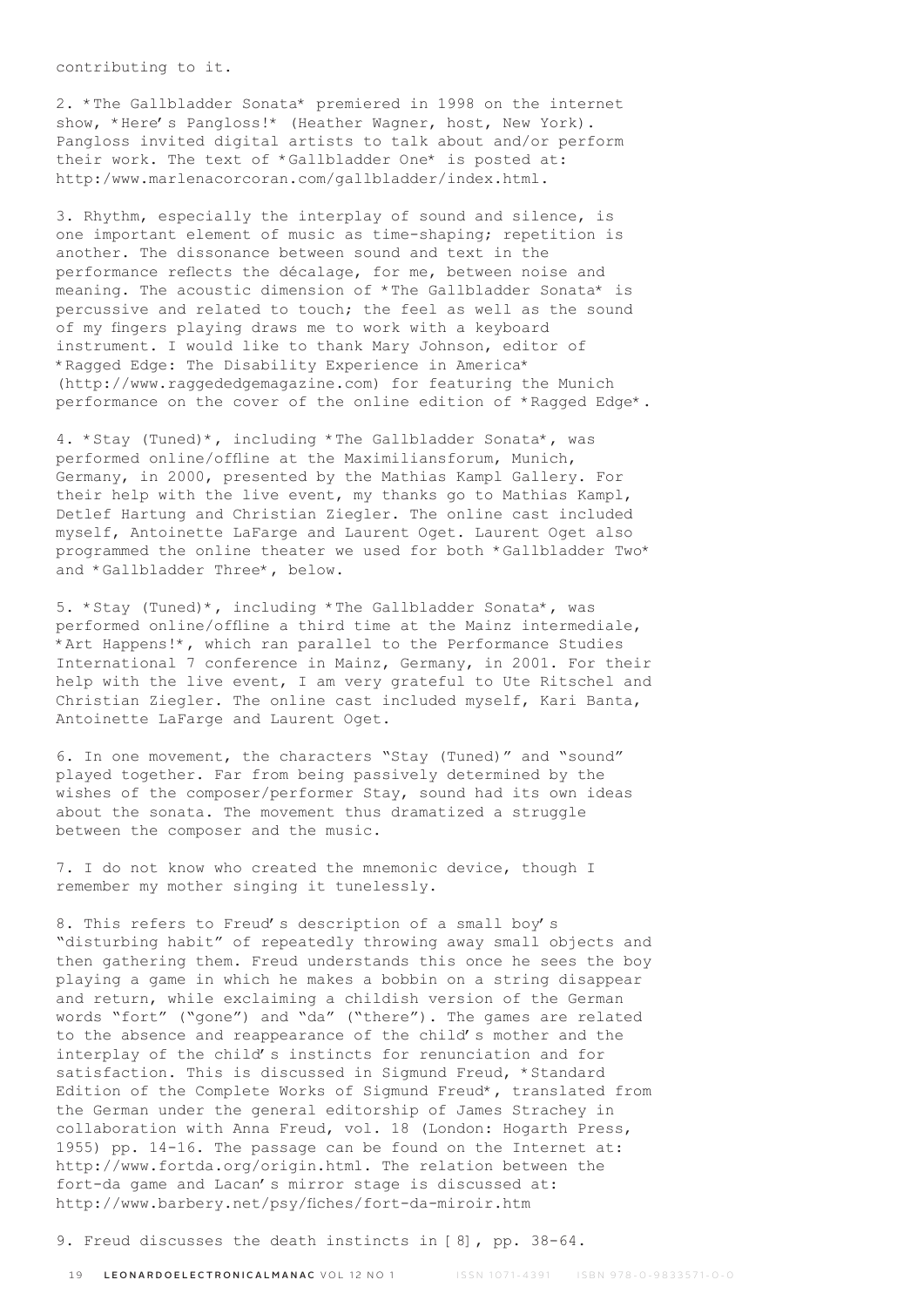10. John Keats, "Ode on a Grecian Urn," lines 11-12, in \*The Poems of John Keats\*, ed. Jack Stillinger (Cambridge, MA: Harvard Univ. Press, 1978) p. 372.

11. This is my translation of the text that is cited in the original German in \*The Gallbladder Sonata\*, namely lines 1698- 1706 from the study room scene in \*Faust\*, Part One. This translation suits \*The Gallbladder Sonata\* in that it is staccato. It has an effect on contemporary English not unlike that which Goethe's language had on the German of his time. For example, the phrase - perhaps the most famous in all of German poetry - "Verweile doch" - is deliberately, audaciously, and accurately translated by the name of the main performer of \*The Gallbladder Sonata\*: "Stay." For a modern edition of \*Faust\*, see: Johann Wolfgang von Goethe, \*Werke, Kommentare und Register\*, vol. 3, ed. Erich Trunz (Hamburg: Christian Wegner Verlag, 1972) p. 57.

12. see [10].

### ABOUT THE AUTHOR

Marlena Corcoran's most recent acoustic work was \*Turp Girl\*, a series of narratives on Berlin radio (2003). Her internet play, \*The Birth of the Christ Child: A Divine Comedy\*, was published in \*PAJ: A Journal of Performance and Art\* (2003). Her video, \*Agnus Dei: Lamb of God Laundromat\*, was shown twice in England (in 2001 and 2003) and at the Kassel Documentary Film and Video Festival (2002). \*The Gallbladder Sonata\* premiered online in 1997 and was performed for live audiences in Munich (2000) and Mainz, Germany (2001). She performed her silent aria, "stay (tuned)," in the \*Lunar Opera\*, by Ione and Pauline Oliveros, at Lincoln Center in 2000. She frequently performs with the online improvisational theater group, The Plaintext Players (Venice Biennale 1997, documenta X and many other venues).

Corcoran's articles on new media theory have appeared in \*Leonardo\* and other journals in the U.S. and Europe. She is writing a book on the role of time in digital media. Links to many of her publications and projects can be found at: http://www.marlenacorcoran.com.

Article received 23 November, 2003

=============================

Mediating (through) Imagination: Web-based Sound Art

by Trace Reddell, Digital Media Studies, Sturm Hall 216B, University of Denver, Denver, CO 80208, U.S.A. treddell@du.edu WWW: http://www.du.edu/~treddell

Introduction: The Telharmonic Browser

The web browser functions as an imaginative cultural interface that intertwines various strands of media. The browser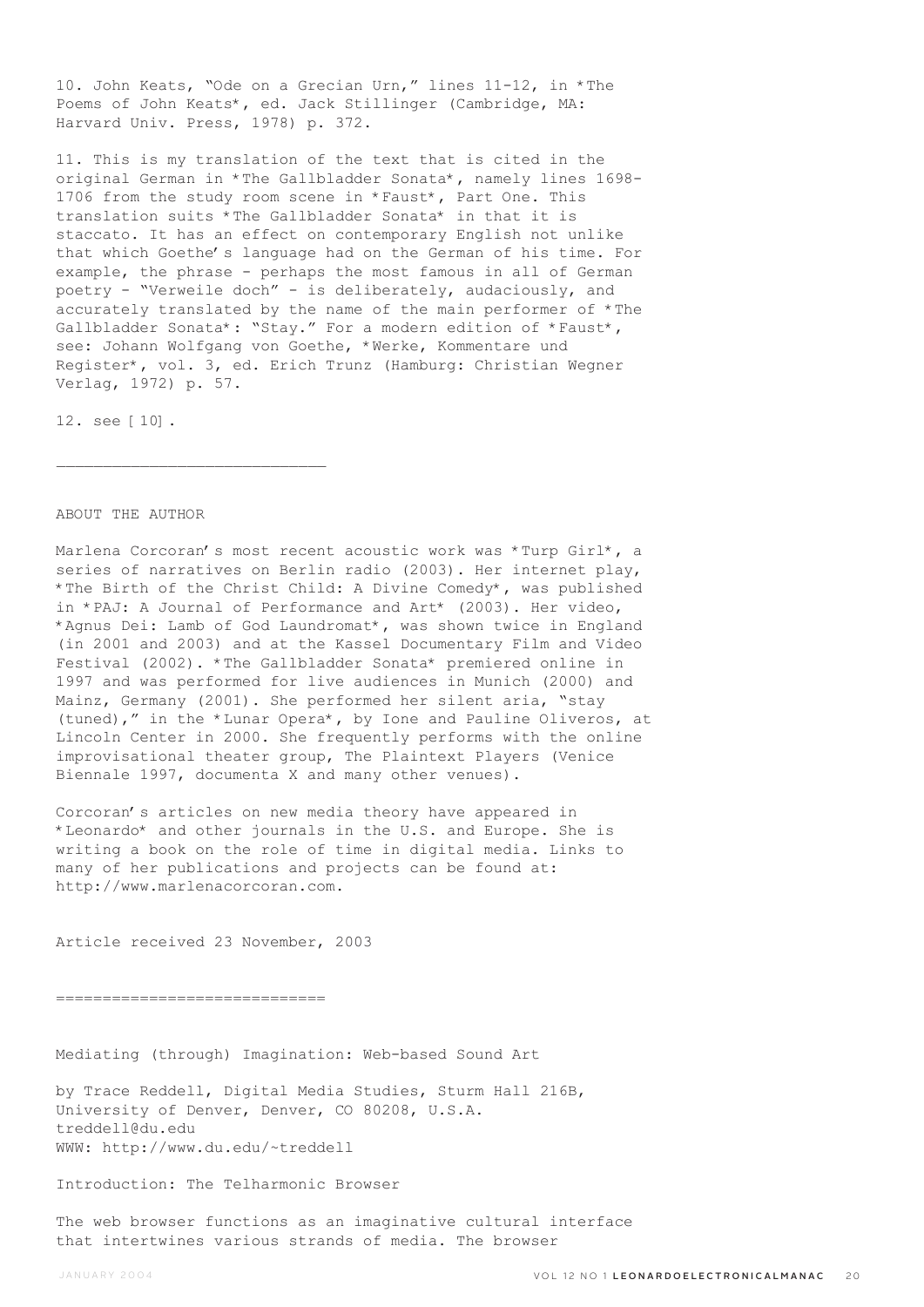remediates the readable surface of the printed page, radio, television, digital cinema, video games and more into a singular navigational device. Contextualized by the iconic conventions of the desktop-themed workspace, the browser participates in a general environment of datashare, in which digital utilities as divergent in function as word processors and granular synthesizers form hybrid technologies. Even without resorting to data-bending contortions, the acts of content-gathering and sampling, composition, performance, publication, transmission and distribution have increasingly complex ways to share information and modify each other's output. In the set of multimedia pieces that I will introduce here, the acts of writing and reading become digital audio performances that extend the theoretical practice of the literary critic into the domains of information access, retrieval and reproduction. In these works, the web browser acts as a literary transmitting device that invites participation from the receiver at several different levels. I will also discuss recent live performances and webcasts that incorporate the web browser into my own audio composition practices. Browser buttons, the layered windows of the graphic user interface, assemblages of plug-ins, embedded or downloadable sound files and media playback devices fuel aleatory improvisations and experimental DJ sets.

I am interested in the degree to which the browser serves as an analogy for the creative imagination, and how we imagine the world into being through juxtapositions of multiple sensory inputs. My work constructs an imaginary browser, a device in imagination that first broadcasts the world to us across channels of sensory experience and then provides us access to lucid participation in the flow of this transmission.

I measure the charge generated within the browser's zone of blurred media and their content in terms of its "telharmonics." This term, while embedding this work with an important historical layer, serves as shorthand for a poetics of digital convergence as networked telephony technologies mix with the forms and phases of musical activity in order to generate new modes of transmission and reception in shared imaginative space. Historically, I have in mind the Telharmonium, invented by Thaddeus Cahill in the early twentieth century [1]. In various models of the Telharmonium, two or three velocity-sensitive keyboards were attached to a massive array of sine-wave rotors. The device transmitted orchestral tones from a generator in the basement of Cahill's New York Electric Music Company over phone cables to various hotels, restaurants and private homes. Cahill's subscription music service anticipated both Muzak and Internet radio services, but immobility and inadequate bandwidth finally ruined him - his sound-generating dynamo weighed almost 200 tons, proving exceedingly difficult to move, and the signal corrupted reception on parallel phone lines. Cahill went bankrupt before the twentieth century was a decade old.

I retrieve the "telharmonic" principle as a way to describe a more recent convergence, along the lines of Cahill's intermingling of electric music performance with telephonic broadcast. Lisa Gitelman's analysis of emerging technologies in the Edison era points to the creative significance of those historical episodes in which all new media, in failure or success, in rejection or in erratic, faddish appropriation,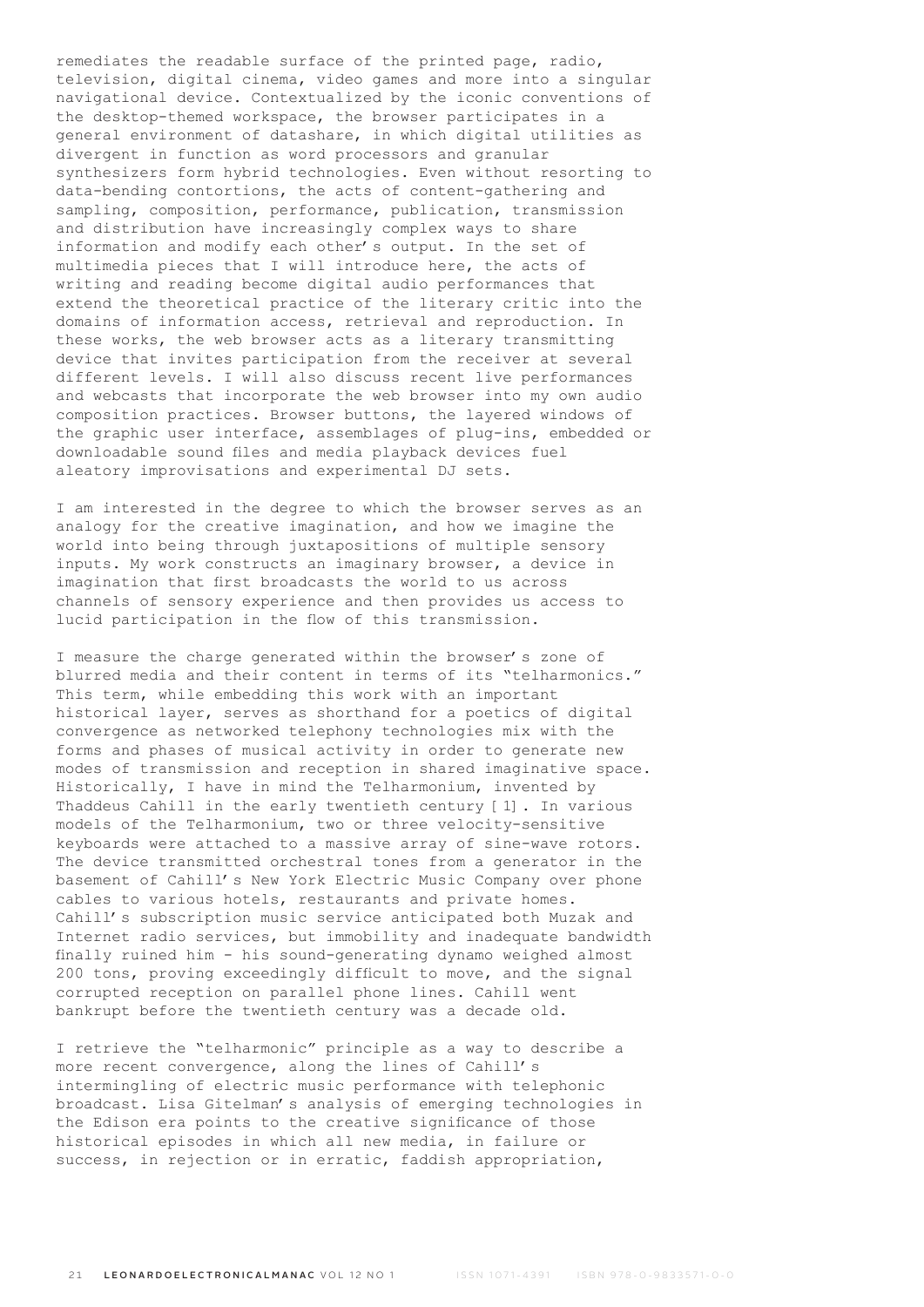inspire conflicted cultural moments of self-consciousness about the making of meaning [2]. New media \*as\* new media all inspire a flicker in which the textual and other operational characteristics of old media seem particularly illuminated and, at the same time, decentered and decentering with regard to perception, authorship, reading and the like.

I believe that the convergence of prior media into new forms during a time of technological hybridization provides a precarious opportunity, at once clarifying and destabilizing. This is the opportunity to examine, and potentially direct, the embodiment of experience in imaginative cultural forms - the forms that provide our experiences with meaning and value. My work takes advantage of just such a highly energetic episode of Internet history in an effort to participate more deeply in the ongoing process of building our collective culture through the exchange of imaginative forms. In so doing, my work situates the web browser as a site of renewed telharmonic activity that cancels some of the major drawbacks of Cahill's Telharmonium by aligning with portable, decentralized and multilateral technologies.

### Critmixers and Soundtexts

Electronic literature on the Web has only lately come to explore the possibilities of digital sound art and webcasting. Alt-X Audio is the first site that I can think of [3]. Their premiere webcast streamed from the now-defunct servers of GoGaGa Radio (Boulder, CO) in 1997. Largely the affair of Alt-X Director Mark Amerika and Erik Belgum, a writer of "ambient literature," the show promoted itself as "Streaming Word-Dub. Binary Dissonance. Situational Performance. Net.Radio [4]." "Net.Radio" was still fresh enough to seem more a part of cyberprose than the vernacular. Most of the early literary webcasts I recall were heavy with recognizable spoken-word, but later experiments became increasingly processed and indecipherable, as complicated digital editing technologies worked their way into even modest home studios. In terms of sonic parallels, I am tempted to trace a 6-year lineage from the domains of Laurie Anderson into the granular microsound poetics of Scanner and Kim Cascone, but this lies beyond the scope of the present article.

For several years, literary internet radio art mostly bypassed the browser in favor of plug-ins (programs that function independently of the web browser), particularly stand-alone media players like Real Player, which copied the typical radio console for its interface and turned the home computer into a tuner scanning on a global scale. The more the listener could run the radio application in the background and continue routine work or netsurfing, the better. Recent innovations in the field of Webbased audio delivery are blessed by fatter bandwidths and more sophisticated platforms for embedding sound within open browser windows. More importantly, software such as Macromedia's Director and Flash can run scripts that deepen the usual "click'n'scroll" browser experience into complex interactions, so we now find such sound-heavy works of literature as the "Filmtext" project (2002) of Mark Amerika, Chad Mossholder (Twine) and John Vega [5], as well as August Highland's "Alphanumeric Lab Series" (2003) [6]. These are largely opaque hypermedia works that construct narrative through ambience or evoke poetic resonance by means of driving, fragmented beats. More subtle in delivery but compelling in conception and content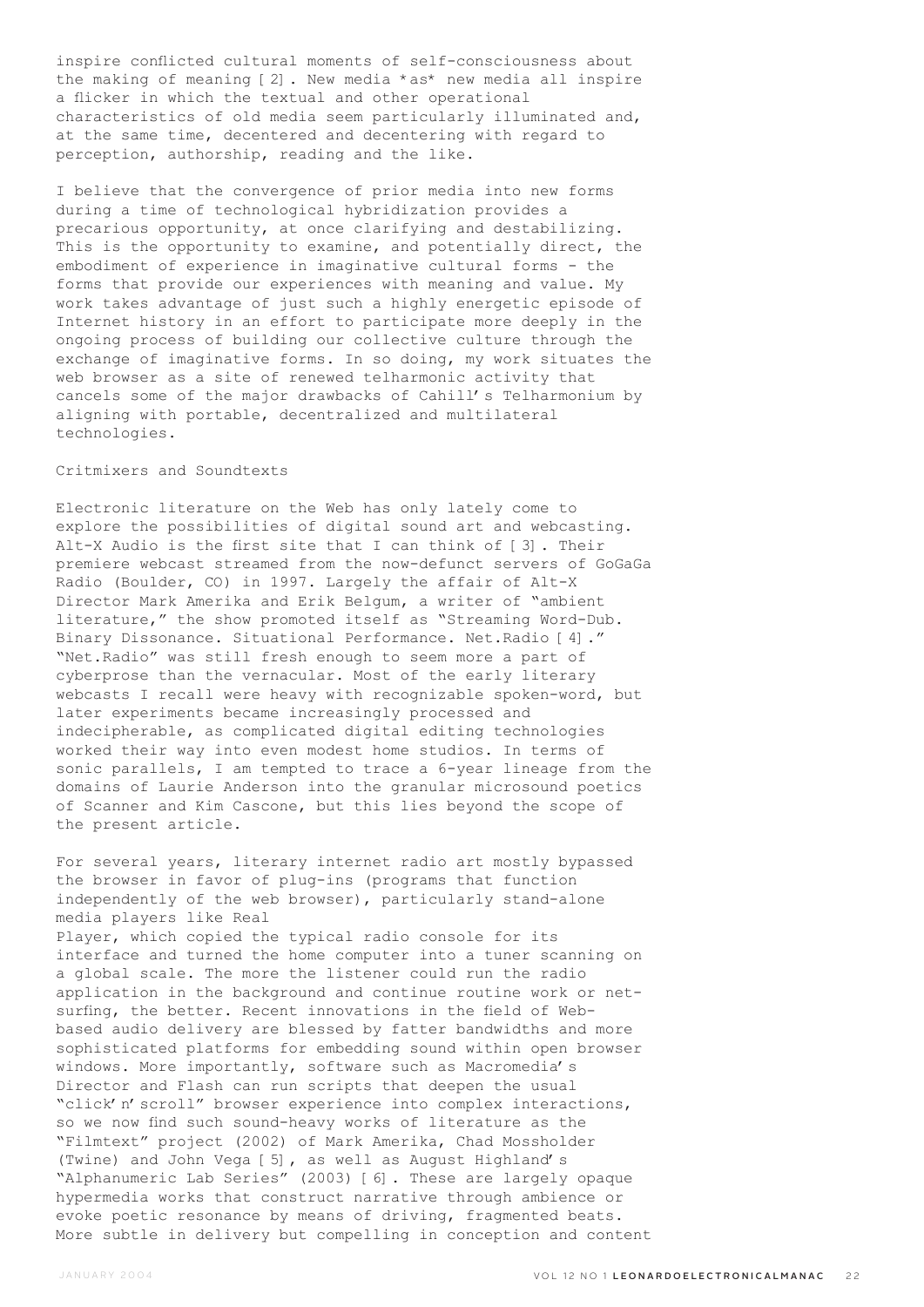are Glenn Bach's drifting, sonified poems [7]. Bach explores composition in terms of data-sharing, so that blur across file formats corresponds to a similar synaesthetic mingling of sensory domains.

My own literary sound work began in 2000, from the assumption that literary critics must also explore the performative dimensions of networked sound environments - especially as a way to comment on networked sound environments. Central to three of my web-based multimedia projects, spanning the past three years, is a desire to refigure literary actions (writing, publication and reading) in terms of digital audio's media and strategies for sample-based composition and remixing, networked performance and webcasting.

## : critmixers

\*Litmixer: The Literary Remediator\* appeared in November 2001 in the "music/sound/noise" issue of the \*Electronic Book Review\*, edited by Mark Amerika, Joseph Tabbi and Cary Wolfe [8]. \*Litmixer\* applies the tools and strategies of the DJ to the performance of literary interpretation and critical speculation. The project consists of two pieces: an interactive multimedia application for the Web and an accompanying critical discussion, housed in the format of a user's manual. The multimedia component of \*Litmixer\* is what I call a "groovebook," an imaginary technical hybrid between a Roland Groovebox and a book. The literary sampler comes with 14 banks of spoken word samples, plus additional banks of glitchy beat patterns and ambient backdrops. \*Litmixer\* allows the user to remix my own reading of passages from Jacques Derrida's 1968 article, "Plato's Pharmacy" [9]. The user's manual that accompanies the \*Litmixer\* features my fairly straightforward critical article, "The Literary Remediator," which draws attention to itself as an experience of mixed quotations, remastered theories and speculative tracks.

The treatment of Derrida's work on Plato holds the two elements of the project together, particularly with three main resonances: first, I was attracted to Derrida's emphasis that hearing something incorrectly is still productive of meaning. Second, the work actually progresses by a series of literary echoes, reverberations and overtones, which cause the ear to hear incorrectly. Finally, Derrida provocatively constructs a model of imagination that provides a technological corollary to the transcendental imagination of metaphysics. The pages of "Plato's Pharmacy" spin multiple nuances of the single word "pharmakon" into a complex sonic mesh. The mix functions as the medium \*and\* activity of imagination, "the medium in which opposites are opposed, the movement and the play that links them among themselves, reverses them or makes one side cross over into the other [10]." Reading this passage, I was struck by its suggestion of the DJ's mixing desk, with its channel-level sliders and cross faders, and the stack of sources waiting to be dropped into the on-flowing mix. Derrida was "spinning" Plato.

Thinking of Derrida's work as a "remix" of Plato's \*Timaeus\* prompted my creation of a device that could transmit a critical reading of the Derrida article through a DJ-inspired medium, a "critical mixer," or "critmixer" for short. As a mode of theoretical writing, the literary mixer operates in the real time of the performative act of re(ad)-writing. The "critical gloss" function of traditional literary theory thus turns to digital signal processing as a means of generating new readings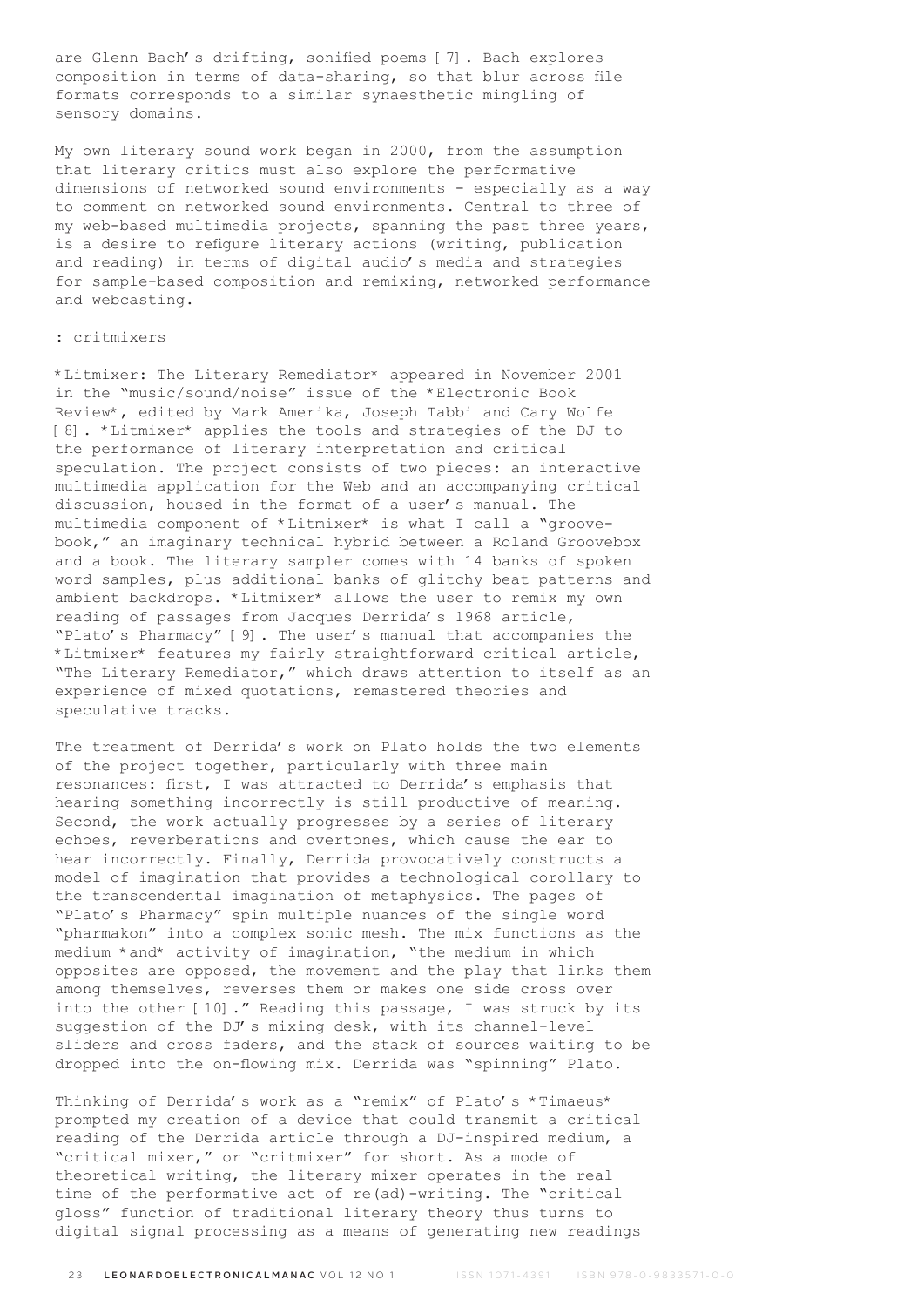of a primary text. Distributed over the performative platform of the web browser, \*Litmixer\* also offers a model of publishing critical theory geared more toward an audience familiar with browser-based soundtoys and VST plug-ins than traditional academic channels.

#### : soundtexts

My two more recent multimedia projects move away from browserbased interactives to explore the literary, critical potential of databending, particularly text-to-audio conversion. I created \*Machinery for Dreaming\* for the Palimpsest Project, an ongoing "remix" exhibit at John Kannenberg's Stasis\_Space gallery, which launched 30 September, 2002 [11]. This work in multiple media was followed in the summer of 2003 by another Stasis Space contribution, \*Eliot's Magic Lantern,\* for The Audible Still-Life [12]. In these projects, I construct "soundtexts" by using data derived from .txt (text) files to generate various layers of MIDI events. The main audio pieces of each project derive from the writings of Thomas De Quincey, \*Confessions of an English Opium Eater\* (1821) and \*Suspiria de Profundis\* (1845). In some cases I would work from large chunks of unaltered text, while in others I used Esoteric Sensationalism's Cut'N'Mix program [13] - a four-channel .txt mixer that parses out Burroughsian cut-ups - to remix shorter vignettes. I then processed the batch of .txt files in various sets to generate raw MIDI data based on numerical information from the documents. Recurrence of key words corresponded to note messages, including start time, duration and pitch, while total word count and the number of sentences and paragraphs determined velocity values and continuous control settings.

In each case, information from the longest, unaltered sections of the De Quincey documents was used to compose primary scores for the completed pieces, which were performed through a bank of software synthesizers. The shorter cut-ups were used exclusively to create continuous control values for audio effects such as aftertouch, sustain, pitch bend and modulation of parameters, which changed according to a given synthesizer. This MIDI data was also used to automate control over reverb and delay plug-ins applied to the combined output of the layered synthesizer tracks.

In both cases, the finished soundtext projects are a proliferation of multiple file types. In the Stasis\_Space exhibit, \*Eliot's Magic Lantern\* includes a digital photograph of a posed still-life with books and a field recording of the home library that also contributed source material to the finished audio piece. Taken as a set, each element presents an experience of information in terms of multiple objects related along microlines of influence and relation, usually in occulted fashion. \*Machinery for Dreaming\* includes the entire audio piece for streaming or download, as well as a set of the cut-up .txt files generated out of De Quincey's \*Opium Eater\* and a few of the MIDI files generated from the text.

The first round of entries in The Palimpsest Project are meant to provide opportunities for other artists to build layers of their own material from these sources, thus adding new layers to the palimpsest. The multiple file types therefore expand avenues into the ongoing exhibit, which situates the delivery of content as an opportunity for gallery visitors to become producers and distributors in their own right.

Ongoing explorations of literary databending include an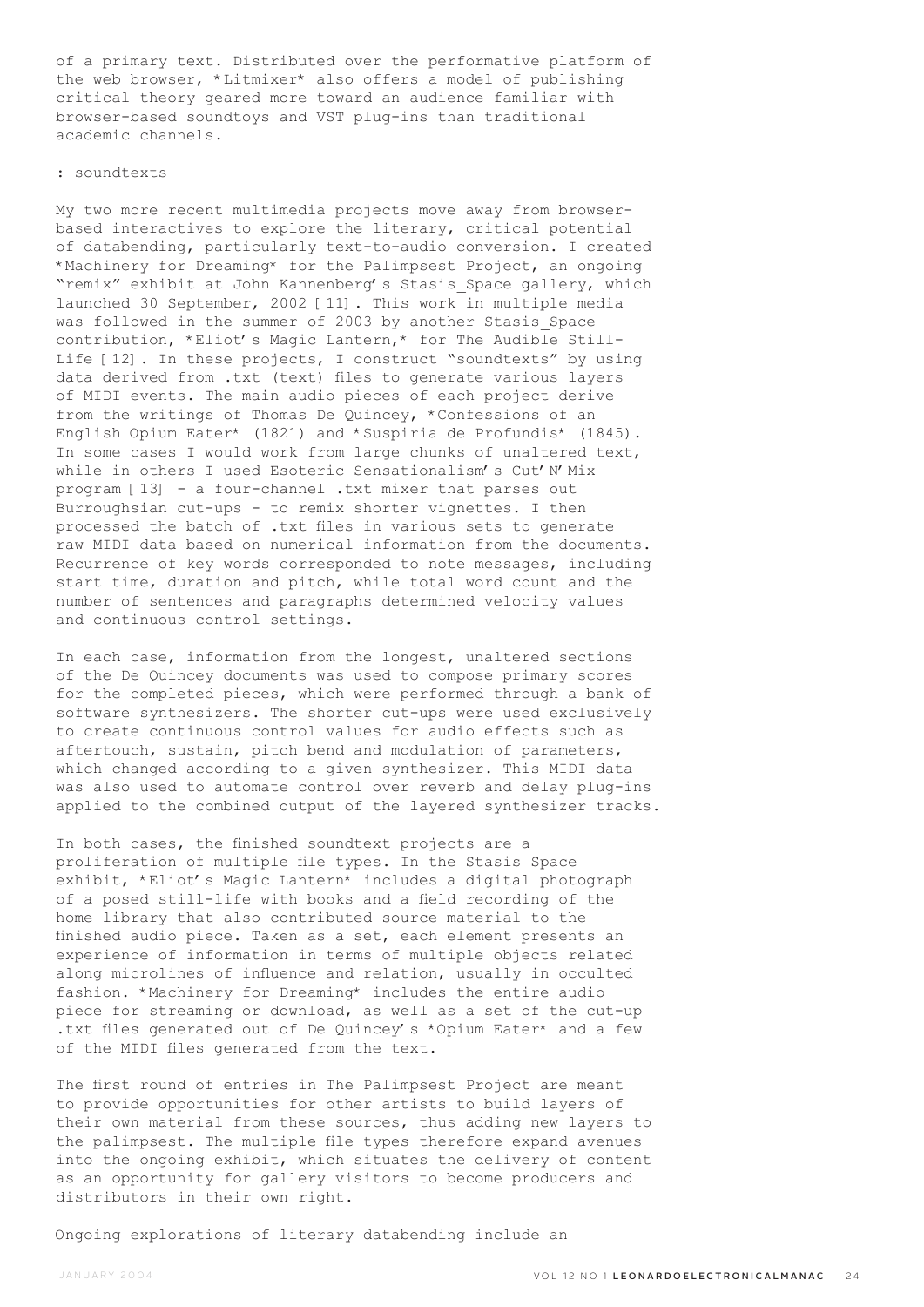upcoming release on No Type's Sine Fiction sub-label, an ongoing thematic project in which various artists compose soundtracks to classic science-fiction novels. One of my projects, Galactus Zeit, will contribute a soundtrack to Philip K. Dick's novel, \*Radio Free Albemuth\*, largely based on data-conversion scores and thus continuing my fascination with the intersecting literary and sonic forms of composition as well as with imagination as a form of broadcast technology [14].

### Performances and Webcasts

One cannot have control "over" that of which one is part, or even formulate it completely - one can only participate more deeply in it. -- Ronald Sukenick [15]

In recent performances at Denver's Museum of Contemporary Art and the University of Denver, I have worked with the browser as a tool for spontaneous composition. Under the project names of Galactus Zeit and pharmakon.t (DJ Webspinna), I have used Internet search engines, multiple browser instances, embedded audio files, links for direct file download and assemblages of plug-ins and playback devices as the key components of live aleatory pieces and DJ sets. I have also brought these approaches to experimental webcasts.

# : The Internet Download Sound of Galactus Zeit

In my Galactus Zeit performances, the Web browser's search engine becomes a generative tool for sound work, inspired by John Cage's \*Imaginary Landscape No. 4.\* Based on the theme of a particular event, keywords and file types are arranged in various combinations and fed into a search engine. This search yields web pages that contain embedded or linked audio files. Unpreviewed audio content is then downloaded throughout the performance and fed directly into software samplers with granular "slice'n'loop" sequencers. The resulting live set consists of improvised sequences of abstract sonic textures, cascading sheets of noise, minimal melodic phrases and short slices of recognizable spoken word. At Tyler Potts' Evening of Chance Operations, held at the University of Denver in Spring 2002 [16], search phrases such as "audio chance evening" and "chance operations .wav" brought up web pages with sound files ranging from an ambient field recording entitled "rainforest evening" to a news clip in which Bob Dole described his chances of surviving an open-heart operation. Audience members interacting with computers projected throughout the concert hall suggested additional search combinations. I soon had a folder of more than 50 files for sampler processing. In this case, the browser's text-based search engine establishes an interface between the Internet as a file distribution resource and compositional device.

# : Radio Pharmakopolis

The Radio Pharmakopolis webcast streamed from the Digital Media studios at the University of Denver on 10 September, 2002, as part of the OpenAir Radiotopia at the Ars Electronica 2002 Festival [17]. For this event, I collaborated with fellow browser-based DJ em.chia (Matthew Chiabotti) [18]. Our two-hour set sampled and re-processed several other live Radiotopia streams; audio files made available through OpenAir's "Input" database and "Transformation" mixer; and a variety of other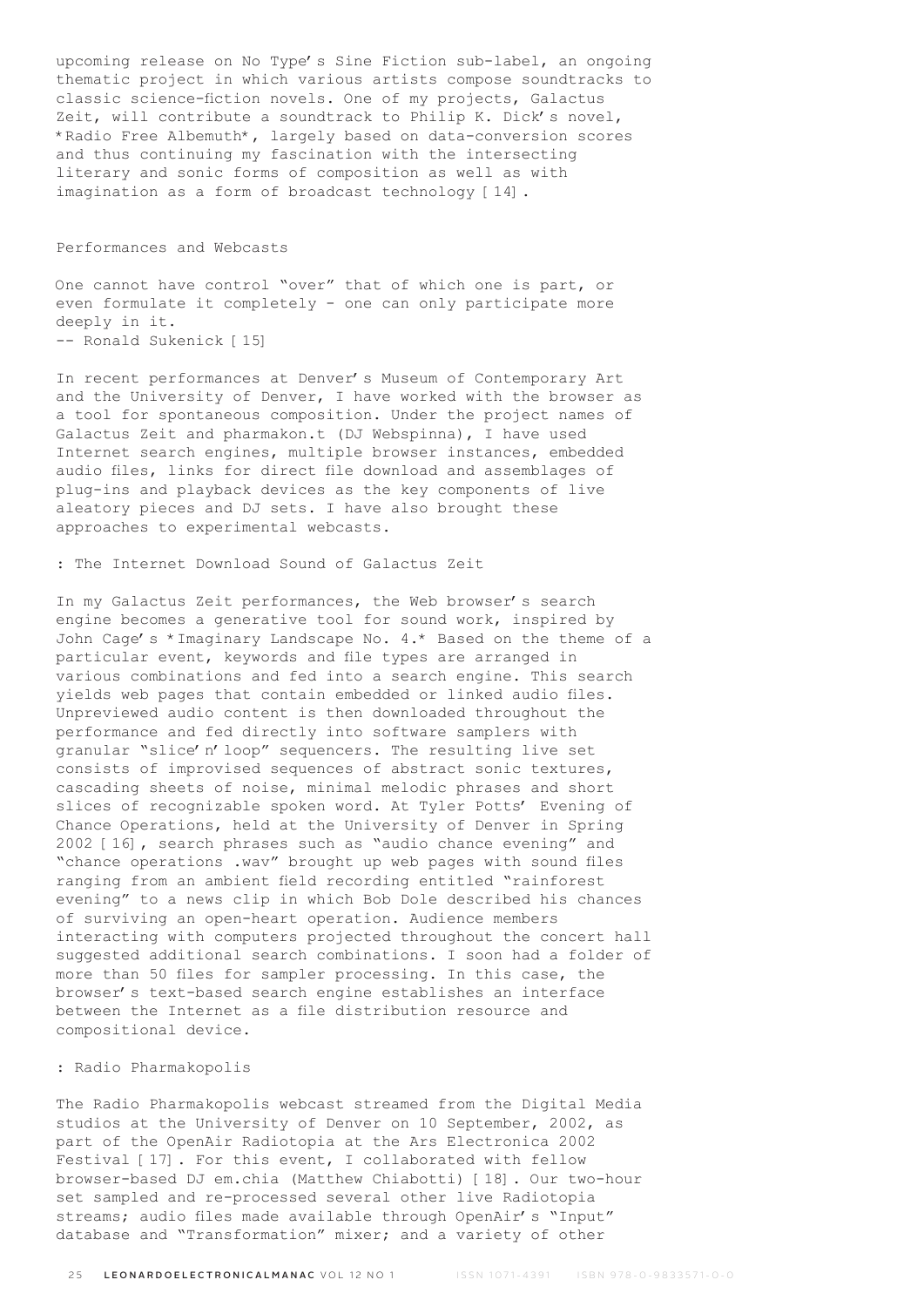webcasts and pages with embedded audio files. We also remixed our own stream to generate digital delays and feedback loops. In keeping with the Open Air project's emphasis on multilingual content, our performance drew heavily on online newscasts, sermons, lectures, talk shows and interviews. Throughout the performance, I worked on a computer with granular synthesizers to reprocess both downloaded files and incoming streams. I sent this mix out as its own stream, which em.chia then incorporated into his own browser-based webmix.

The collaborative elements of the OpenAir Radiotopia were many. We witnessed multiple layers of global webcast, broadcast and remixes of signals both streamed over the Net and played over live P.A. in Linz, Austria. The close loops of webcasters reworking each other's live streams points contemporary webcasting to the telharmonic model as well as back to the origins of early radio, when operators resisted the idea that broadcast might become a unilateral mode of passive entertainment, rather than something that people did with each other, a mode of conversation [19]. Since the Radiotopia event offered a global festival of re-processed files and streams, participating through the Radio Pharmakopolis performance was a natural stage in the development of my own recent works and live sets using the web browser as a source for imaginative revitalization of our connections to the world and others.

## : pharmakon.t (DJ webspinna) and PBS

I have several current projects that continue to explore the possibilities of the webmix as applied to live performances and webcasts. Under the moniker of pharmakon.t (DJ webspinna), I am part of the DJ Rabbi collective, a performance group creating various digital remixes of important texts defining political, religious and media cultures [20]. Pharmakon.t performed at the A:D:A:P:T Festival of digital media, held at Denver's Museum of Contemporary Art on 15 May, 2003 [21]. Here, I worked entirely from multiple streams and embedded MP3 files submitted for inclusion in an online compilation related to the festival. I have also released several webmixes at the djrabbi.com site, and recently scored the audio for a digital remix of Guy Debord's \*Society of the Spectacle\*, largely based on .txt-to-MIDI conversions of Debord's text. I have also formed the Bureau of Pharmakogeographical Surveying, a division of Randall Packer's U.S. Department of Art and Technology [22]. PBS, the broadcasting wing of this bureau, provides a web-content corollary to Packer and Wesley Smith's Media Deconstruction Kit, which remixes and processes live commercial news broadcasting in concurrent, alternate streams. PBS launched its first webcast on 1 October, 2003, as part of the Open Air: Open Radio event in Barcelona. A channel of Randall Packer's "Department Works, Mixologies, and Transformations" exhibit (22 August - 6 October, 2003), the PBS project brings my interest in databending to visual content as well, with reprocessed screengrabs of text and imagery from the Web forming the basis of streaming video mixes.

As used in my live performances, the web browser becomes an improvisational vehicle for deepening imaginative engagement with a world characterized in terms of information access and bandwidth speeds. It does so by playing with the presence of spontaneous microstructures, meaningful designs and new threads forming within the massive weave of data-trails throughout the Internet. Reconsidering the processes of audio composition and distribution in terms of the browser function, I attempt to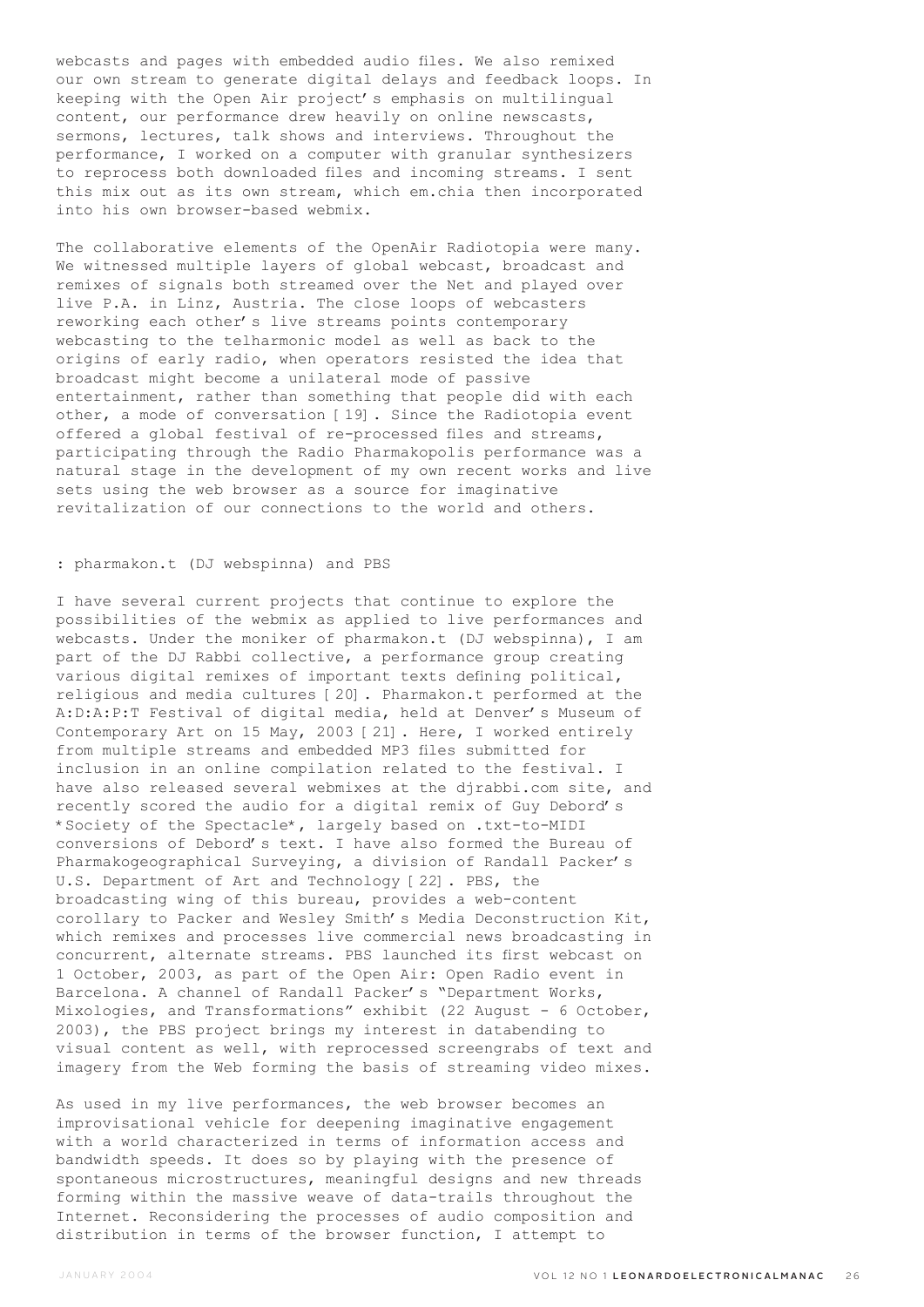sustain a connection to the outside world through an imaginative form, distributed in point of origin but drawn together through communication networks and filled with the raw creative charge generated by the transformation of information-clusters through sequences of unforeseen associations. I enact this process by looking to the web browser as a fairly transparent avenue into content and technique. This transparency reveals the process of composition as the ongoing exchange of multilateral transmissions between the mind and the shifting content on the screen.

Notes and References

1. See Thom Holmes, \*Electronic and Experimental Music\*, second edition (New York and London: Routledge, 2002) pp. 44-52. Also see the section on Cahill at the "Electronic Musical Instrument 1870-1990" Web site: http://www.obsolete.com/120\_years

2. See Lisa Gitelman, \*Scripts, Grooves, and Writing Machines: Representing Technology in the Edison Era\* (Stanford, CA: University of Stanford Press, 1999) p. 16.

3. See http://www.altx.com/audio.

4. From the liner notes to Alt-X Audio #1 (1997).

5. See http://www.markamerika.com/filmtext/

6. See http://www.alphanumericlabs.com

7. See http://www.csulb.edu/~gbach/

8. See http://www.electronicbookreview.com

9. Jacques Derrida, in \*Disseminations\*, trans. Barbara Johnson (Chicago, IL: University of Chicago Press, 1981) p. 127.

10. See [9] p. 127.

11. See http://www.stasisfield.com/space/present/palimpsest

12. See http://www.stasisfield.com/space/present/index.html

13. Esoteric Sensationalism is a web site devoted to an exploration of techniques for experimental electronic composition in text and sound. Drawing on the traditions of William S. Burroughs' literary cut-ups and cassette tape "dropins," C.P. Bryant's program is a four-channel .txt-file mixer that parses out "cut-ups." I used this program to remix shorter vignettes out of longer texts. See http://www.esotericsensationalism.com/

14. See http://www.notype.com

15. Ronald Sukenick, \*In Form: Digressions on the Act of Fiction\* (Carbondale, IL: Southern Illinois University Press, 1985).

16. See http://www.du.edu/~tpotts/chanceoperations.html

17. See http://alien.mur.at/radiotopia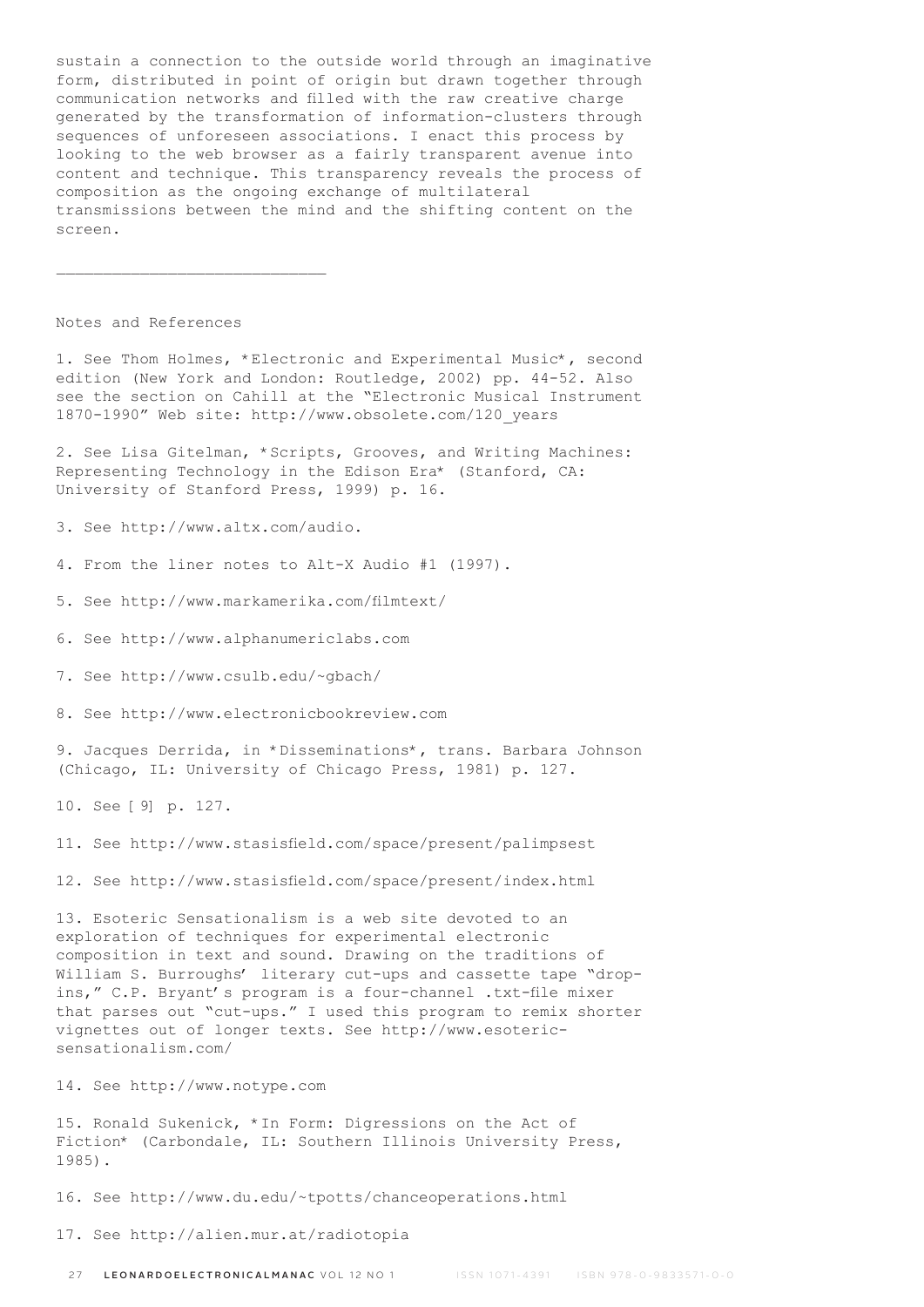18. Em.chia's browser-based DJ mix, "metaxalogical mo(u) rning methods," is included in the Palimpsest Project exhibit (2002) at the Stasisfield site: http://www.stasisfield.com/space/present/index.html

19. See L. Gitelman [2] p. 228.

20. See http://www.djrabbi.com

21. See http://www.pharmakopolis.com/adapt

22. See http://www.usdat.us

 $\mathcal{L}_\text{max}$ 

Works and Performances by trace reddell

"LITMIXER: The Literary Remediator," in \*Electronic Book Review\*, No. 12, edited by Mark Amerika, Joseph Tabbi, and Cary Wolf, http://www.electronicbookreview.com (2001).

\*Machinery for Dreaming,\* as part of The Palimpsest Project, curated by John Kannenberg, Stasis Space, http://www.stasisfield.com (2002).

\*Eliot's Magic Lantern\*, in The Audible Still-Life, curated by John Kannenberg, Stasis\_Space, http://www.stasisfield.com (2003).

As Galactus Zeit:

"An Evening of Chance Operations," hosted by Tyler Potts, http://www.du.edu/~tpotts/chanceoperations.html, 13 March, 2002.

"sonicPOP," at visualsoundings, Museum of Contemporary Art, Denver, http://www.du.edu/~treddell/events.htm 17 October, 2002.

Radio Pharmakopolis, OpenAir Radiotopia, Ars Electronica 2002, http://alien.mur.at/radiotopia, 10 September, 2002.

As pharmakon.t (DJ WEBSPINNA):

"Music for Ruins," The A:D:A:P:T Festival, Museum of Contemporary Art, Denver, http://www.pharmakopolis.com/adapt 15 May, 2003.

pharmakon.t, webspinna set, DJ Rabbi, http://www.djrabbi.com, 2003.

PBS, Open Air: Open Radio 03, Barcelona, Spain, http://openserver.cccb.org, 29 September to 3 October, 2003.

PBS, "Department Works, Mixologies, and Transformations," U.S. Department of Art and Technology, http://www.usdat.us/tel-span 22 August to 6 October, 2003.

Additional References

Alt-X Audio, http://www.altx.com/audio, 1997-2003.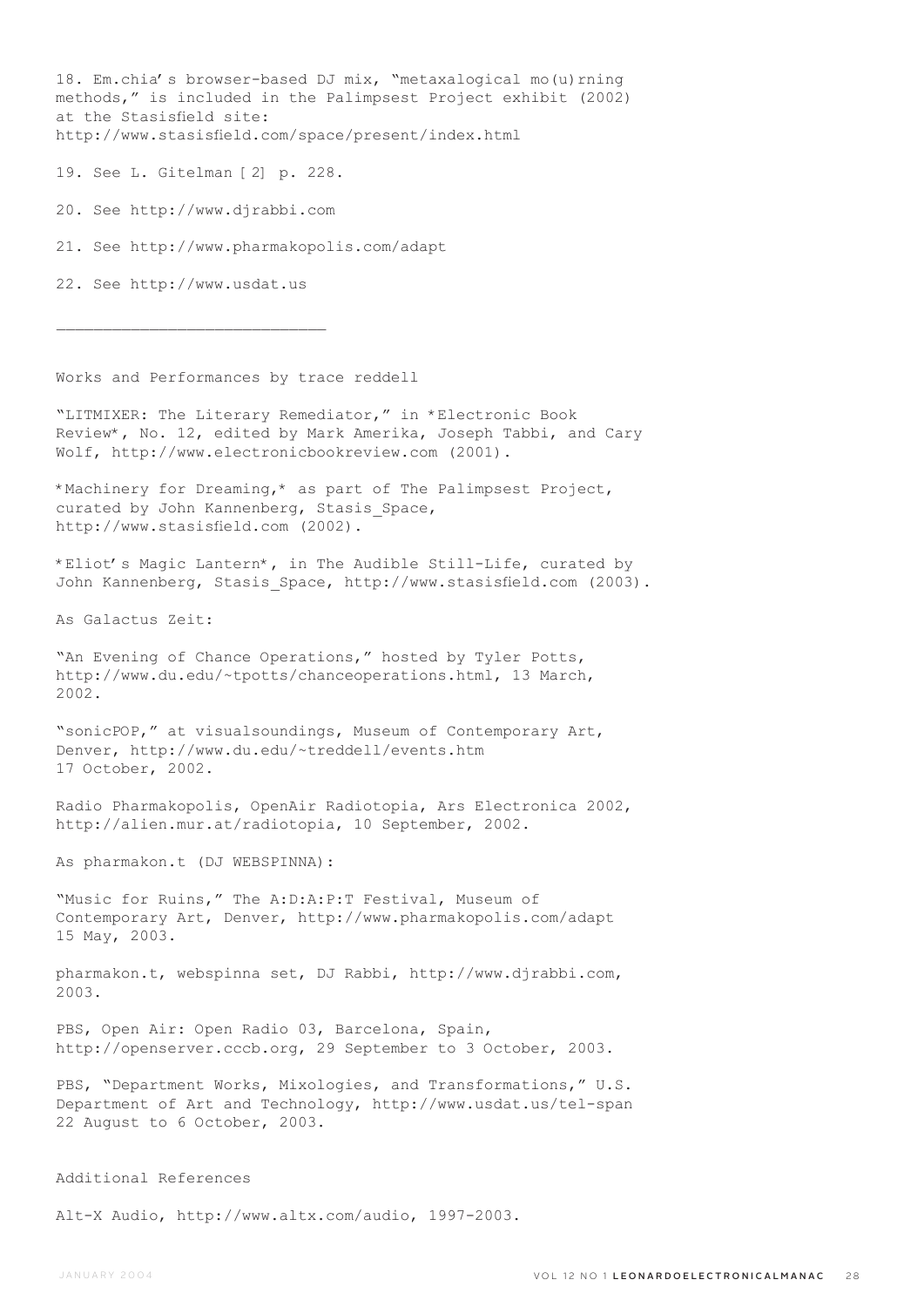Mark Amerika, Chad Mossholder and John Vega, \*Filmtext 2.0,\* http://www.markamerika.com/filmtext/, 2002.

August Highland, \*Alphanumeric Labs\*, http://www.alphanumericlabs.com 2003.

Glenn Bach, http://www.csulb.edu/~gbach

about the author

Trace Reddell is an Assistant Professor of Digital Media Studies at the University of Denver, Colorado and the graduate director of the M.A. program in Digital Media Studies. Trace teaches courses in digital audio production, the critical theory and praxis of technoculture and digital research methodologies. He guides numerous graduate research projects and directs the DMS program's digital art/theory journal, \*Perspective House\*. Trace received a Ph.D. in English Literature from the University of Colorado, Boulder, in 1996. Since that time, he has sought to articulate a digital poetics taking shape at the intersection of multimedia production, networking technologies, media theory, literary criticism and the history of drug culture. Trace's works may be found at Electronic Book Review, Stasis Space, DJ Rabbi.com and on several microsound.org compilations, The Communications of Tomorrow label, Open Air Radiotopia (Ars Electronica 2002), Platoniq's Open Radio Festival (Barcelona 2003) and the U.S. Department of Art and Technology's Tel-SPAN project. His publications include articles in \*Leonardo Music Journal\* and \*Leonardo Electronic Almanac\* and \*Contemporary Music Review\*. Trace edits an ongoing thread at \*Electronic Book Review\* (music/sound/noise) and produces shows for Alt-X Audio. He curates the monthly visualsoundings series of electronic music at Denver's Museum of Contemporary Art. He also founded Denver's first annual digital media festival, A:D:A:P:T, in Spring 2003. More may be found at Trace's website: http://www.du.edu/~treddell/

article received 18 November, 2003

 | | LEONARDO REVIEWS | 2004.01 | |\_\_\_\_\_\_\_\_\_\_\_\_\_\_\_\_\_\_\_\_\_\_\_\_\_\_\_\_\_\_\_\_\_|

\*Leonardo Reviews\* opens the new year with a bumper crop of no less than 25 reviews, including the first by Eugene Thacker, our most recent addition to the panel. Eugene is Assistant Professor at Georgia Tech's School of Literature, Communication and Culture. He is also the author of \*Biomedia\* and part of the Biotech Hobbyist collective. We are also delighted to open the year with an addition to the \*Leonardo Reviews\* editorial team; Dene Grigar, already familiar to most of us as a very active reviewer, will be undertaking some editorial work, directing her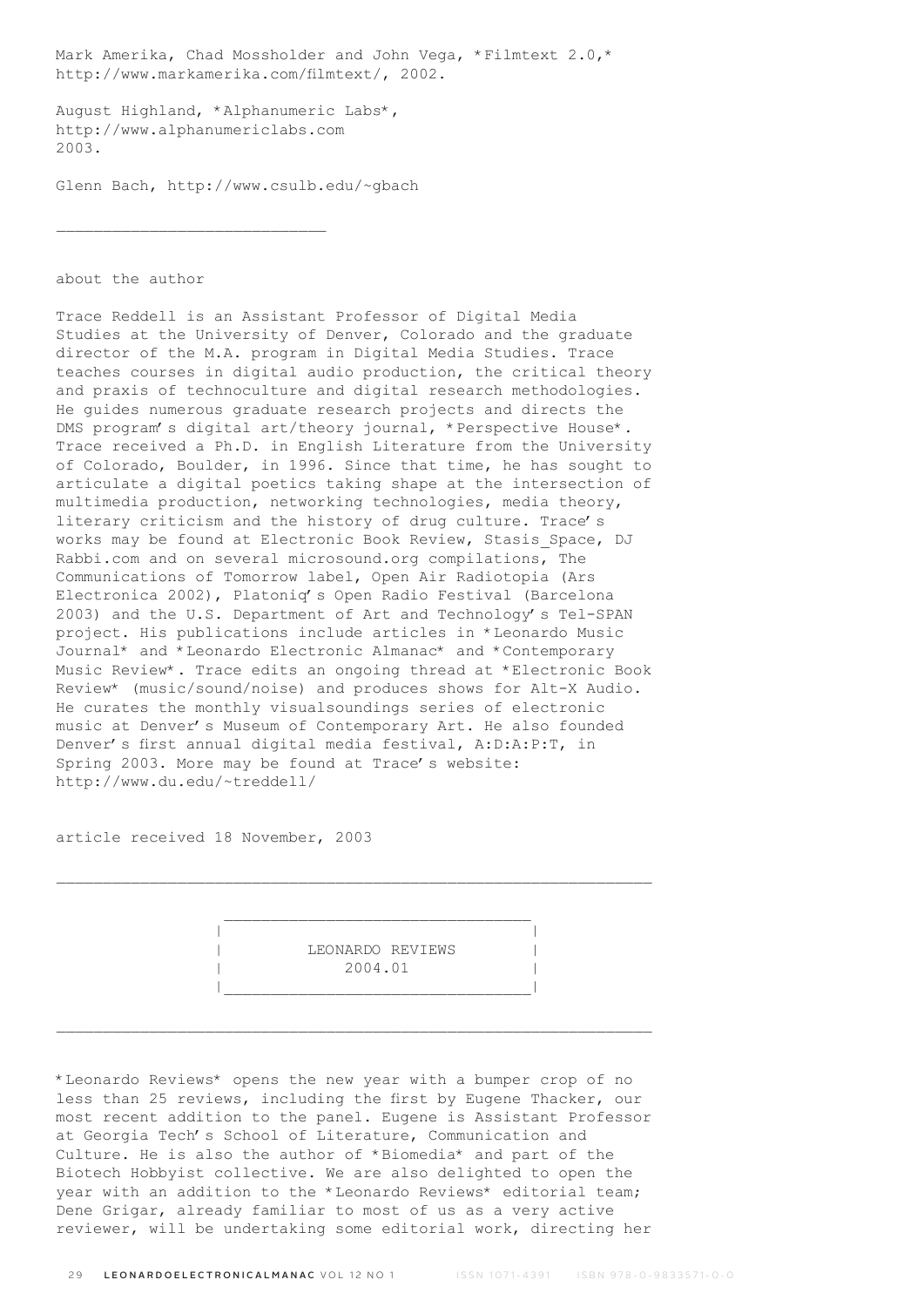interns in preparing the texts prior to publication.

Obviously, with 25 substantial reviews to choose from, the task of featuring one or two for \*Leonardo Electronic Almanac\* becomes increasingly difficult and inevitably more subjective. Along with Roy Behrens' economical reports, this month we have a raft of new reviews by Mike Mosher and contributions from Chris Cobb, Dennis Dollens, Rob Harle and Stefaan van Ryssen. Highlighted here are four reviews of special interest: Pia Tikka's report on \*The Trouble with Nature: Sex in Science and Popular Culture\* identifies a growing criticism of genetic determinism that seems to have gained ground recently. This debate is given considerable depth with George Gessert's review article stimulated by \*Enough\*, by Bill McKibben. We are reminded of the relevance of these discussions to art and art historians in \*The Edge of Surrealism\*, reviewed here for us by Allan Graubard, and Robert Pepperell's discussion of Steve Grand's book, \*Creation: Life and How to Make It\*.

These and the rest of the month's offerings are at HYPERLINK http://www.leonardoreviews.org µwww.leonardoreviews.org§.

Michael Punt Editor-in-Chief Leonardo Reviews

 $\mathcal{L}_\text{max}$ 

Leonardo reviews posted January 2004:

Absurd Summer, by Koji Asano Reviewed by Stefaan Van Ryssen Anecdotal Theory, by Jane Gallop Reviewed by Stefaan Van Ryssen Creation: Life and How to Make It, by Steve Grand Reviewed by Robert Pepperell A Culture of Fact: England, 1550-1720, by Barbara J. Shapiro Reviewed by Michael Punt Digital Creativity: A Reader, edited by Colin Beardon and Lone Malmborg Digital Media Revisited, edited by Gunnar Liestol, Andrew Morrison and Terje Rasmussen Reviewed by Michael R. (Mike) Mosher The Edge of Surrealism: A Roger Caillois Reader, edited by Claudine Frank; translated by Claudine Frank and Camille Nash Reviewed by Allan Graubard The Eighth Day: The Transgenic Art of Eduardo Kac, edited by Sheilah Britton and Dan Collins Reviewed by Michael R. (Mike) Mosher Eloquent Images: Word and Image in the Age of New Media, edited by Mary E. Hocks and Michelle R. Kendrick Reviewed by Dene Grigar Els Altres Arquitectes (The Other Architects), Museu de

Zoologia, Barcelona, Spain

and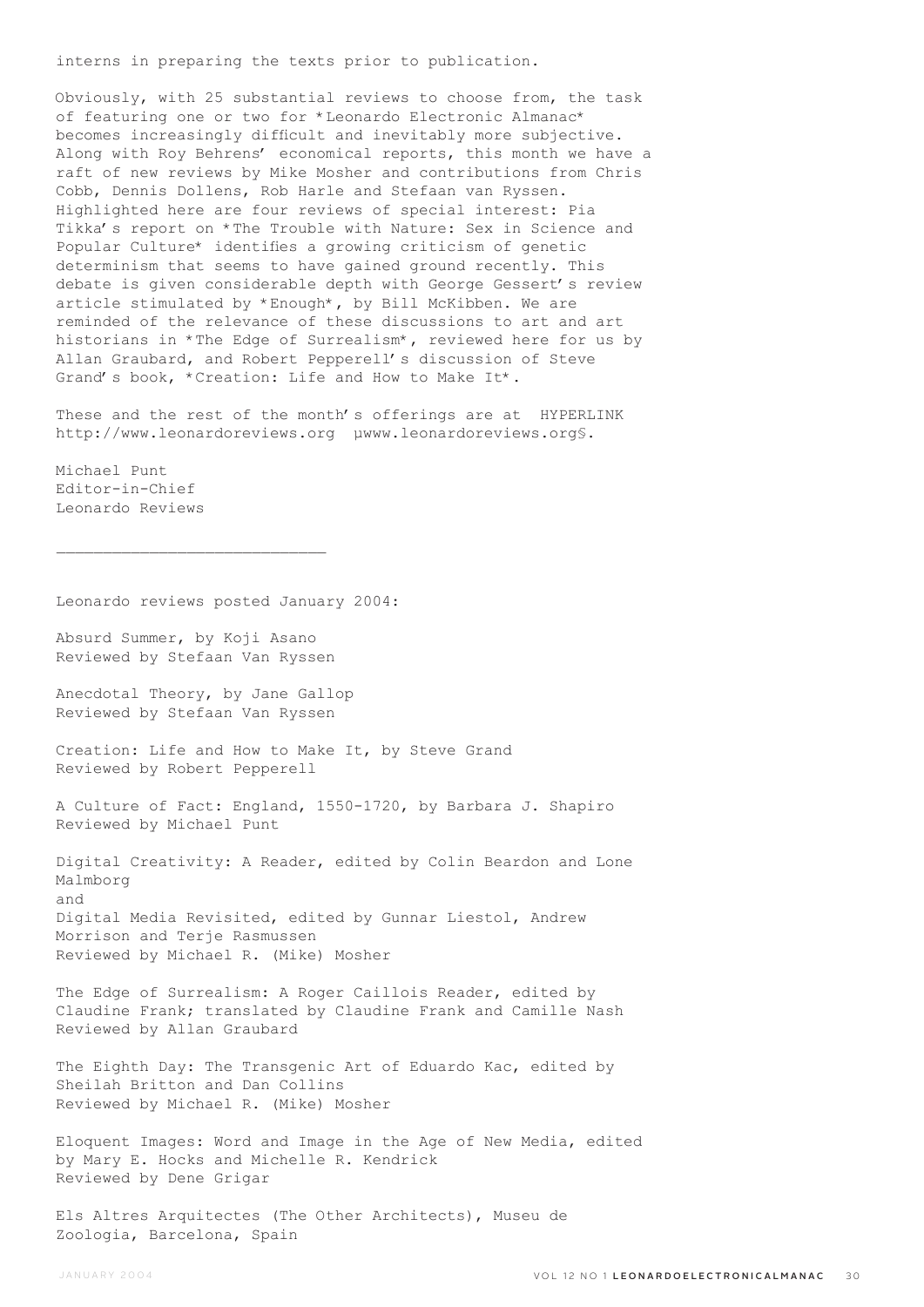Enough, by Bill McKibben Reviewed by George Gessert Genetic Architectures / Arquitecturas genéticas, by Alberto T. Estévez et al. Reviewed by Rob Harle Hacker Culture, By Douglas Thomas Reviewed by Eugene Thacker In the Garden, CD by Yusef Lateef, Adam Rudolph, Go: Organic Orchestra Reviewed by Michael R. (Mike) Mosher Late Beethoven: Music, Thought, Imagination, by Maynard Solomon Reviewed by Richard Kade Masks of the Universe: Changing Ideas on the Nature of the Cosmos, by Edward Harrison Reviewed by Rob Harle Matters of Gravity: Special Effects and Supermen in the 20th Century, by Scott Bukatman Reviewed by Michael R. (Mike) Mosher The People's Music, Jon Rose Reviewed by Michael R. (Mike) Mosher Stalinist Values: The Cultural Norms of Soviet Modernity 1917- 1941, by David L. Hoffman Reviewed by Michael R. (Mike) Mosher The Trouble with Nature: Sex in Science and Popular Culture, by Roger N. Lancaster Reviewed by Pia Tikka Undead Science: Science Studies and the Afterlife of Cold Fusion, by Bart Simon Reviewed by Michael R. (Mike) Mosher Vingt Chansons pour Jean Cocteau (Twenty Songs for Jean Cocteau), by Maurice Methot Reviewed by Chris Cobb

Reviewed by Dennis Dollens

The Trouble with Nature: Sex in Science and Popular Culture

By Roger N. Lancaster, University of California Press, Berkeley, 2003. 442 pp., illustrated. Trade, \$55; paper £15.95. ISBN: 0-520-20287-2; ISBN: 0-520-23620-3.

Reviewed by Pia Tikka, Researcher in University of Art and Design, Hämeentie 135 C, 00560 Helsinki, Finland. Pia.Tikka@uiah.fi

If there is any "trouble" with nature, it must be a cultural phenomenon, conceptualized by human beings only. In this vivid, sharp and fun-to-read study, anthropologist Roger Lancaster describes his "trouble" from the perspective of social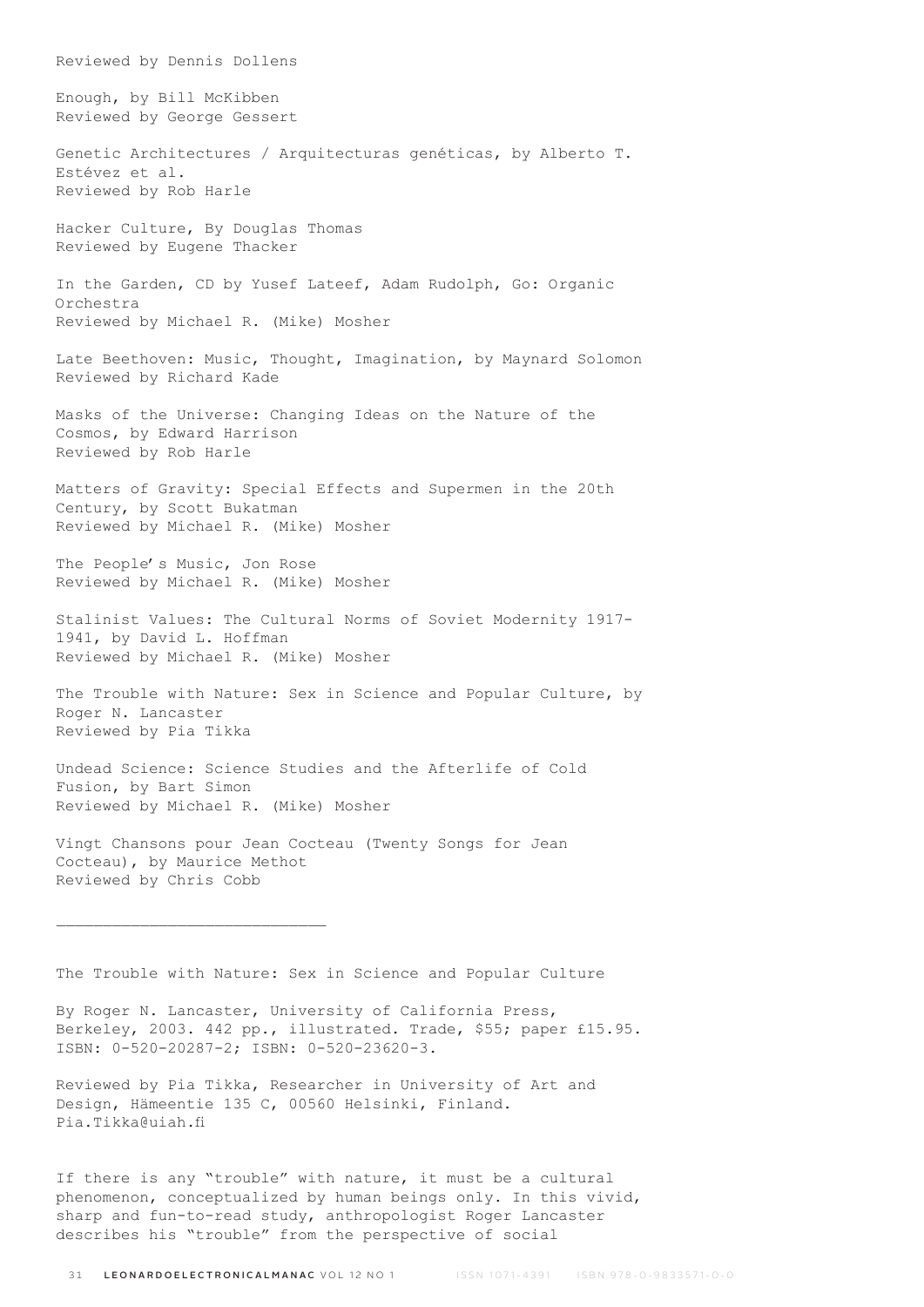constructionism. His criticism points out that the popularized pseudo-scientific claims about nature and laws of evolution applied to social life sustain identity politics that tend to be conservative, and even harmful, where they ought to be "as radical as reality." Lancaster is concerned about what he calls "genomania" - the rise of naturalizing tendencies in society, shaped by sociobiology and evolutionary psychology and put forward by short-sighted media. These tendencies nest reactionary attitudes, giving "natural" explanations to unjust institutions, e.g. gender inequalities, racism, class stratification, war; even genocide. According to Lancaster, they ultimately derive from the maximalist logic of "genetic competition" and heteronormativity, thus undermining the progress in acknowledging rights of sexual marginal groups as well as squeezing a range of other real-life diversities to the edge of socio-political "normalcy."

The book includes a wide range of examples from popular culture, carefully analyzed and exposed with witty irony by Lancaster. In the process of reading, I started to pay attention to how the views of sociobiology and evolutionary psychology invade my everyday communication channels. In one of the cases, a personal e-mail to a group of female friends casually cites in length the research by Laura C. Klein et al. [1], which suggests that when a woman is in a stressful situation, instead of the male "fight-or-flight" response, the hormone oxytocin is released, encouraging her rather to tend to the children and gather with other women. In another case, an \*International Herald Tribune\* columnist celebrates the fact that a particular scientific book supports his intuition about the difference between male and female brains: "Men - because of a tragic genetic flaw - cannot see dirt until there is enough of it to support agriculture" [2]. These extracts, from both private and public media, taken more or less seriously, can be seen to implicate what Lancaster is most critical of - the idea of heteronormality as the dominant sociocultural (and assumed ancestral) environment.

Before getting Lancaster's book in my hands, I read an extensive approach to human evolutionary psychology [3], in which I was amazed to find research questions like "Why do women live after menopause?" So, I agree with Lancaster's notion that evolutionary psychology seems to reduce some of the sociocultural complexity to simplicities: women are genetically oriented to social communication, household and children, while men are for fighting, football and other goal-directed aggressions. All other social gender diversities are recognized only in relation to these evolutionary necessities.

Lancaster's criticism is aware that the ossified sexual identities embodied in reproductive goals, combined with the idea of unchanging human nature drawing from imaginary ancestral life's form, are not the "trouble" of only natural reductionism, but also appear as a pitfall for lesbian/gay studies, queer theory and related forms of critical culture studies. He reminds us that if alternative views are established on the domain regulated by these pre-conceptual premises, there will be no real possibility for flux of radical changes.

According to Lancaster, the "natural" or "necessary," or the point where biology and culture meet, cannot be determined by genetic algorithms adapting to the environmental survival game. Instead, it confirms the biological consequences of actual social arrangement - the cultural plasticity relating sexuality,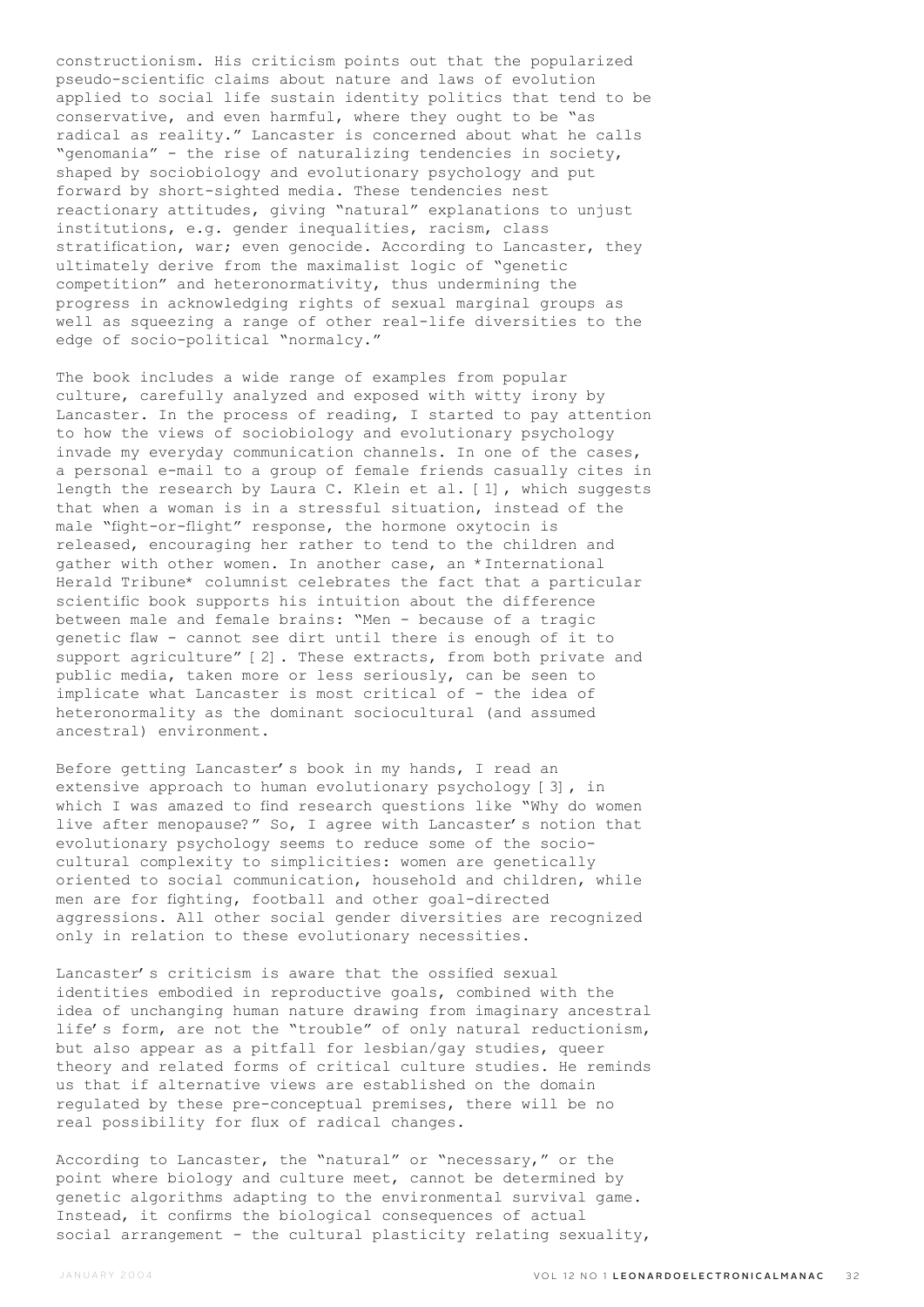gender and the family. In my view, this is not in direct conflict with the evolutionary psychological view, which suggests the phenotypic plasticity. The complexity of human behavior, based on an organism's ability to learn from experience, derives from a wide range of demographic, ecological and social environments. Maybe all the "trouble" reflects the need for dialogue in relation to the emergence of novel crossdisciplinary perspectives. Even more so, if it is about learning it needs to be, in Lancaster's words, "as radical as reality."

# Notes and references

1. This citation refers to research by S. E. Taylor, L. C. Klein, B. P. Lewis, T. L. Gruenewald, R. A. R. Gurung and J. A. Updegraff, "Female Responses to Stress: Tend and Befriend, Not Fight or Flight," in \*Psychological Review\*, Vol. 107, No. 3, pp. 41-429.

2. D. Barry, "True Fact: Guys Brains Really Are Different," in the \*International Herald Tribune\*, No. 37545, p. 22, (22-23 Nov., 2003). Barry refers to the book by M. Gurian, \*What Could He Be Thinking? How a Man's Mind Really Works\* (St. Martin's Press, 2003).

3. L. Barrett, R. Dunbar, J. Lycett, \*Human Evolutionary Psychology\* (New York, NY: Palgrave Publishers Ltd, 2002).

Enough

by Bill McKibben. New York: Henry Holt, 2003. \$25.00 hardcover. ISBN: 0-8050-7096-6.

Reviewed by George Gessert ggessert@igc.org

Will biotechnology give us wings? Make us posthuman? Damage us irreparably? These are a few of the possibilities that Bill McKibben considers in his book, \*Enough\*. According to McKibben, biotechnology will soon be able to deliver better health, greater intelligence, longer lives, genetically determined happiness and maybe even dazzling good looks. However, if we pursue these goals through germline engineering, the costs will be prohibitively high. According to McKibben, germline engineering, which involves making genetic changes that can be inherited, will "break us free from the bonds of our past and present" and make our children into "putty." This will lead to an "arms race" of all against all, in which parents will be forced to engineer their offspring or practice neglect comparable to child abuse. Every engineered baby will be followed by more advanced models. "Once the game is under way," McKibben warns, "there won't be moral decisions, only strategic ones." A host of unprecedented family problems will arise. Children will acquire characteristics of consumer products. There will be children seen as "upgrades" from older siblings, and "lemon" engineered children. Some parents will suffer buyer's remorse. Consumer decisions will create a genetically based class system and this will eventually lead to new, posthuman species, with interspecific violence to follow.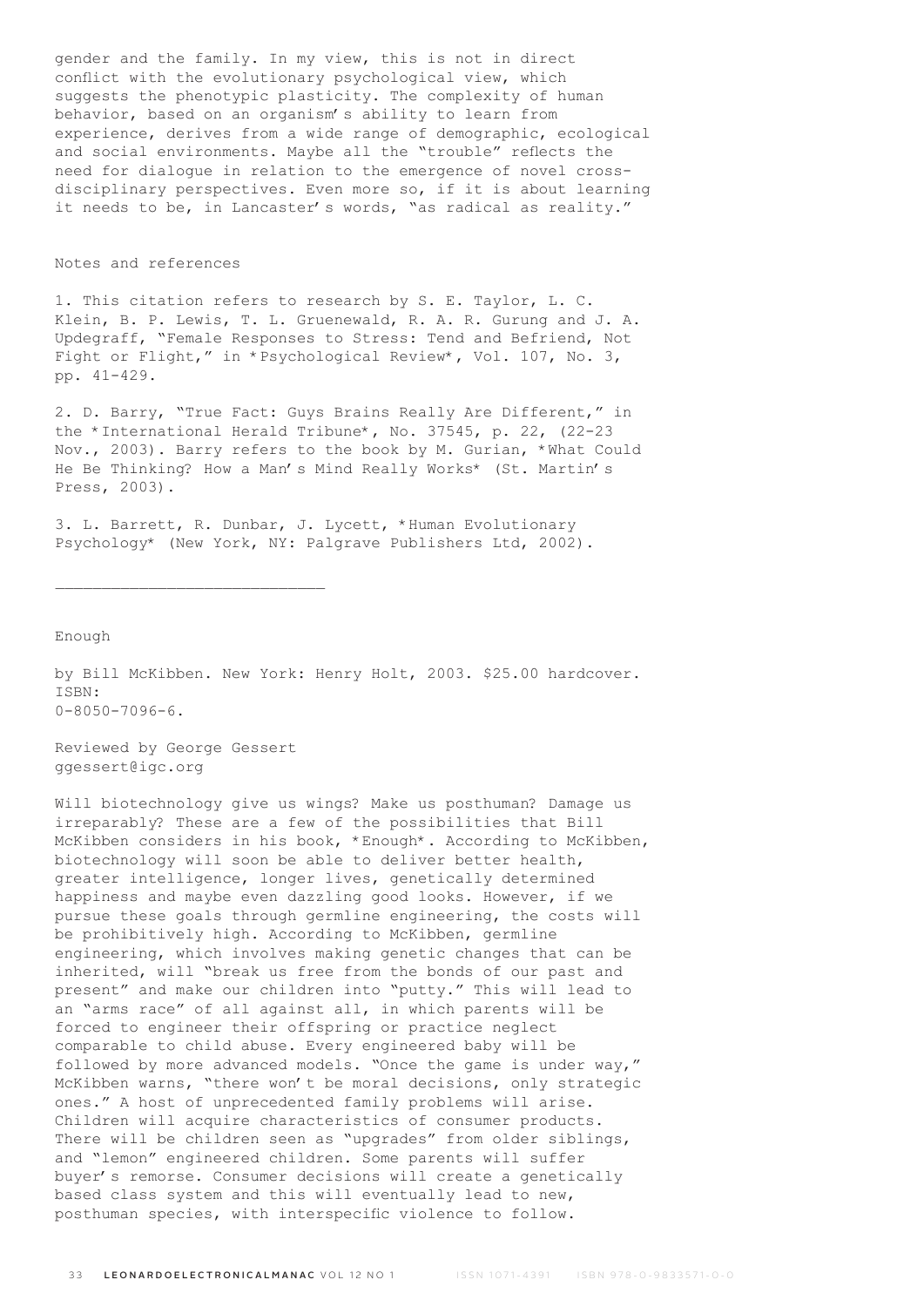McKibben's warnings about "keep-up-with-the-Joneses" genetic engineering bear consideration if only because his picture of the future derives from predictions made by advocates of germline engineering. For example, in his 1997 book \*Remaking Eden\*, Lee Silver, a molecular biologist at Princeton, wrote that germline engineering to eliminate severe inherited disease would "ease society's trepidation" and open the door to other sorts of gene enhancement, such as improving intelligence. Silver "conservatively" speculates that by the year 2350, society may be divided into 10% "GenRich", or genetically enhanced individuals, and 90% "Naturals," or unenhanced individuals. The GenRich would control everything: the economy, the media, entertainment, "the knowledge industry," art. Silver envisions Homo sapiens divided into four species by 2600, and by 2750 into more than a dozen. Eventually, millions of humanderived species may be scattered across the galaxy. Silver's vision of the distant future is epic and he is a lucid writer, especially when he describes biotechnological techniques. However, he has a weakness for absurdly grandiose statements such as "We, as human beings, have tamed the fire of life." He also gives very limited attention to the suffering that biotechnology is almost certain to produce.

McKibben argues that germline engineering will not only damage families and cause social disruption, but will lead to widespread loss of meaning. Biotechnology, he believes, is the culmination of a long historical process, greatly accelerated by the industrial revolution, that favors individuals over context and leads to empowered but pitifully isolated and disconnected people. Germline engineering will eliminate the last source of meaning: the individual self. This will take place because an engineered "self" is not a true self, but something more like a robot. "We will float silently away into the vacuum of meaninglessness," he writes.

McKibben doesn't use the word "soul," but that is what he suggests when he characterizes the true self as a providentiallygiven, unchanging essence and a primary source of meaning. However, this concept of self is a cultural construct. Buddhist and other civilizations have flourished without cultivating it, and without unleashing epidemics of meaninglessness. Science conceptualizes human beings as exquisitely intricate electrochemical phenomena operating within much larger, almost infinitely complex material contexts. According to common, present-day cultural values, we already bear qualified comparison to robots.

Since McKibben's concept of the self is nostalgic and dubious, his argument that engineered people will be essentially different from the rest of us is also dubious. He provides no convincing evidence that for them, life will not continue to be a succession of surprises, intermittently a profound mystery and mathematically so improbable as to constitute a miracle.

This is not to say that germline engineering may not reshape our species or cause suffering. Quite the contrary. McKibben does a service by highlighting some profoundly troubling possibilities. He argues that we may already have gone far enough along certain technological paths. He favors some kinds of innovation, for example gene therapies that are somatic and not inheritable, but draws a line at germline engineering and at the world-destroying potentialities of robotics and nanotechnology. He believes that anything with the power to make us posthuman should arouse our deepest skepticism. The momentum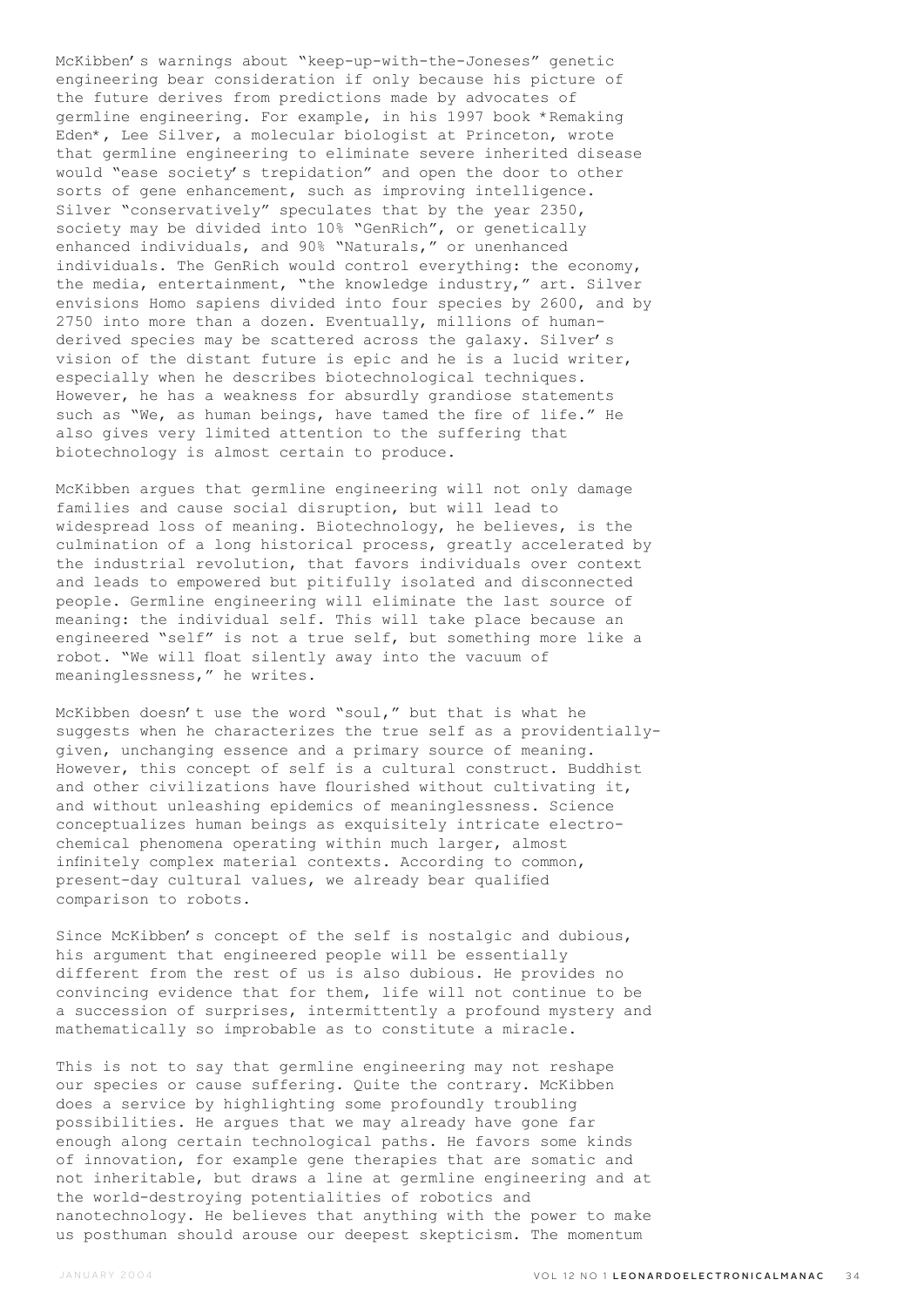of the new technologies may be difficult to stop, but momentum is merely inertia and has never had anything to do with progress - that is, if progress consists of movement toward human fulfillment. More to the point, we cannot predict the future. McKibben believes that flat statements that technological innovation is inevitable are ruses to stop discussion before it can begin.

What drives technological innovation? McKibben quotes leading innovators to suggest that in our time a basic force is hatred of life. For example, robotics pioneer Hans Moravec, reflecting on an Isaac Asimov story about an android who wanted to become a human, said (with his typically aggressive use of the second person) "Why in hell do you want to become a man when you're something better to begin with? It's like a human being wanting to become an ape. 'Gee, I really wish I had more hair, that I stooped more, smelled worse, lived a shorter life span.'" No doubt Moravec speaks for many. The very widespread belief that we may go extinct arises both from awareness of the immense destructive power of high technology and from disgust with what we are, or have become. Today there are plenty of reasons to loath our species. Who has not felt at one time or another that we deserve to go extinct? McKibben acknowledges this inner crisis, but does not address it. His appeals to reason and essential goodness are inadequate in the face of extinction's appeal and the misanthropy of leading scientists. This is the most serious weakness of the book.

I am less sanguine than McKibben about who we are, which paradoxically makes me less pessimistic about the prospect of germline engineering. He points out that for a while, germline engineering will be extremely expensive, so only a small minority will be able to afford it, but he does not explore implications of this. From a Darwinian perspective, wealth today functions counter-intuitively: it affords no obvious evolutionary advantages. In fact, there is an inverse relationship between income and education on the one hand, and number of offspring on the other. As a group the poor, or rather the relatively uneducated working poor, are indeed blessed when it comes to progeny. The rich tend to be Darwinian losers.

Furthermore, no one really knows how biologically advantageous, as distinct from socially advantageous, characteristics such as slimness, athletic ability and intelligence are. Unless they produce more progeny, they have no Darwinian advantages. A potato-shaped, dim-witted nonentity with a swarm of children is biologically superior to a brilliant public figure, streamlined as a cheetah, and childless. In other words, from an evolutionary standpoint it may not matter whether most of the germline manipulations that McKibben mentions take place: they may amount to genetic froth. The market has always generated froth. Capitalism, which moved onto the world stage with trade in sugar and tobacco, involves bypassing our evolutionary defenses and exploiting our genetic weaknesses. We are the animal who plays tricks on itself. Consumer culture is the trickster spirit incarnate.

McKibben makes a convincing case that we would be wise to favor sustained public debate about germline engineering and to exercise great caution about this immensely powerful and potentially disruptive technology. However, if our society does go down the path of germline engineering, there is something to be said for having the rich, the well-educated, and the selfloathing conduct the first experiments on their own children.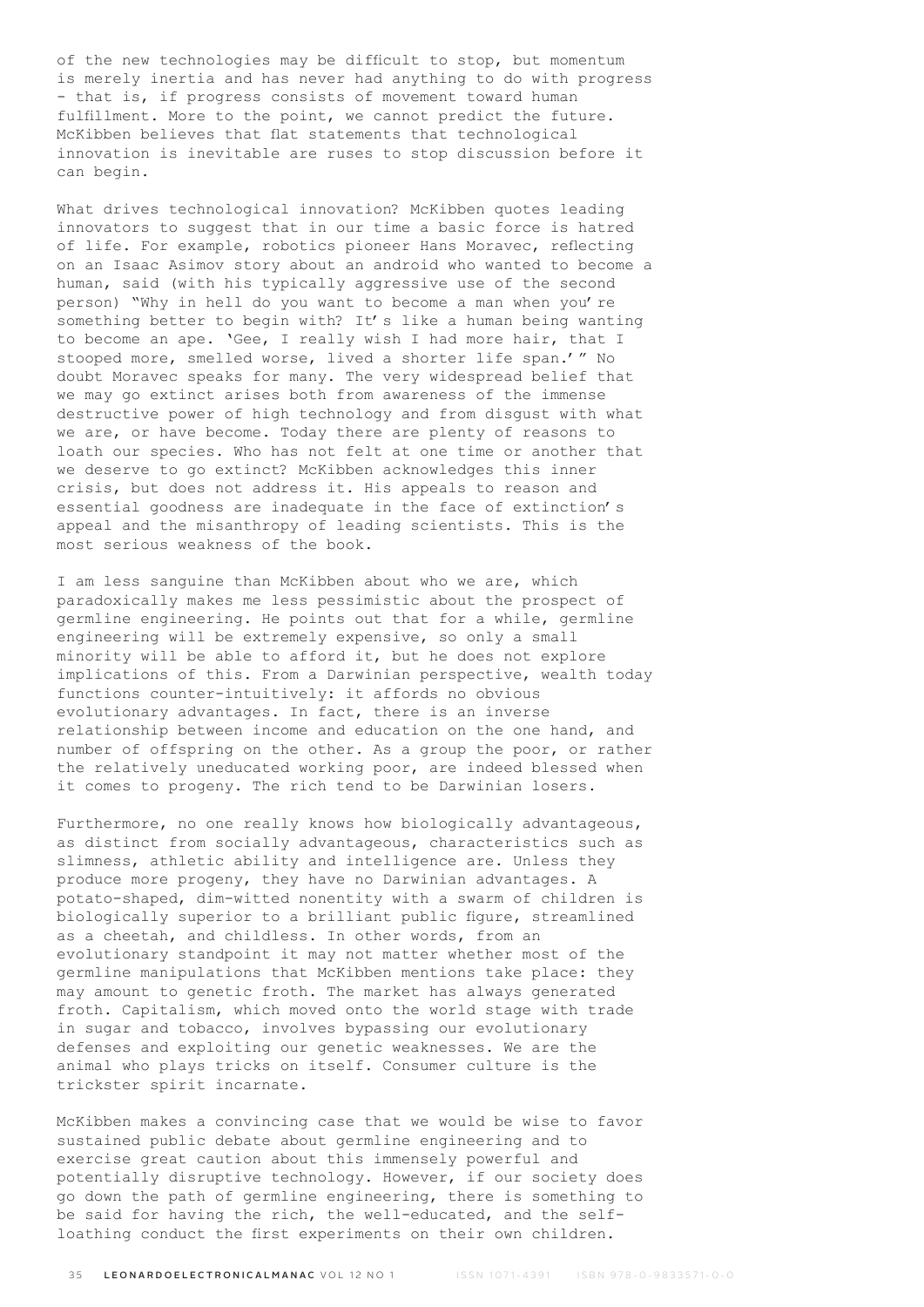When the poet Edith Sitwell was a child in the 1890s, she had a slight curvature of the spine. In her autobiography she tells how her father, Sir George Sitwell, who would tolerate no imperfections in his offspring, had her subjected to the best available medical treatment of the time. "The steel Bastille" was a metal contraption that encased young Edith's body and caused her excruciating pain. Only the rich could afford this particular torture, or permit this particular childhood. It is not inconceivable that humanity will learn important lessons from the rich about the consequences of germline engineering, just as earlier generations learned from the cruel and useless medical treatments that premodern doctors inflicted on aristocrats and their children. One doesn't have to agree with every detail of McKibben's argument to believe that today most of what we need to learn is what not to do.

The Edge of Surrealism: A Roger Caillois Reader

 $\mathcal{L}_\text{max}$ 

edited by Claudine Frank; translated by Claudine Frank and Camille Nash. Duke University Press, Durham, NC, U.S.A., 2003. 423 pp. Trade, \$79.95; paper \$22.96. ISBN: 0-8223-3056-3; ISBN 0- 8223-3068-7.

Reviewed by Allan Graubard, 2900 Connecticut Ave., NW, Washington, DC 20008, U.S.A. a.graubard@starpower.net

Roger Caillois holds a distinct place among French intellectuals between the two world wars and after the defeat of Fascism. First seen as a member of the Paris surrealist group (from 1932-34), he contributed to the then vital discussion on the origins of myth by balancing his interest in poetry, as a project of being and a means of becoming, with a scientist's rationality through the lens of biology. His attempt to bridge the distance between the two provided him with a particular view of how acute the project is, given the values each term promotes, the traditions they stem from, and the variable confusions attending "rapprochement." That we are still prey to a general failure here, which Caillois could not extricate himself from, does not in the least diminish the project's urgency, especially now with technology's ever more attractive simulations that the two are merging at last - and that the "absence of myth," a subject that compelled so much comment during Caillois' time, no longer matters.

I do not know what Caillois would have made of all this, save for returning perhaps to his analysis of biology as a basis for myth, eschewing much else as a detour, and his fascination with mimicry in the insect world - the subject of his influential 1937 text, \*The Praying Mantis: From Biology to Psychoanalysis\* all in the service of an attempt to discern, as he put it, a "lyrical ideogram" as an objective nexus where poetic thought and lucid reason intersect.

Caillois' contestive spirit here also characterizes him and our current interest in him, at least in terms of the world we know and our need for forceful intellects with wide-ranging passions, free from careerism or institutional constraints - a freedom that Caillois advocated more in principle than in fact. But of course it was there, an animating force and a horizon toward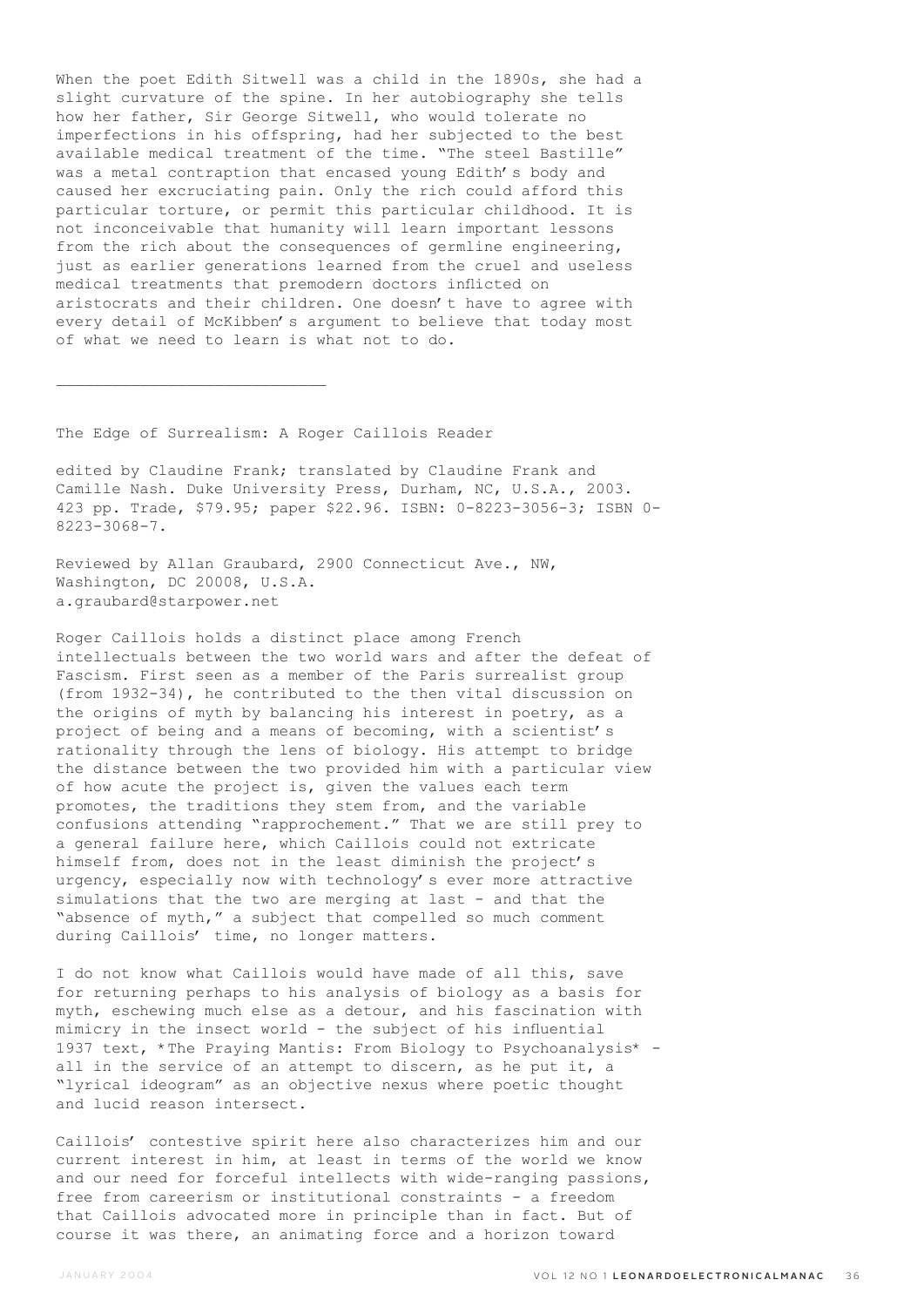which to turn, as he did. In this regard, his break with surrealism as being overly "indulgent" on the side of poetry is also born from a desire to recast the movement's focus on myth and myth-making: from its collective origins and orphic cast to its sectarian momentum, social economy and general phenomenology.

It is here as well that we can chart his collaboration with Georges Bataille, his work with Michelle Leiris and Jean Paulhan, his arguments with Levi-Strauss, whether for good or ill, during and after the College of Sociology (which Caillois helped to form and sustain). Among his other accomplishments, I include \*Les Lettres francaise\*, which Caillois launched from his inter-war exile in Argentina (1941-1947) and the magazine \*Sur\*, edited by Victoria Ocampo, in which he played a pivotal role, along with the UNESCO-sponsored "transdisciplinary" journal \*Diogenes\*, which he established as editor in 1952, and, of course, his books.

Thus has Claudine Frank given us a sampling of Caillois' texts in translation, the most complete in English so far, written over four decades (from 1934 to 1978), along with informative introductions to each period, at times to each text. Indeed, I am indebted to Frank for the historic frames she provides despite her passing disputes with other commentators, which may be of interest to experts alone, and her occasional opacity.

I have mentioned myth, myth-making and the absence of myth; I do so again. It is the ground Caillois believes his own, at least as far as his analyses take him. But as Caillois' thought matures, his sense of the poetic, its orphic heritage, and myth change. He comes to recuperate a type of formalism that reason embraces as an epitome of Western civilization and which Breton, for one, repudiates (see Breton's brilliant response to Caillois' thoughts on poetry in \*Ars Poetica\*, coauthored with Jean Shuster, which appears in the surrealist review \*BIEF/Jonction surrealiste\*, no. 7, June 1959). Nor is this repudiation an abstract or literary affair. It focuses on the heart of a dispute that anthropology finally came to grips with and which Aime Cesaire targeted in his scorching critique of Caillois' defense of Western civilization and the blind eye he turned to its murderous impulses; a critique to which I refer readers of Caillois as a clarifying lens (see Cesaire's \*Discourse on Colonialism\*, first published in 1955 by Editions Presence African, republished in translation several times thereafter).

Who was Roger Caillois? Certainly, this book will help us draw the character. Will it also act as a mirror to the reader and the intellectual or poetic currents that resonate within him or her? That is another question. It is not a small one.

Creation: Life and How to Make It

 $\overline{\phantom{a}}$  , where  $\overline{\phantom{a}}$  , where  $\overline{\phantom{a}}$  ,  $\overline{\phantom{a}}$  ,  $\overline{\phantom{a}}$  ,  $\overline{\phantom{a}}$  ,  $\overline{\phantom{a}}$  ,  $\overline{\phantom{a}}$  ,  $\overline{\phantom{a}}$  ,  $\overline{\phantom{a}}$  ,  $\overline{\phantom{a}}$  ,  $\overline{\phantom{a}}$  ,  $\overline{\phantom{a}}$  ,  $\overline{\phantom{a}}$  ,  $\overline{\phantom{a}}$  ,

By Steve Grand, Cambridge, MA: Harvard University Press, 2000. Paper, 218 pp. Illus. b/w. ISBN: 0-674-00654-2:

Reviewed by Robert Pepperell pepperell@ntlword.com

Steve Grand is a popular science writer in the best tradition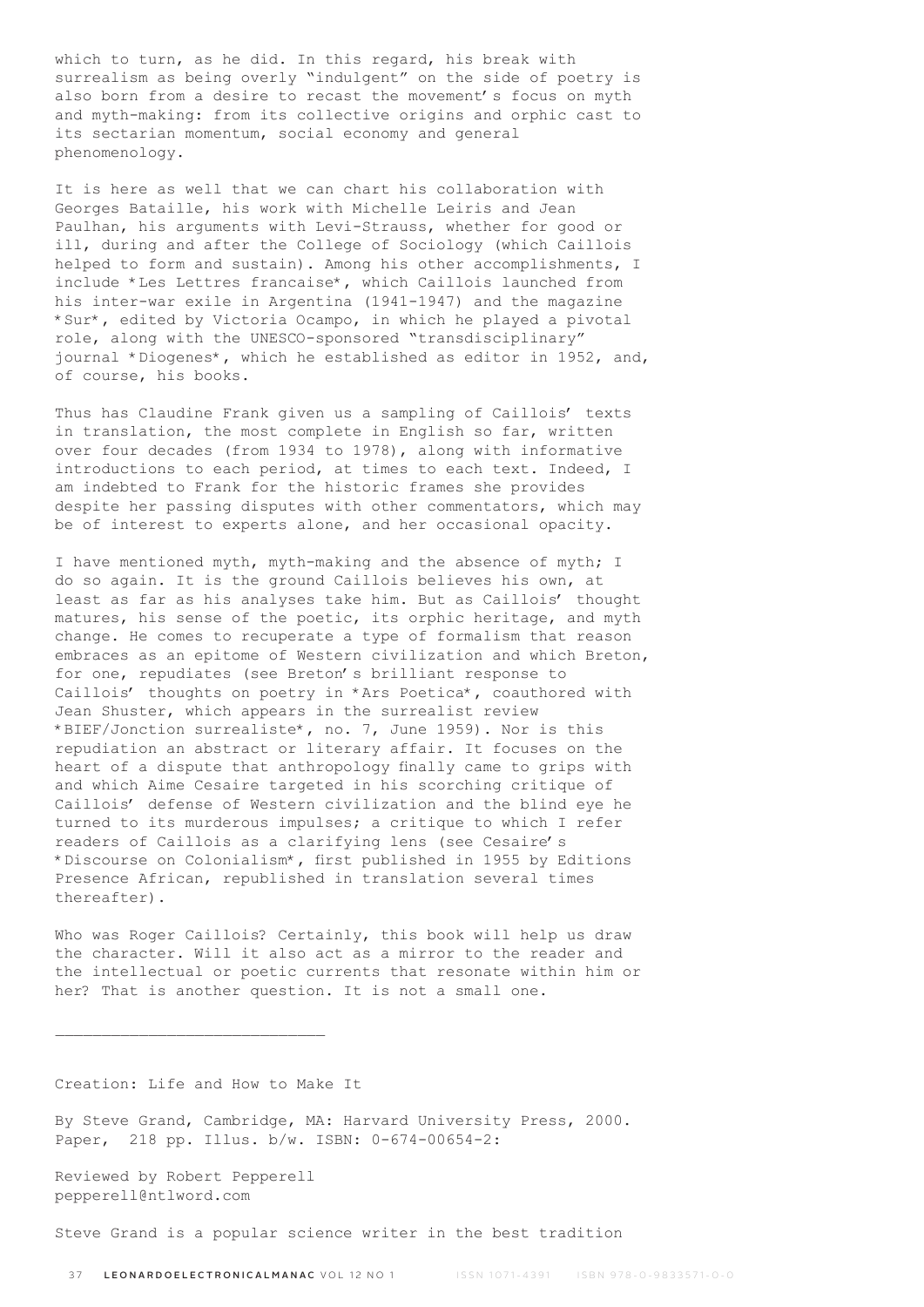of the genre. He is motivated by the need to explain, to popularize, an intellectual vision in which he passionately believes, a vision driven by his sustained investigation into some deeply perplexing scientific questions: What is life? Can living processes be replicated? What is consciousness and can it too be replicated? Anyone who has seen or heard him speak will know this passion is fuelled by his conviction that some of the greatest enigmas in human thought (the nature of life and consciousness) are not only explicable but susceptible to synthetic regeneration, given the appropriate tools and methods. Hence the claim made on the book's subtitle would be, for Grand, a reasonable summary of his project rather than, as it would be for others, a ridiculously bombastic declaration.

Grand's approach is essentially synthetic rather than analytic. He takes contemporary ideas in physics, mathematics, biology, computer science and neurology and synthesizes a coherent, transdisciplinary model that has the benefit of being more that purely theoretical. His previous experience as the inventor of the artificial life computer game \*Creatures\* and his more recent work constructing "artificial beings" give him a practical insight into the problems of generating complex behavior with computer code.

To summarize his position, he advocates a theory of emergence, which is to say that the properties of natural phenomena, such as intelligence and life, emerge from the interaction of a multitude of variables without being reducible to any one of them. Nor can any one variable be said to be the first or final cause of any particular event. Even the notion of control we associate with, for example, human agency is seen as the effect of some prior cause or causes rather than as a determining influence itself. Higher order phenomena, such as consciousness, are less the attributes of a particular substance than consequences of the behavior of a certain pattern or arrangement: "Consciousness cannot therefore be a property of matter, only a property of certain \*configurations\* of matter" (p. 38). It is these principles that Grand seeks to implement through computer simulations, thereby creating virtual laboratories for exploring the creation of life, intelligence and consciousness.

The nub of Grand's formula for the creation of life is to combine a number of mechanical building blocks such as modulators, transducers, differentiators and integrators (what he calls "God's LEGO set"), each relatively simple but capable of producing complex behavior when acting in concert. Crucial to the whole enterprise is the provision of some basic impulses and drives, like the need to eat, communicate, learn and mate, without which, he argues, a living thing would lack purpose. All these behaviors can be simulated in a virtual world-space wherein the life, or computer code behaving as life, is born: "Our task is not to program in intelligent behavior, but to enable such behavior to emerge from simulated objects that embody the cybernetic properties from which life emerged in the natural world" (p. 147).

Grand has an engaging style, his arguments are almost always persuasive, and his examples and analogies genuinely illuminating. Given the complexity of the subject matter, the text moves at a lively pace, yet without compromising the seriousness of his thesis. I have to admit that in my case Steve Grand was preaching to the converted, but I hope this book will have a wider impact, in particular on those in the AI and A-Life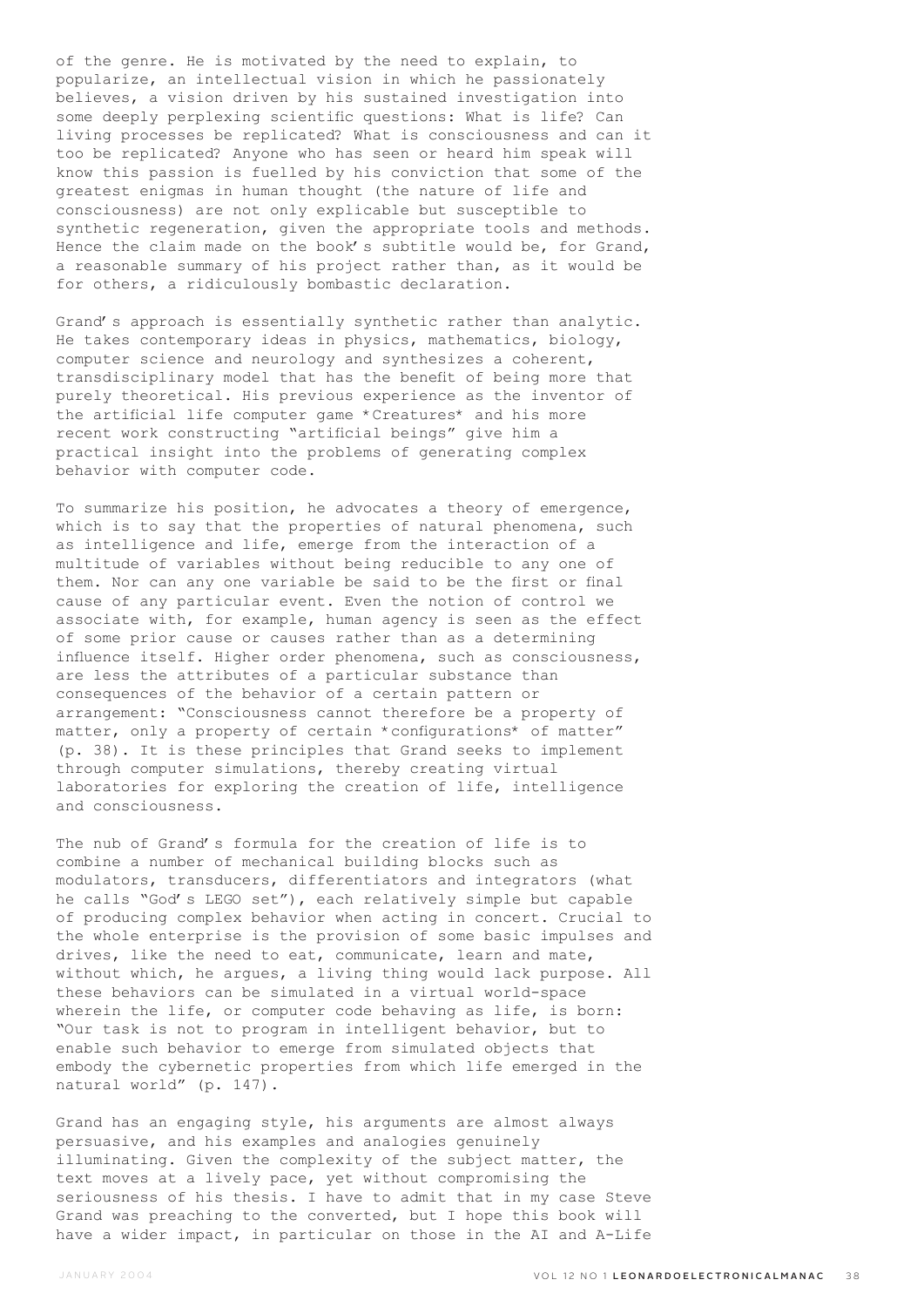communities, and indeed in the scientific community in general, who seek to reductively analyze complex phenomena. Although the book might be criticized for sometimes conflating life, intelligence and consciousness, nevertheless \*Creation\* stands as a model of clear, independent thought, impassioned reason and well-founded speculation.

\_\_\_\_\_\_\_\_\_\_\_\_\_\_\_\_\_\_\_\_\_\_\_\_\_\_\_\_\_\_\_\_\_\_\_\_\_\_\_\_\_\_\_\_\_\_\_\_\_\_\_\_\_\_\_\_\_\_\_\_\_\_\_\_

 $\mathcal{L}_\text{max}$  and  $\mathcal{L}_\text{max}$  and  $\mathcal{L}_\text{max}$  are the set of  $\mathcal{L}_\text{max}$  and  $\mathcal{L}_\text{max}$ 

 | | | LEONARDO ABSTRACTS | SERVICE |\_\_\_\_\_\_\_\_\_\_\_\_\_\_\_\_\_\_\_\_\_\_\_\_\_\_\_\_\_\_|

The Leonardo Abstracts Service (LABS) is a listing of Masters and Ph.D. theses in the art/science/technology field, for the benefit of scholars and practitioners.

\_\_\_\_\_\_\_\_\_\_\_\_\_\_\_\_\_\_\_\_\_\_\_\_\_\_\_\_\_\_\_\_\_\_\_\_\_\_\_\_\_\_\_\_\_\_\_\_\_\_\_\_\_\_\_\_\_\_\_\_\_\_\_\_

LEA also maintains a discussion list open only to faculty in the field. Students interested in contributing and faculty wishing to join this list should contact: leo@mitpress.mit.edu

Author Robin Petterd robin@otheredge.com.au

Languages familiar to the author English

\_\_\_\_\_\_\_\_\_\_\_\_\_\_\_\_\_\_\_\_\_\_\_\_\_\_\_\_\_

Thesis title Liquid Sensations: Evoking Sensory Experiences with Interactive Video Installation Art

Abstract

This project has developed methodologies for evoking sensations using interactive video installation art. The research has resulted in three interrelated video installations about the experiences of entering the sea, shallow breath diving and floating under the surface of the water.

The installations have been developed through studio-based methods by a solo artist working on all aspects of the process. The project's methods have been focused on the imagery and sounds and the placement of these elements in the gallery, the development of a system where interaction is an integral part of the viewer's engagement with the works. The exegesis and accompanying CD-ROM summarize this process.

The physical sensations associated with water were chosen because they are immersive experiences that have a personal resonance for the investigator. Suggesting the sensory experience of submersion in water has many challenges. Interactive video installations can meet some of the these challenges.

Our bodies are more than 90 percent water; we wash in it; we play in it; we need it to survive. While our bodies are mostly water, it is an environment with which we have an uneasy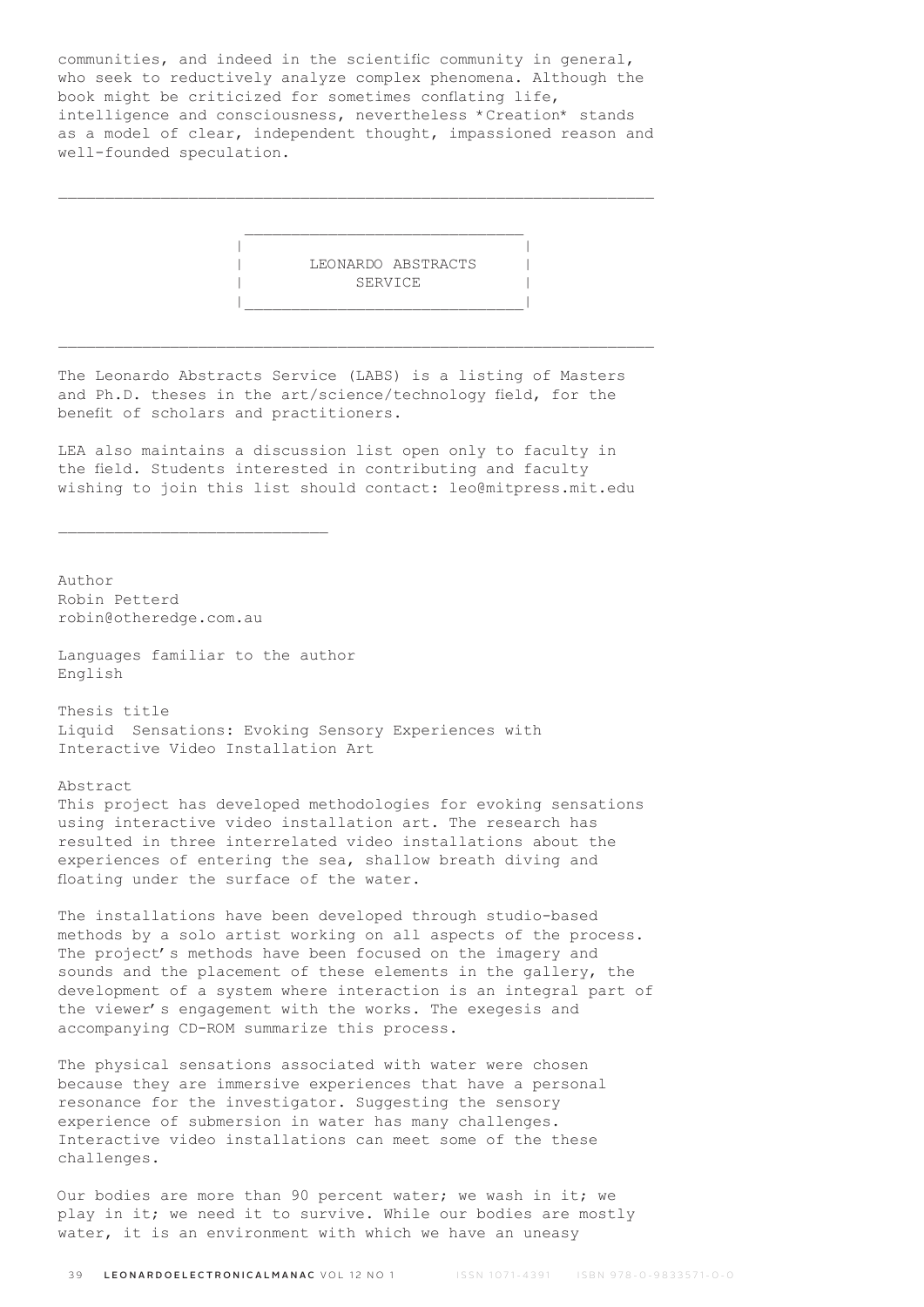physical relationship as there is always the risk of drowning. Humans find pleasure in this struggle with an alien environment. The contrasting aspects of the experience are what this project seeks to suggest.

This project is part of the tradition of depicting water in the history of visual arts. Other contemporary artists use water as part of their practice. The exegesis examines some of these contemporary artists' works and related practices with timebased media that have informed the studio-based experiments.

New technology offers unprecedented means of making art. Technological development has been rapid and there exists a gap between the pioneering use of new technology and later detailed exploration. This has created a need for research to be undertaken. The approach this project has taken is to apply the well-tried technologies of interactive video and to explore the application of those technologies and related methods in detail. This has resulted in an exhibition of works that contribute to the area of interactive video installation art as a medium to evoke sensory experiences. The contribution this project has made is to create experiential art that evokes sensory experiences related to being in aquatic environments. It has enhanced the viewer's engagement with the works by using unobtrusive sensing and temporal sampling techniques and has developed methodologies for producing interactive video installations to evoke sensations.

Keywords

Interactive, installation, sound, video, immersive, water, aquatic, sensory, experience, studio based

Year published/examined 2002

IIRT. http://www.artschool.utas.edu.au/petterd/

Original language of thesis English

Copyright Ownership Robin Petterd

Thesis supervisor(S) Geoff Parr, University of Tasmania, Faculty of Arts, School of Art (Hobart) Geoff.Parr@utas.edu.au

Bill Hart, University of Tasmania, Faculty of Arts, School of Art (Hobart) Bill.Hart@utas.edu.au

University / Program Affliations University of Tasmania

Thesis available upon request: University of Tasmania Library

 $\mathcal{L}_\text{max}$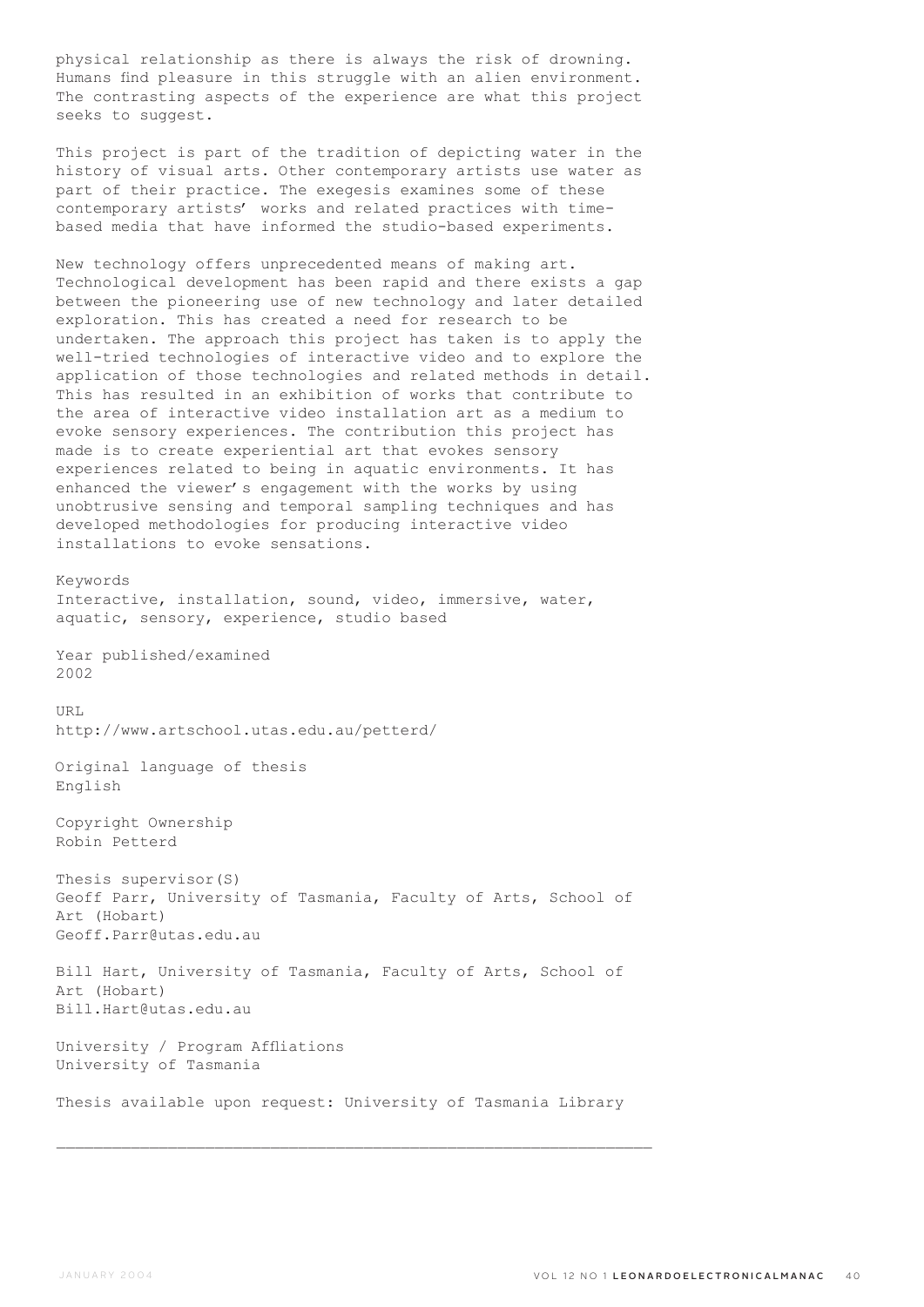LEONARDO Call For Papers: 7th Workshop on Space and the Arts

|\_\_\_\_\_\_\_\_\_\_\_\_\_\_\_\_\_\_\_\_\_\_\_\_\_\_\_\_\_\_|

Leonardo is pleased to announce its co-sponsorship of the 7th Workshop on Space and the Arts. Deadline for submission of proposals is 29 February 2004.

Space: Science, Technology and the Arts (7th Workshop on Space and the Arts)

18-21 May 2004 European Space Research and Technology Centre (ESA-ESTEC) Noordwijk, The Netherlands

Announcement and Call for Papers

"Space: Science, Technology and the Arts" is the theme of the 7th workshop on space and the arts, which is being co-organized by the European Space Agency (ESA), the International Academy of Astronautics (IAA) and its Commission VI, Leonardo/OLATS and the OURS Foundation. It is scheduled to be held at ESTEC - ESA's European Space Research and Technology Centre in Noordwijk, The Netherlands from 18-21 May 2004.

Since the birth of space exploration, artists and space scientists have inspired each other in the development of humanity's space programs, regularly exchanging information, ideas and visions. Artists working with space subjects and themes invariably become heavily involved in both the physics and the technologies of space either as a muse, a metaphor, a subject or as a tool necessary for the development of their artistic creations. Artists, wanting to explore space on their own artistic terms, often must become very knowledgeable about the utilization of space technologies, materials, mechanisms and procedures in order to develop feasible art works and projects as such projects are subject to the same conditions and regulations governing scientific experiments designed for space. Such activities have broadened the idea of space exploration within the space community while making space exploration understandable in other ways and accessible by a larger public.

Now that the International Space Station (ISS) is nearing completion, the ISS partners have begun to investigate how this orbital facility can be utilized, not only as a platform for scientific experimentation, but also as a platform for cultural exploration and expression. This creates a new opportunity and challenge for artists and other cultural professionals to work closely together with space scientists, engineers, technologists and administrators in developing new concepts, projects and strategies.

The Space: Science, Technology and the Arts workshop promises to be an important and pivotal event as it provides a unique opportunity for professionals in the space and the arts communities to meet, discuss and exchange new ideas related to the cultural exploration of space.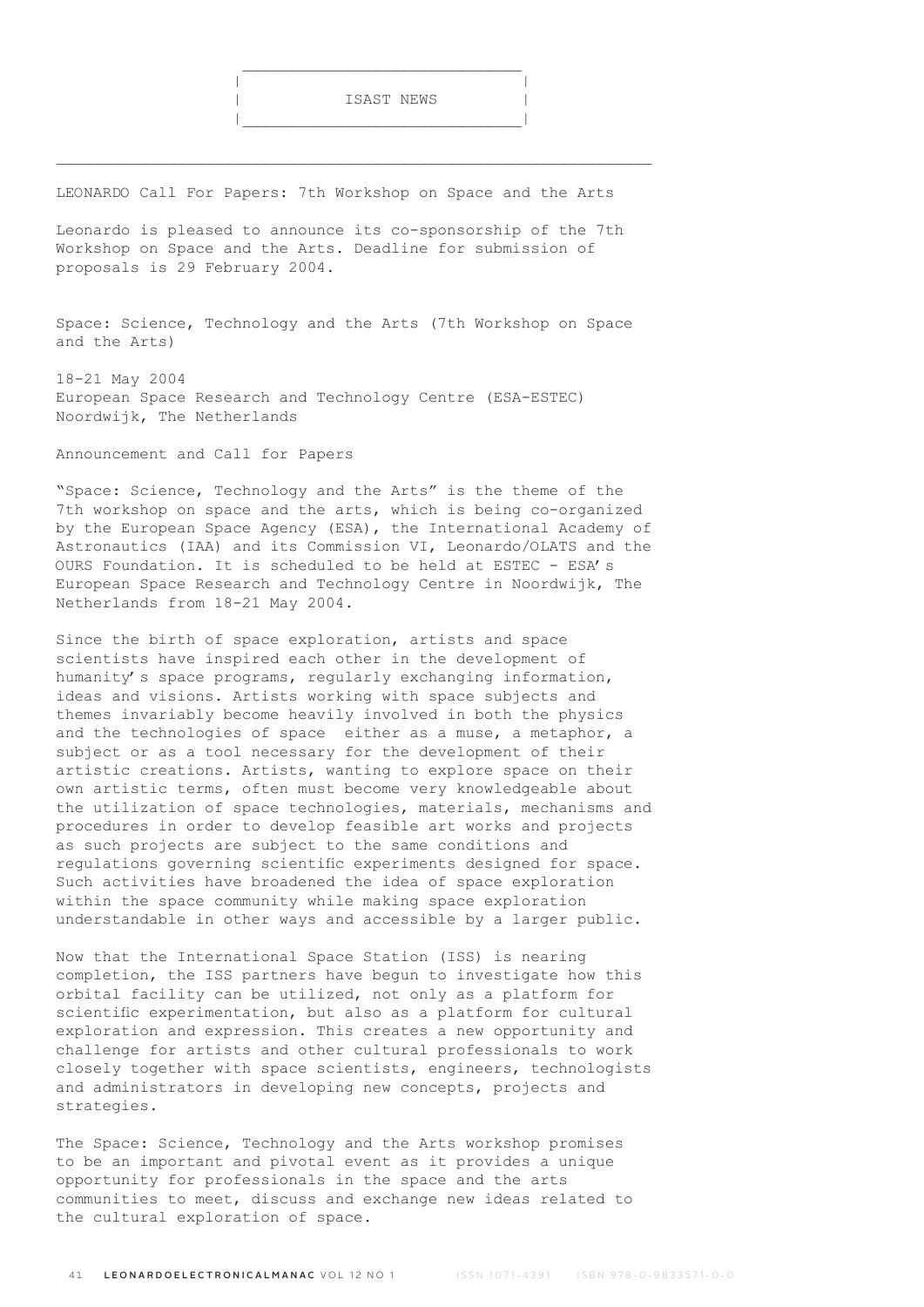Presentations are being solicited from space scientists, engineers, technologists, artists, writers, journalists, art critics, curators and philosophers who have a developed interest in the aims and theme of the workshop. Objectives The Workshop on Space: Science, Technology and the Arts aims to: · Provide a platform where new ideas and experiments relating to the interaction of space science, technology and the arts can be exposed and debated · Provide an environment where people, especially artists and other "culture professionals," together with space scientists and engineers can exchange ideas and projects about space from the perspective of their unique backgrounds, education and experiences · Provide a meeting place where new space-art and technology projects can emerge and new teams and partnerships can be built · Nurture a domain of space activities, which is becoming more recognized in both the space community and in the mainstream art world · Disseminate the ideas and projects by publicizing the results of the event Submission of Abstracts Participation in the workshop will be limited to a maximum of 40 persons and participants will be selected upon review of abstracts of presentations proposed for the workshop. Abstracts, limited to one A4-size page, should be submitted via the online form available at http://www.congrex.nl/04c20 The abstract should be in English and include: · Workshop name · Title of presentation · Name and affiliation of authors · Full contact details of presenting author, including postal and e-mail addresses, phone and fax The deadline for abstract submission is 29 February 2004. Following acceptance, a complete paper will be required and the author(s) will be invited to register for the Workshop. Timetable 29 February 2004 - Deadline for abstracts 15 March 2004 - Notification of acceptance 20 April 2004 - Preliminary program 7 May 2004 - Deadline for papers 18-21 May 2004 - Workshop Workshop Topics Presentations can be about any aspect or issue related to Space: Science, Technology and the Arts. Since the scope of the workshop is large, potential authors might like to consider submitting abstracts for papers addressing such topics as:

- · the impact of space technologies on the arts and vice-versa
- · the transfer of space technologies to art and design · the role and involvement of space bodies in the arts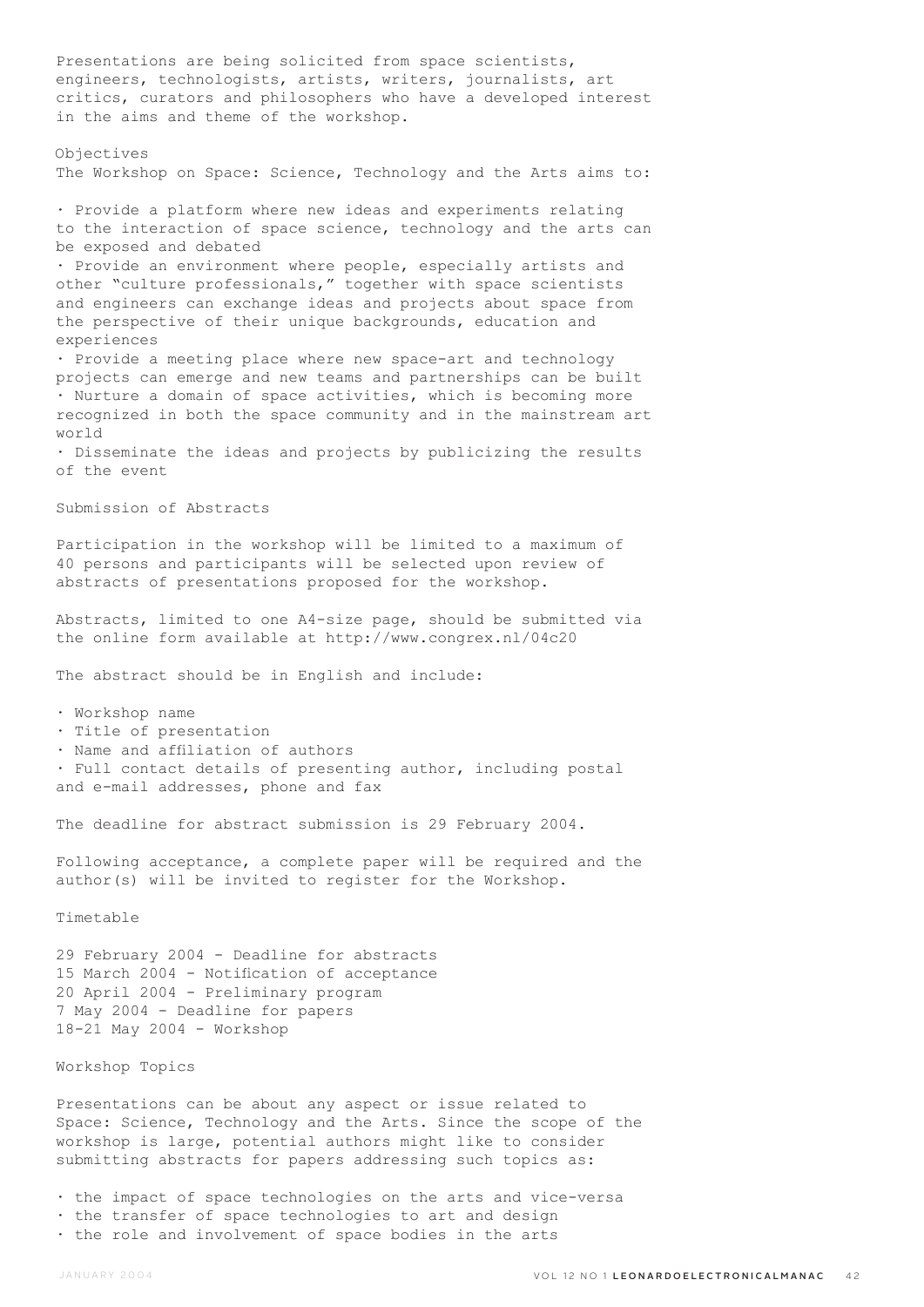· designing art for the space environment - the requirements, the limitations

- · synergies between the arts and space communities
- · the interaction between space, arts and the public
- · space and the new media arts
- · using the arts to explore space

· the arts in orbit use of the ISS for artistic and cultural expression

Authors need not, of course, limit themselves to these topics.

## Organization

The Workshop will begin with a "welcome event" on Tuesday evening, 18 May 2004. The three-day formal workshop will take place in the Einstein Room of the main ESTEC building on 19-21 May 2004 and will consist of oral presentations from both invited and contributing speakers. There will be no charge for participation in the workshop. Travel and accommodation expenses are the responsibility of each participant.

Hotel Accommodation

A reasonably priced hotel with half-pension has been reserved in the nearby town of Noordwijk and booking information will be sent to all participants that are accepted. Transportation to and from the hotel and ESTEC will be provided.

Venue

Postal address: European Space and Technology Centre P.O. Box 299 2200 AG Noordwijk (The Netherlands)

Visiting address: European Space & Technology Centre Keplerlaan 1 2201 AZ Noordwijk (The Netherlands)

General telephone number: Phone: +31 71 5656565 Fax: +31 71 5656040

Committees

Programme Committee: Annick Bureaud (Leonardo/OLATS) Roger Malina (International Academy of Astronautics) David Raitt (ESA) Arthur Woods (OURS Foundation)

Advisory Committee: · MIR Consortium (Microgravity Interdisciplinary Research Consortium) · Nicola Triscott, Rob La Frenais (The Arts Catalyst, London, England) · Roger Malina, Annick Bureaud (Leonardo: Leonardo/OLATS Observatory for the Arts and the Techno-Sciences, Paris, France, and Leonardo/ISAST International Society for the Arts, Sciences & Technology, USA) · Marko Peljhan (Projekt Atol, Ljubljana, Slovenia) · Alex Adriaansens, Anne Nigten (V2\_Organisation, Rotterdam, Netherlands) · Masha Chuikova (Multimedia Complex of Actual Arts, Moscow, Russia) · Jean-Luc Soret (Paris, France) · Kara Szathmary, (International Association of Astronomical Artists, Quebec, Canada) · Patrick Gyger, (Maison D'Ailleurs, Yverdon, Switzerland)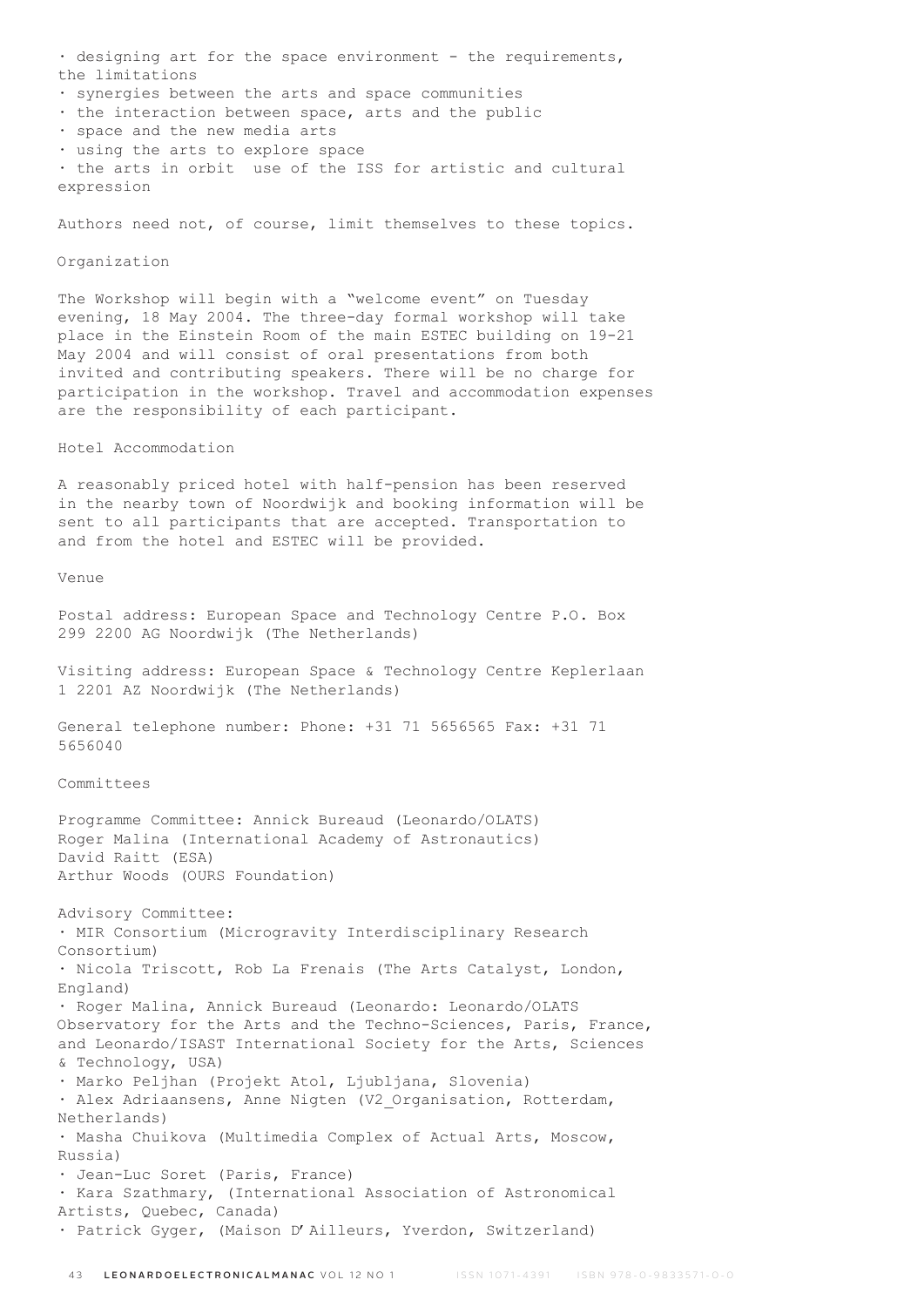Frank Pietronigro (Zero Gravity Art Consortium, San Francisco, USA)

#### Contact

Any questions concerning the Space: Technology and the Arts workshop should be sent to: workshop2004@arsastronautica.com

#### Background

Under the title "Rencontres du 13 avril," a series of small, one-day Workshops on Space and the Arts was co-organized by Leonardo/OLATS, the OURS Foundation and the International Academy for Astronautics between the years 1997 and 2002. Held in Boulogne-Billancourt, a suburb near Paris, these workshops attracted leading space scientists, engineers and artists on specific themes chosen to generate exchanges between artists and scientists concerning the cultural impact of space activities.

The topics of the past six workshops have been:

1997 - "Artists as Space Explorers" 1998 - "Space Art / Earth Art" 1999 - "Cultural Perspectives on Space" 2000 - "Life in Space" 2001 - "Outer Space - Cyber Space" 2002 - "The Collaborative Process in Space Art"

Documentation about each past workshop is online on the Leonardo/OLATS web site at http://www.olats.org

In order to provide a wider forum for the interaction of the scientific and technical community with artists, the 7th Workshop on Space and the Arts is being held at the European Space Agency's large R&D establishment, ESTEC, in The Netherlands.

# Links

http://www.esa.int http://www.estec.esa.nl http://www.estec.esa.nl/conferences http://www.iaanet.org http://www.olats.org http://www.leonardo.info http://www.ours.ch http://www.arsastronautica.com

Leonardo/ISAST collaboration with ISEA 2006 San Jose, California, USA

We are pleased to inform the Leonardo network of our involvement in the ISEA 2006 conference. The city of San Jose has been selected by ISEA to host the 2006 conference. Steve Dietz will serve as the Symposium Director.

Leonardo/ISAST, under the leadership of ISAST Advisory Board chair Beverly Reiser, will collaborate with the 2006 ISEA Symposium in a number of areas, including:

a) Facilitating of the Pacific Rim New Media Centers summit in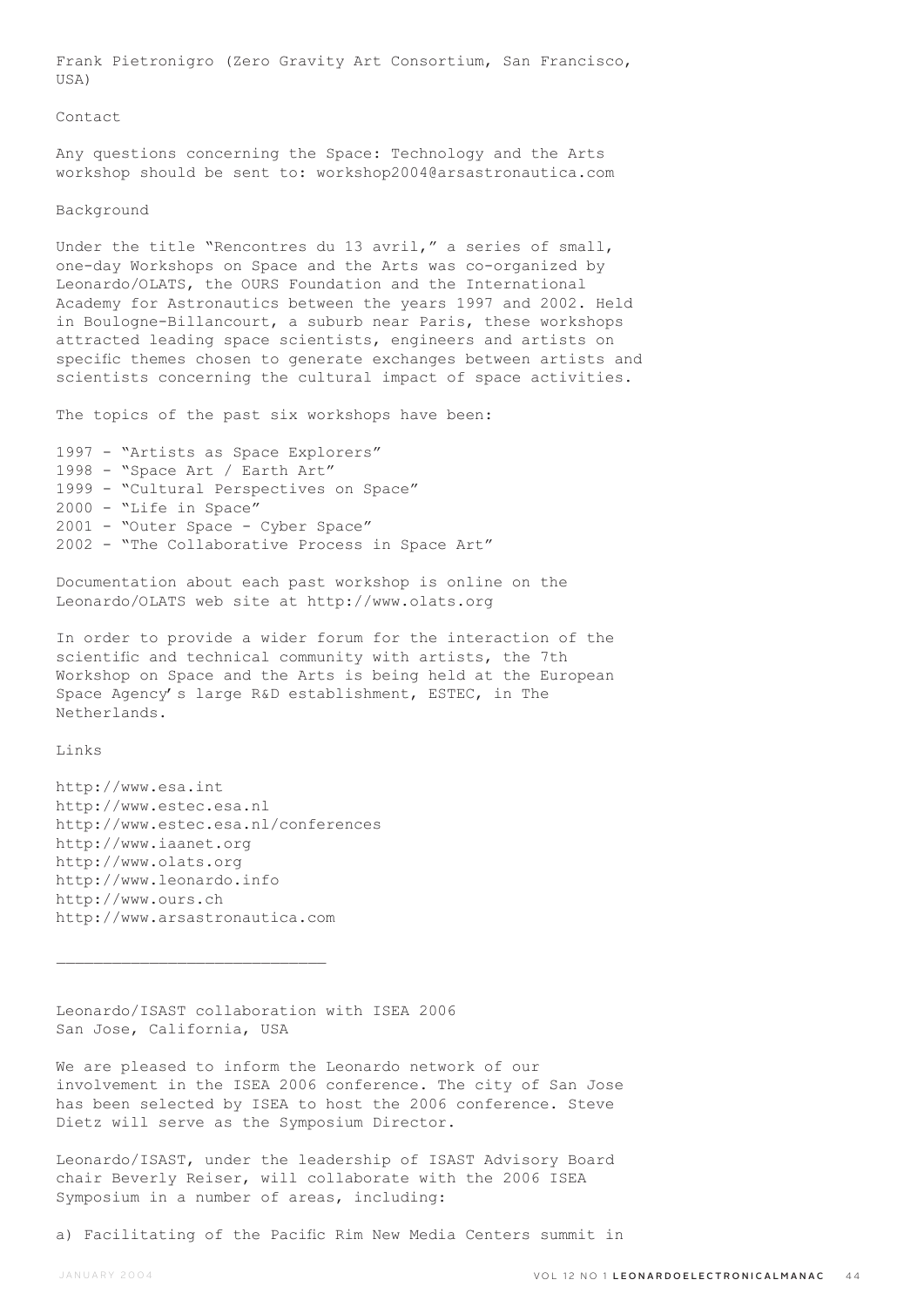connection with the Leonardo Global Crossings (Cultural Roots of Globalization) project.

b) Publications dedicated to documenting the work of emerging artists and of new media programs internationally. The publications will be produced as part of the Leonardo Experimental Publishing Project, under the direction of Pamela Grant Ryan.

Leonardo/ISAST welcomes involvement and suggestions from the members of the Leonardo network.

For further information, go to http://www.leonardo.info



Nisar Keshvani: LEA Editor-in-Chief Patrick Lambelet: LEA Managing Editor Michael Punt: LR Editor-in-Chief Andre Ho: Web Concept and Design Consultant Roger Malina: Leonardo Executive Editor Stephen Wilson: Chair, Leonardo/ISAST Web Committee Craig Harris: Founding Editor

Editorial Advisory Board: Irina Aristarkhova, Roy Ascott, Michael Naimark, Craig Harris, Julianne Pierce

Gallery Advisory Board: Mark Amerika, Paul Brown, Choy Kok Kee, Steve Dietz, Fatima Lasay, Kim Machan

fAf-LEA corresponding editors: Ricardo Dal Farra, Elga Ferreira, Young Hae-Chang, Fatima Lasay, Lee Weng Choy, Jose-Carlos Mariategui, Marcus Neustetter, Elaine Ng, Marc Voge

 | | | LEA | | | WORLD WIDE WEB | | ACCESS | |\_\_\_\_\_\_\_\_\_\_\_\_\_\_\_\_\_\_\_|

 $\mathcal{L}=\frac{1}{2}$  , where  $\mathcal{L}=\frac{1}{2}$  , where  $\mathcal{L}=\frac{1}{2}$ 

For over a decade, Leonardo Electronic Almanac (LEA) has thrived as an international peer-reviewed electronic journal and web archive, covering the interaction of the arts, sciences and technology. LEA emphasizes rapid publication of recent work and critical discussion on topics of current excitement. Many contributors are younger scholars and artists, and there is a slant

towards shorter, less academic texts.

Contents include Leonardo Reviews, edited by Michael Punt,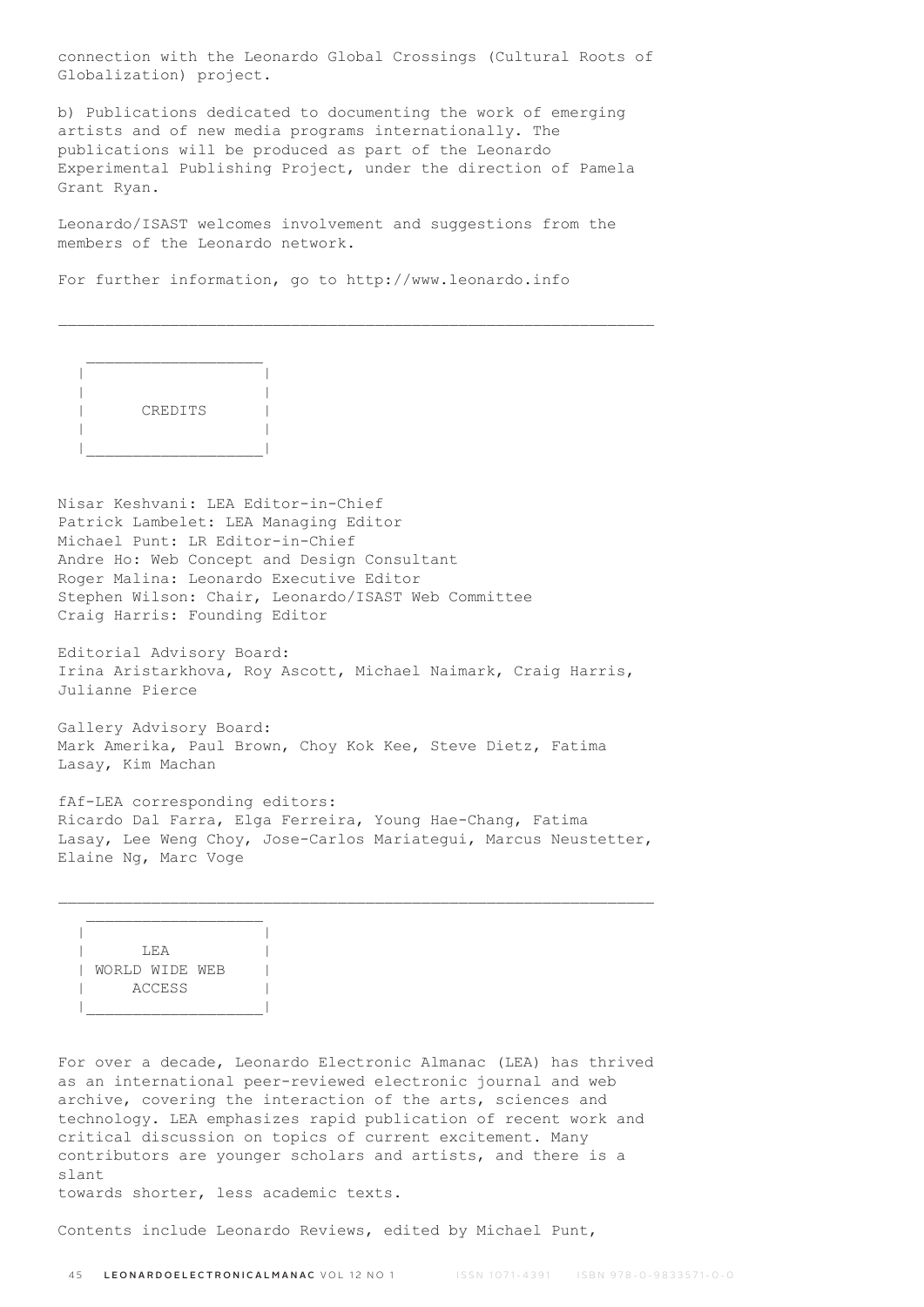Leonardo Research Abstracts of recent Ph.D. and Masters theses, curated Galleries of current new media artwork, and special issues on topics ranging from Artists and Scientists in times of War, to Zero Gravity Art, to the History of New Media.

\_\_\_\_\_\_\_\_\_\_\_\_\_\_\_\_\_\_\_\_\_\_\_\_\_\_\_\_\_\_\_\_\_\_\_\_\_\_\_\_\_\_\_\_\_\_\_\_\_\_\_\_\_\_\_\_\_\_\_\_\_\_\_\_

LEA is accessible using the following URL: http://lea.mit.edu

 $|$  LEA  $|$  | PUBLISHING | | INFORMATION | |\_\_\_\_\_\_\_\_\_\_\_\_\_\_\_\_\_|

 $\frac{1}{2}$  ,  $\frac{1}{2}$  ,  $\frac{1}{2}$  ,  $\frac{1}{2}$  ,  $\frac{1}{2}$  ,  $\frac{1}{2}$  ,  $\frac{1}{2}$  ,  $\frac{1}{2}$  ,  $\frac{1}{2}$  ,  $\frac{1}{2}$  ,  $\frac{1}{2}$  ,  $\frac{1}{2}$  ,  $\frac{1}{2}$  ,  $\frac{1}{2}$  ,  $\frac{1}{2}$  ,  $\frac{1}{2}$  ,  $\frac{1}{2}$  ,  $\frac{1}{2}$  ,  $\frac{1$ 

Editorial Address: Leonardo Electronic Almanac Studio 3a, 35 Place du Bourg-de-four 1204 Geneva, Switzerland E-mail: <lea@mitpress.mit.edu>

Copyright (2004), Leonardo, the International Society for the Arts, Sciences and Technology

 $\mathcal{L}_\text{max}$ 

All Rights Reserved.

Leonardo Electronic Almanac is published by:

The MIT Press Journals, Five Cambridge Center, Cambridge, MA 02142 U.S.A.

Re-posting of the content of this journal is prohibited without permission of Leonardo/ISAST, except for the posting of news and events listings which have been independently received. Leonardo/ISAST and the MIT Press give institutions permission to offer access to LEA within the organization through such resources as restricted local gopher and mosaic services. Open access to other individuals and organizations is not permitted.

< Ordering Information >

http://mitpress.mit.edu/catalog/item/default.asp?ttype=4&tid=27& mode=p

 $\mathcal{L}_\text{max}$ 

Leonardo Electronic Almanac is free to Leonardo/ISAST members and to subscribers to the journal Leonardo for the 2004 subscription year. The rate for Non-Leonardo individual subscribers is \$35.00, and for Non-Leonardo institutional subscribers the rate is \$77.00. All subscriptions are entered for the calendar year only.

All orders must be prepaid by check (must be drawn against U.S. bank in U.S. funds), money order, MasterCard, VISA, or American Express. Where student subscription rates are available, a verification of matriculant status is required.

Note: In order to place orders electronically, you must be using a browser that is SSL-compliant. If you are unable to open the ordering link listed above, then your browser does not support the security features necessary to use this interface. Please use the addresses below to submit your order. Address all orders and inquiries to: